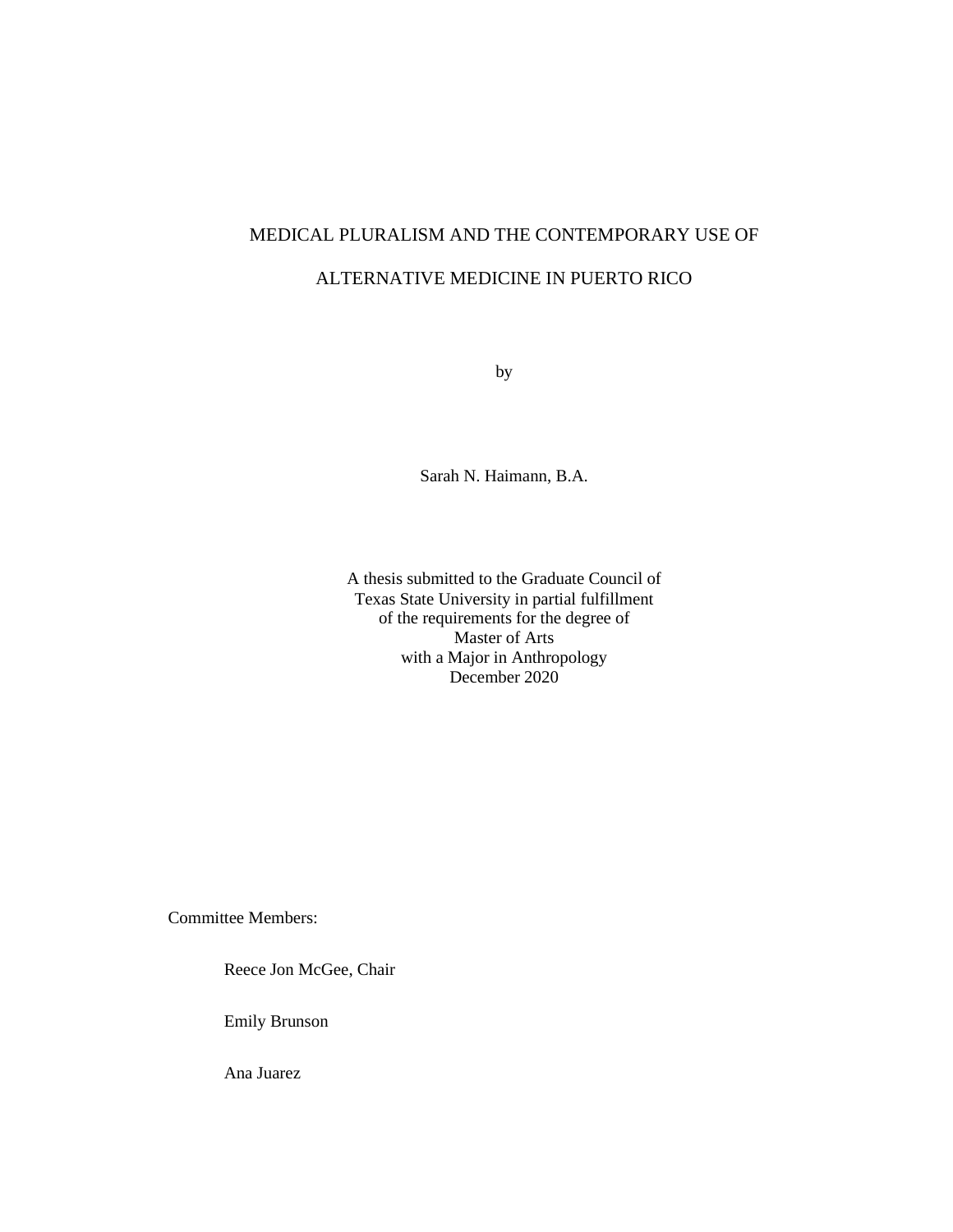# **COPYRIGHT**

by

Sarah N. Haimann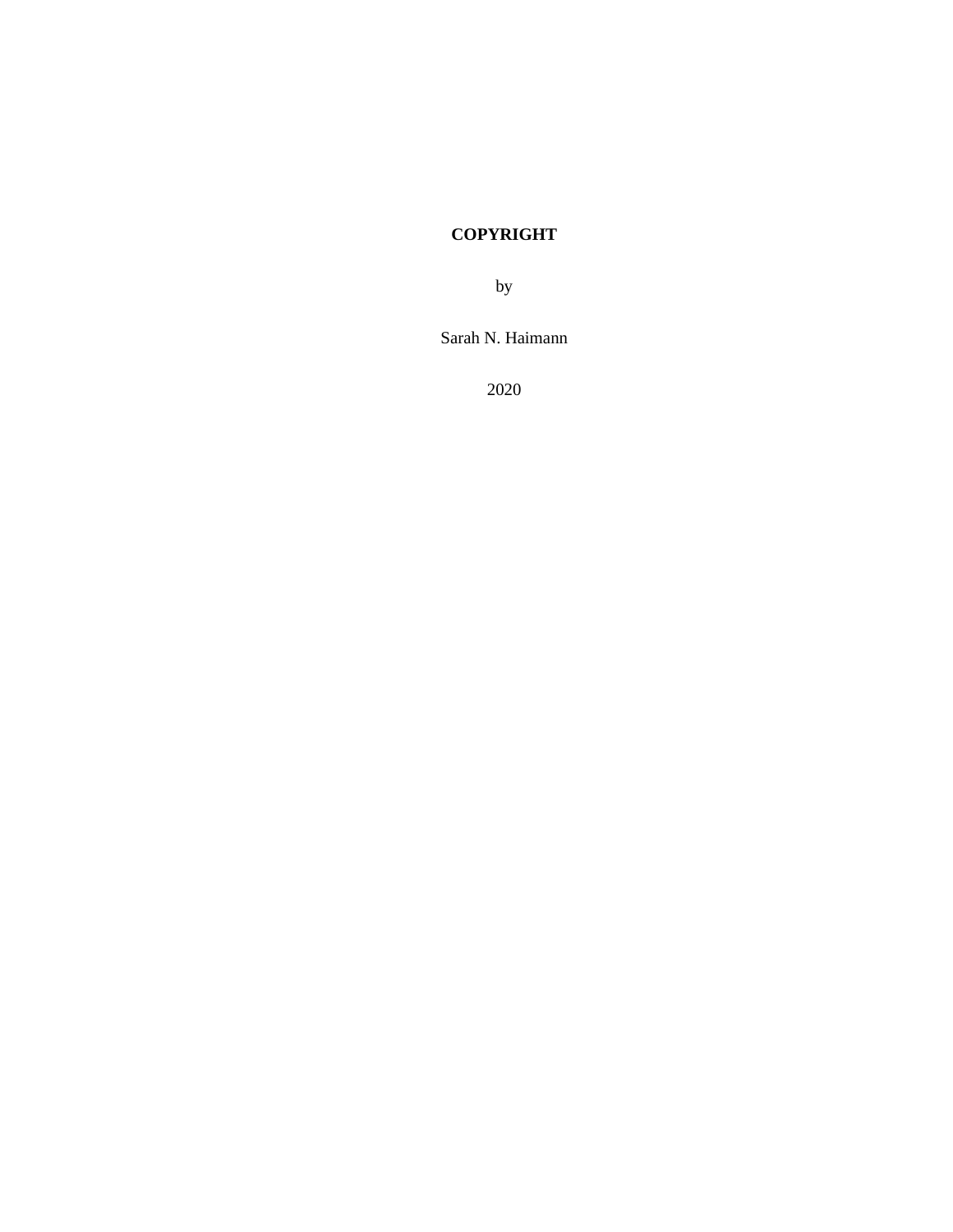### **FAIR USE AND AUTHOR'S PERMISSION STATEMENT**

#### **Fair Use**

This work is protected by the Copyright Laws of the United States (Public Law 94-553, section 107). Consistent with fair use as defined in the Copyright Laws, brief quotations from this material are allowed with proper acknowledgement. Use of this material for financial gain without the author's express written permission is not allowed.

### **Duplication Permission**

As the copyright holder of this work I, Sarah N. Haimann, refuse permission to copy in excess of the "Fair Use" exemption without my written permission.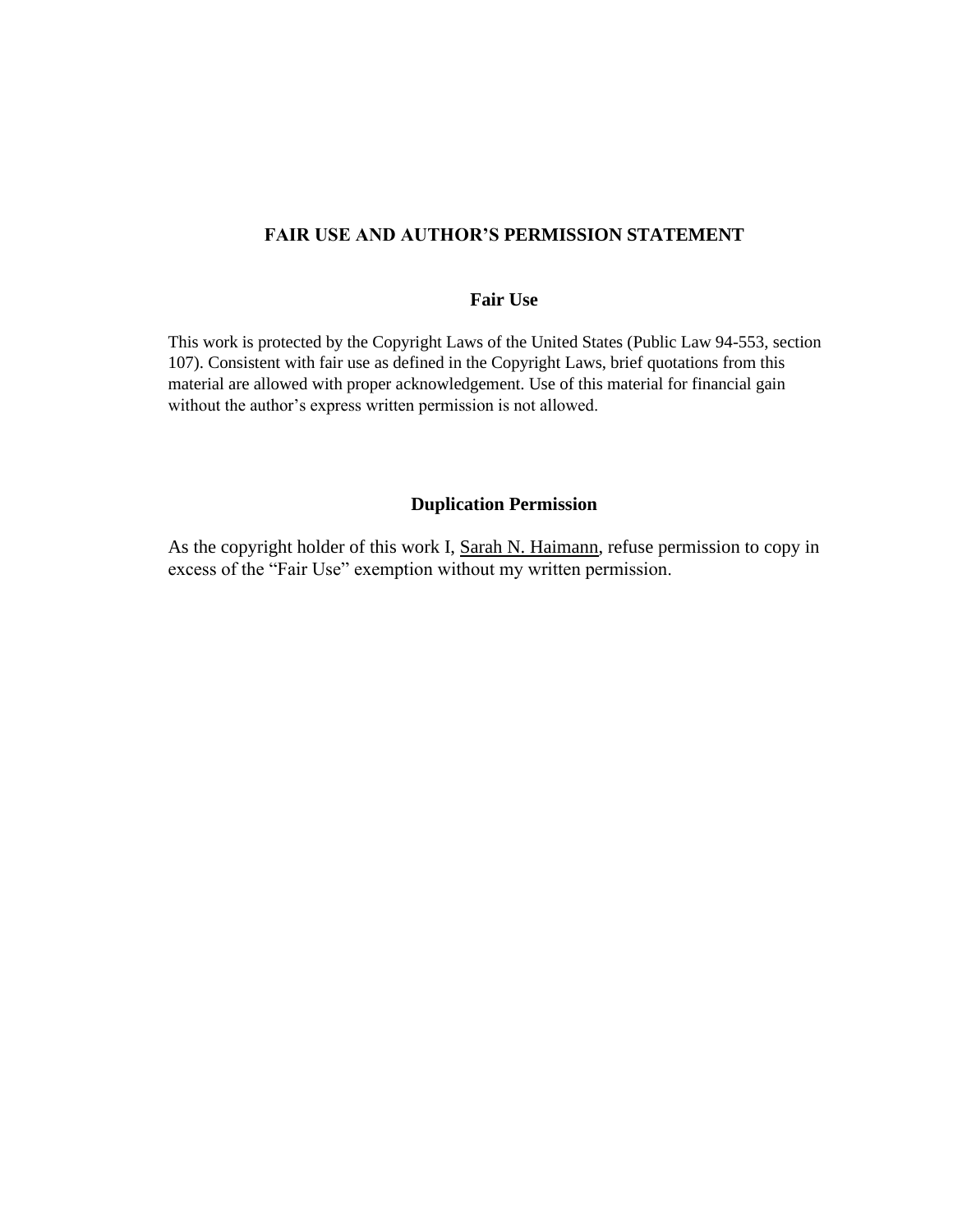### **ACKNOWLEDGEMENTS**

I like to thank Dr. Reece McGee, my committee chair, for his patience, believing in me and helping me to become a better writer/researcher. I give thanks to my friends Gleniel Valentin, Stephanie Viruet, Joy Tatem, Ashley Eyeington, Cole Clawson and Nora Berry for always lifting my spirits even when I was struggling and feeling down. Also, I like to thank Ana M. Sifre, my mother, for encouraging and believing in my abilities.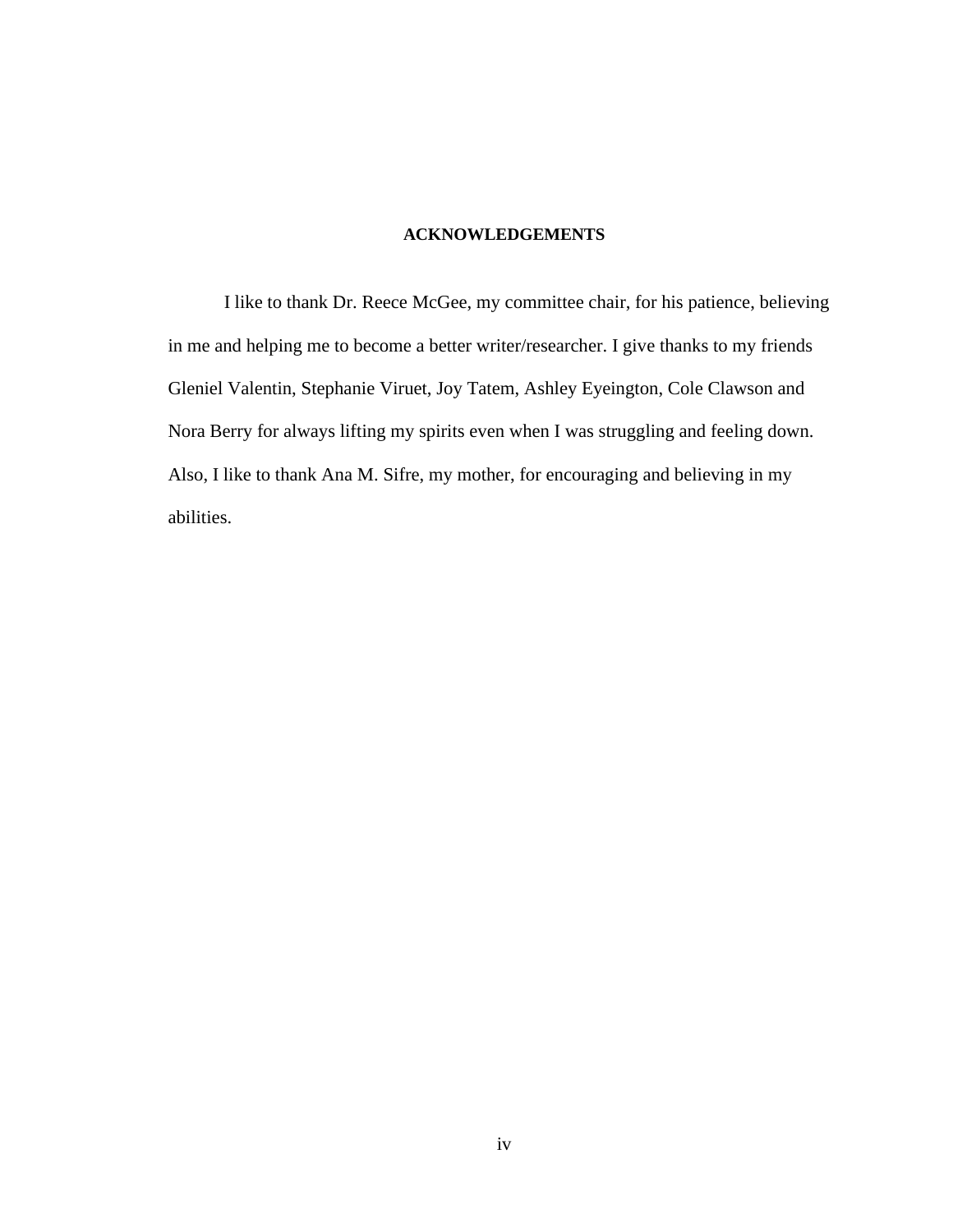## **TABLE OF CONTENTS**

| <b>CHAPTER</b>                                                                                                        |
|-----------------------------------------------------------------------------------------------------------------------|
| $\mathbf{1}$                                                                                                          |
| 2.                                                                                                                    |
| HISTORICAL BACKGROUND OF MEDICAL PLURALISM AND<br>3.                                                                  |
| ECONOMIC, SOCIAL AND CULTURAL FACTORS CONTRIBUTING TO<br>$\overline{4}$<br>THE STRUCTURAL CHALLENGES IN PUERTO RICO'S |
|                                                                                                                       |
|                                                                                                                       |
|                                                                                                                       |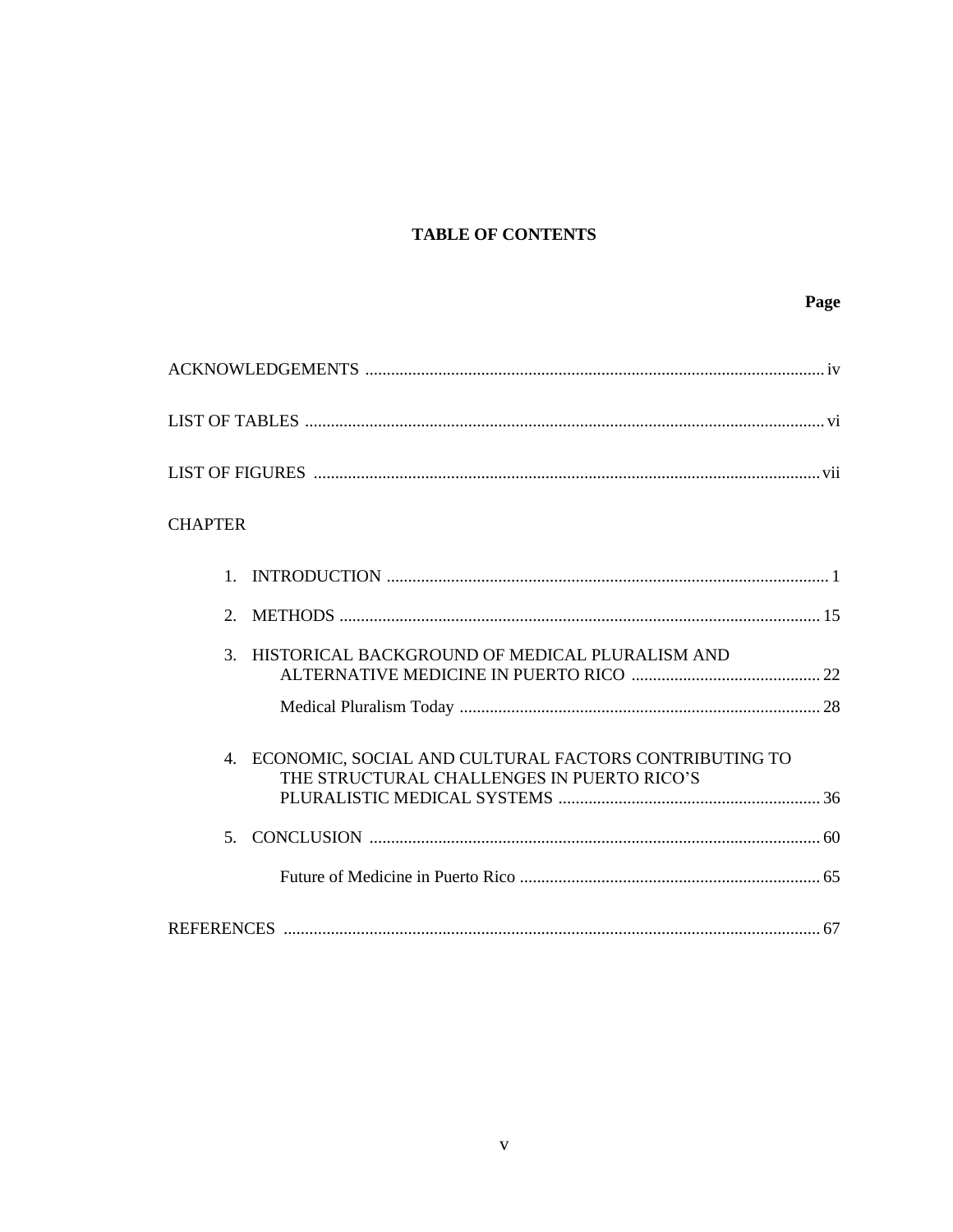## **LIST OF TABLES**

| <b>Table</b>                                                                   | Page |
|--------------------------------------------------------------------------------|------|
|                                                                                |      |
| 2. Types of Primary and Secondary Alternative Treatments and Health Issues  18 |      |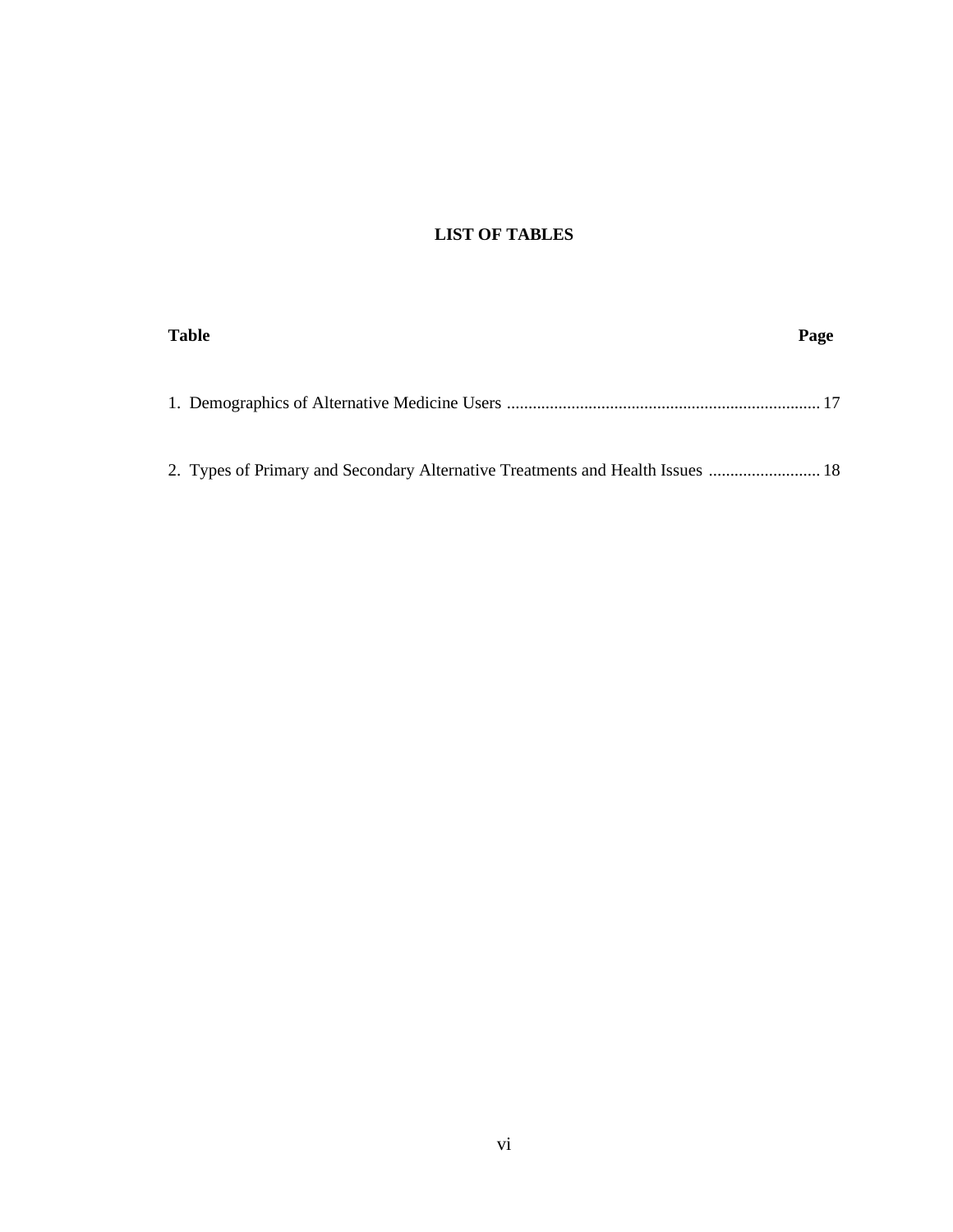### **LIST OF FIGURES**

| <b>Table</b> | Page |
|--------------|------|
|              |      |
|              | 26   |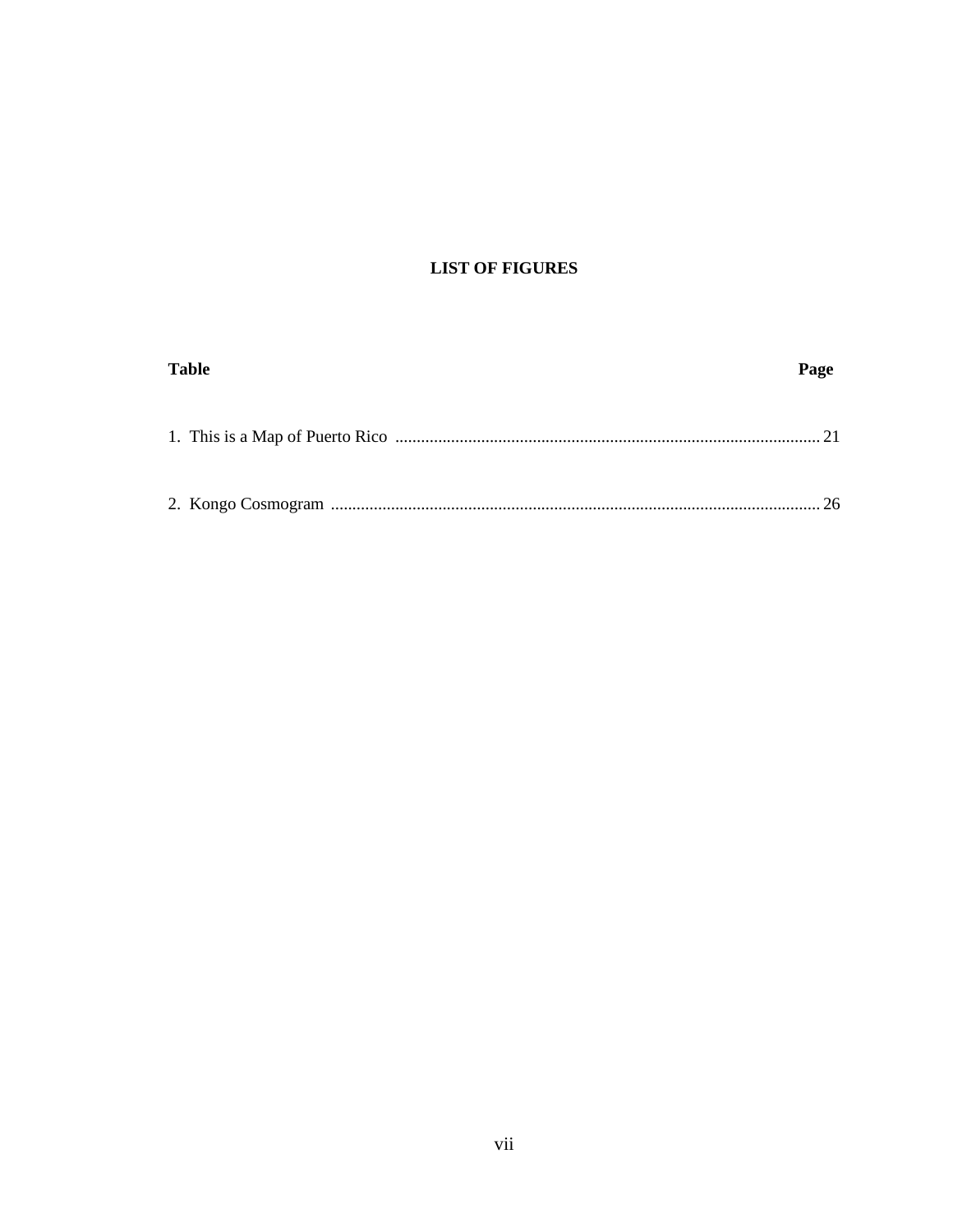#### **1. INTRODUCTION**

Medical pluralism refers to the co-existence of multiple healing options, methods or systems in a society (Ross, 2012, p. 29). In modernized communities, medical pluralism occurs where the dominant system of medicine legitimizes one form of medical practice but penalizes or limits others (Baer, 2008, p. 352). Although some medically pluralistic communities lack an established hierarchy between medical systems, most modern capitalistic societies enforce these inequalities in medicine (Baer, 2008, p. 352). To become a dominant medical system, one system must exert power over other medical systems by limiting but not eliminating them (Baer, 2011, p.413). Alternative medicine consists of healing methods and practitioners existing outside of the dominant medical system, specifically biomedicine. In this case, alternative medicine commonly represents the challenging *other*, the non-dominant, within a particular society at a particular point in time (Ross, 2012 p. 1).

Usually, alternative medical practices are viewed as "traditional" or unscientific forms of treatment. However, in some modern countries like China, biomedicine was the non-dominant because the Chinese viewed it as "quackery" and traditional medicine as legitimate (Leslie, 1980, p. 192-193). In this case, alternative medicine is "alternative" because it lacks legitimization within the dominant medical system and traditional medicine is a type of medical system that holds the ability to obtain legitimacy. Despite limitations for some medical systems, medical pluralism permits multiple systems to coexist.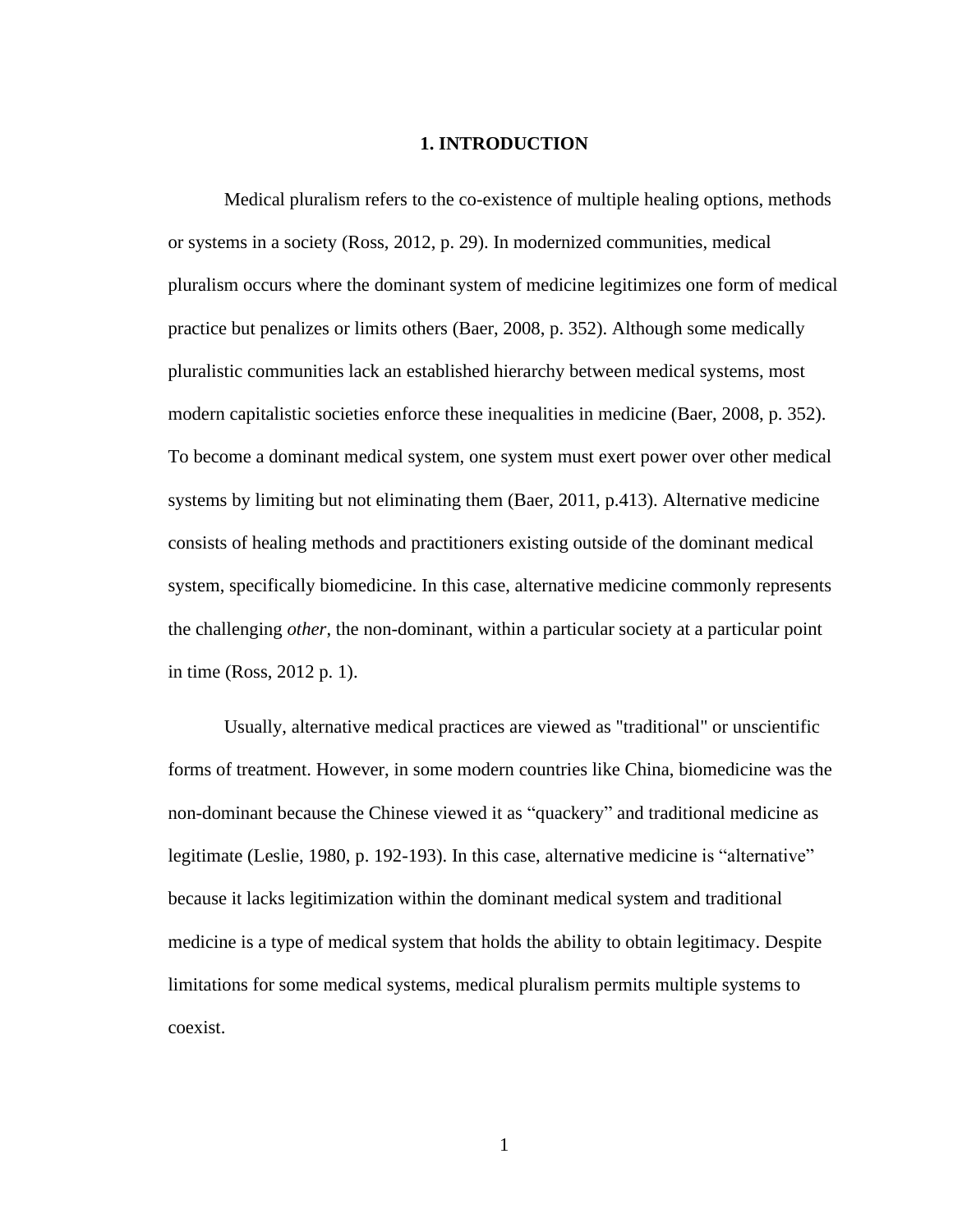Complementary and Alternative Medicine (CAM) refers to the conjunction of alternative remedies and biomedicine (Baer, 2002, p. 404). Unlike alternative medicine alone that substitutes for biomedical treatments, CAM combines them together. CAM thrives today because of biomedicine's increased of cost and the inability of doctors to address certain ailments (Baer, 2002, p. 404). As its popularity sores, institutes like the National Center of Complementary and Alternative Medicine (NCCAM) funded university-based centers to research complementary and alternative medicine (Coulter and Willis, 2004, p. 588). Many CAM groups use evidence-based medicine with more emphasis on the effectiveness of the treatment and less focus on the explanation or the causation (Coulter and Willis, 2004, p. 588). As a result, CAM becomes amore legitimized form of alternative medicine.

My thesis focuses on why Puerto Ricans use alternative medicine and how medical pluralism continues to exist in Puerto Rico today. Also, it focuses on how Puerto Ricans choose their medical treatments and what influences their choices in what type of medicine to use. In Puerto Rico, the concept of medical pluralism provides a context within which to study alternative medical practices. Puerto Ricans have a rich history of using alternative medicine despite the dominant Western biomedical system.

Alternative medical systems have prevailed throughout Puerto Rico's history from the mixing of indigenous Taino concepts with Spanish views of medicine in the sixteenth century, incorporating African concepts of disease and treatment with the importation of slaves in the seventeenth century, to the implementation of Western-style medicine in Puerto Rico during its colonization by the United States in the nineteenth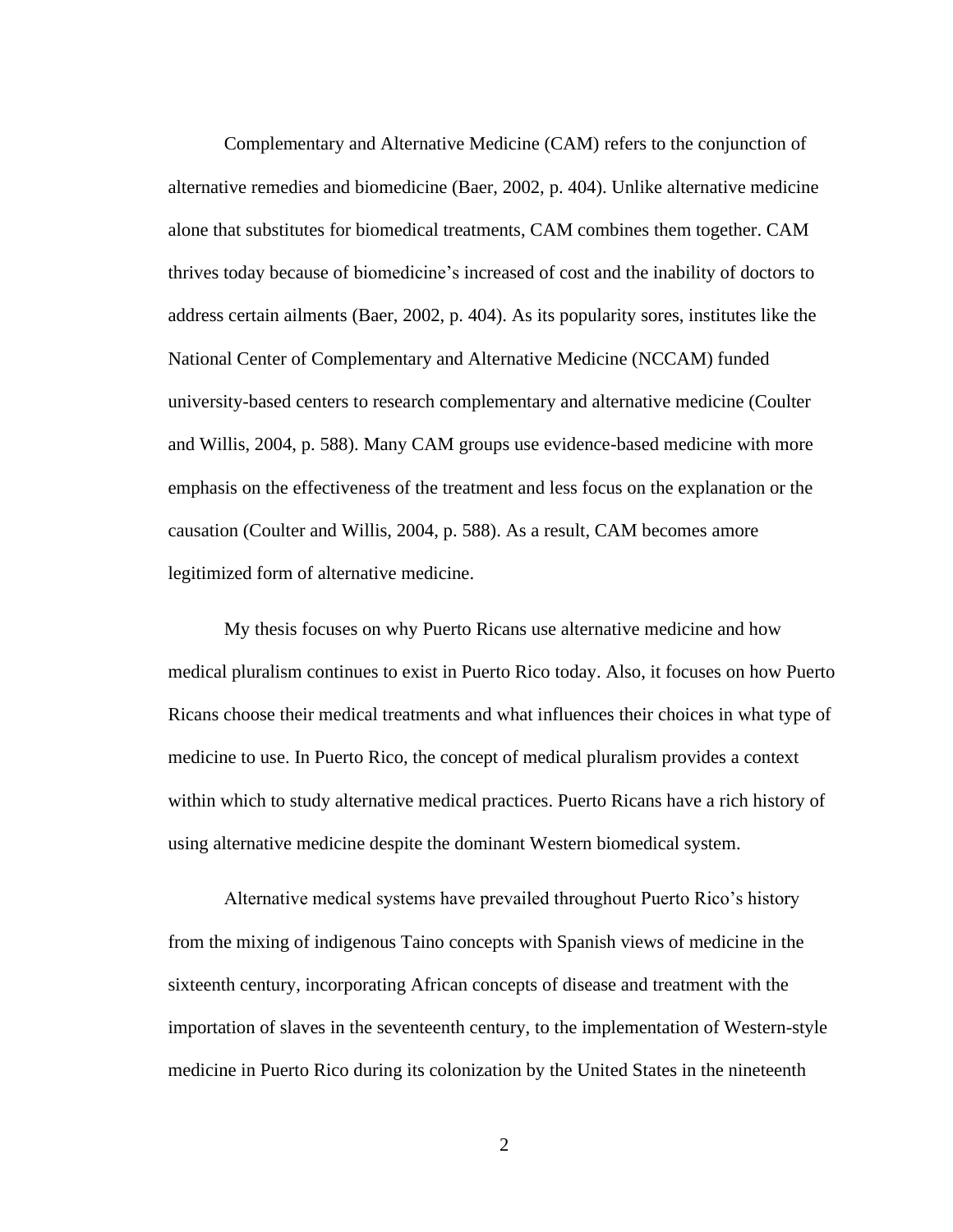century. As such, I believe that the divisions in wealth, class, and spiritual beliefs found in Puerto Rico today are the basis for current alternative medical systems, just as wealth, class, and religion were influential in the sixteenth century.

I use the term biomedicine to refer to western-style allopathic medicine based in biological science (Ross, 2012, p. 1). Biomedicine is a type of ethnomedicine and its materialistic; it assumes that nature is physical and can be observed objectively though methods and instruments (Pool, 2005, p. 77). Like Western science, biomedicine has a reductionist viewpoint which separates the body and mind (Pool, 2005, p. 77) This form of medicine believes the body should be knowable and treatable in isolation (Pool, 2005, p. 78) Biomedicine is the dominant medical system in Puerto Rico, but accessible primarily to those with the sociopolitical and economic capital to afford it. In biomedicine, medical treatments such as drugs and vaccines are developed through controlled medical trials using thousands of test subjects. In contrast, alternative medical treatments such as those described in this thesis are not developed through rigorous scientific testing that focuses on the causation. Despite biomedicine receiving prestige and government control, alternative treatments continue to coexist with it in Puerto Rico today.

This study examines how economic, social and cultural factors restrict access to biomedicine and push individuals to practice alternative medicine. Practice Theory provides a mechanism through which to examine the economic, social, and cultural factors, that contribute to the use of alternative medicine and, in Bourdieu's terms, the "fields" that limit peoples' access to medical treatments in Puerto Rico today. In the next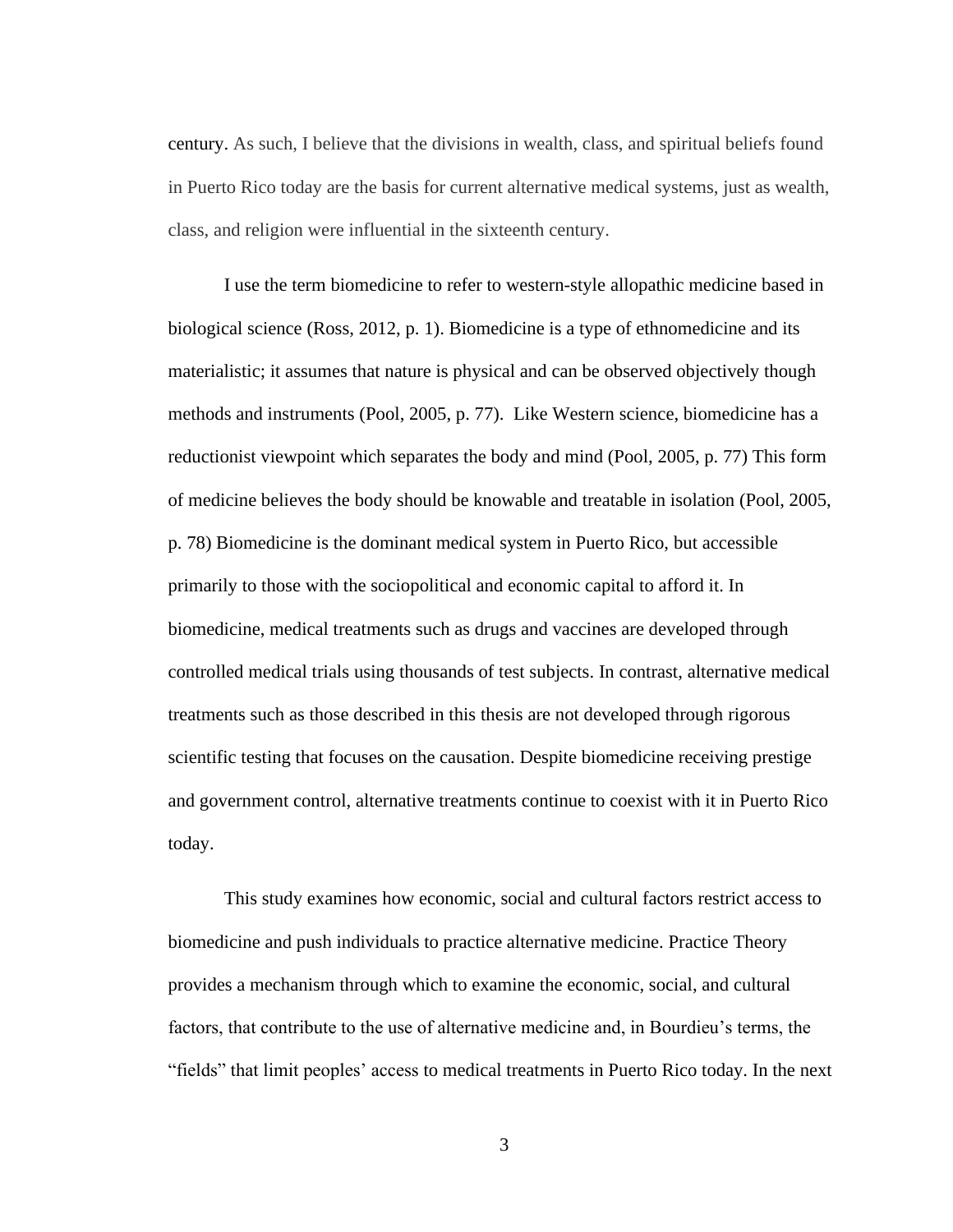paragraph, I present case studies to illustrate how Practice Theory reveals the way certain forces contribute to the practice of alternative medicine.

In the United States, biomedicine is highly accessible and encouraged, but biomedicine also faces scrutiny from marginalized groups. For example, George et al. (2006) claim that low-income African-Americans are more prone to use complementary and alternative medicine (CAM) for their asthma than Caucasians (p. 1317). According to George et al., one reason African-Americans use non-biomedical remedies is because they do not trust their doctors. The African-Americans interviewed in this study explained that doctors or the government were trying to use them for experiments (p. 1321). This is possibly because of historical factors such as the Tuskegee Syphilis Study but the article does not elaborate on this topic.

Secondly, familial and peer pressures encourage a more "natural" (not man made, or lab based) solution to health issues. For instance, in George et al.'s (2006) study, some were told by their families and peers to use the book Back to Eden (which focuses on herbal remedies and holistic health) and that herbal remedies were superior to biomedicine (p. 1321). They strive a more "natural" approach because it is socially encouraged. Lastly, George et al. claim that African-Americans accept a spiritual component to their medical treatment. In George et al.'s study, social and cultural forces affect African-Americans' choices in medical treatment. The low-income African-Americans in George et al.'s study lacked the economic, cultural and social capital to gain access to biomedicine. Consequently, they incorporate elements they can control such as spirituality in their selection of alternative medical treatment.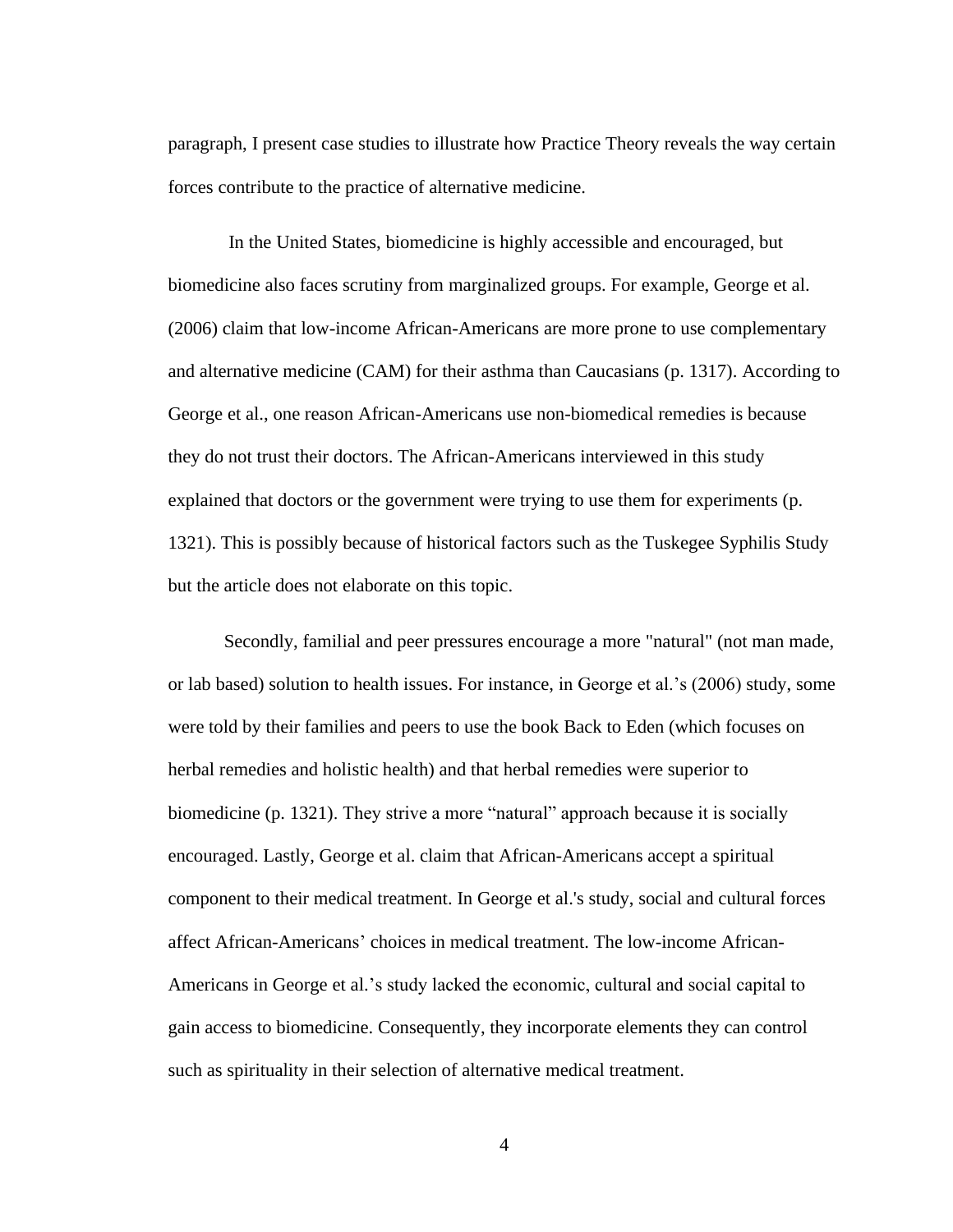In his (2007) study of Traditional Chinese Medicine (TCM) and Viagra use in China, Zhang found that both health systems promoted the use of Viagra. However, Chinese men in this study tended to buy a few pills of Viagra instead of a full prescription and switched or combined them with TCM remedies (Zhang, 2007, p. 56- 57). The Chinese men's economic and cultural factors and their historical circumstances made it possible/likely for them switch between medical practices. Zhang reported that Chinese men complained that Viagra was not affordable enough for the working class or the "laid off," and they said the pill represented a class hierarchy ensuring unequal access to sexual pleasure (Zhang, 2007, p.58).

Additionally, Chinese medicine, Daoism, and folk histories are cultural and historical factors that endorse using TCM for sexual impotence. For instance, Chinese men and women do not believe in quick fixes for sexual impotency. Instead, they believe that the recovery of their vitality and sexual desire promotes overall sexual potency (Zhang, 2007, p. 60-61). Also, folk histories impede the use of Viagra because many Chinese men believe the myth that aphrodisiacs force some emperors to die from ongoing sex stimulation (Zhang, 2007, p. 60-61). Chinese men believe that Viagra only provides penile erection and can ultimately "castrate" or deprive them of sexual potency by fixing their symptoms but not the causes of their impotence (Zhang, 2007, p. 62). To these men sexual potency symbolizes their vitality, and therefore, effects their overall health. In comparison, Americans view erections as a sign of sexual desire and Viagra as a solution for sexual impotency. Therefore, in Zhang's case study, these historical, economic and cultural forces limit Chinese men's medical decision to use Viagra as a solution to their sexual impotency, instead a way to fix a temporary problem.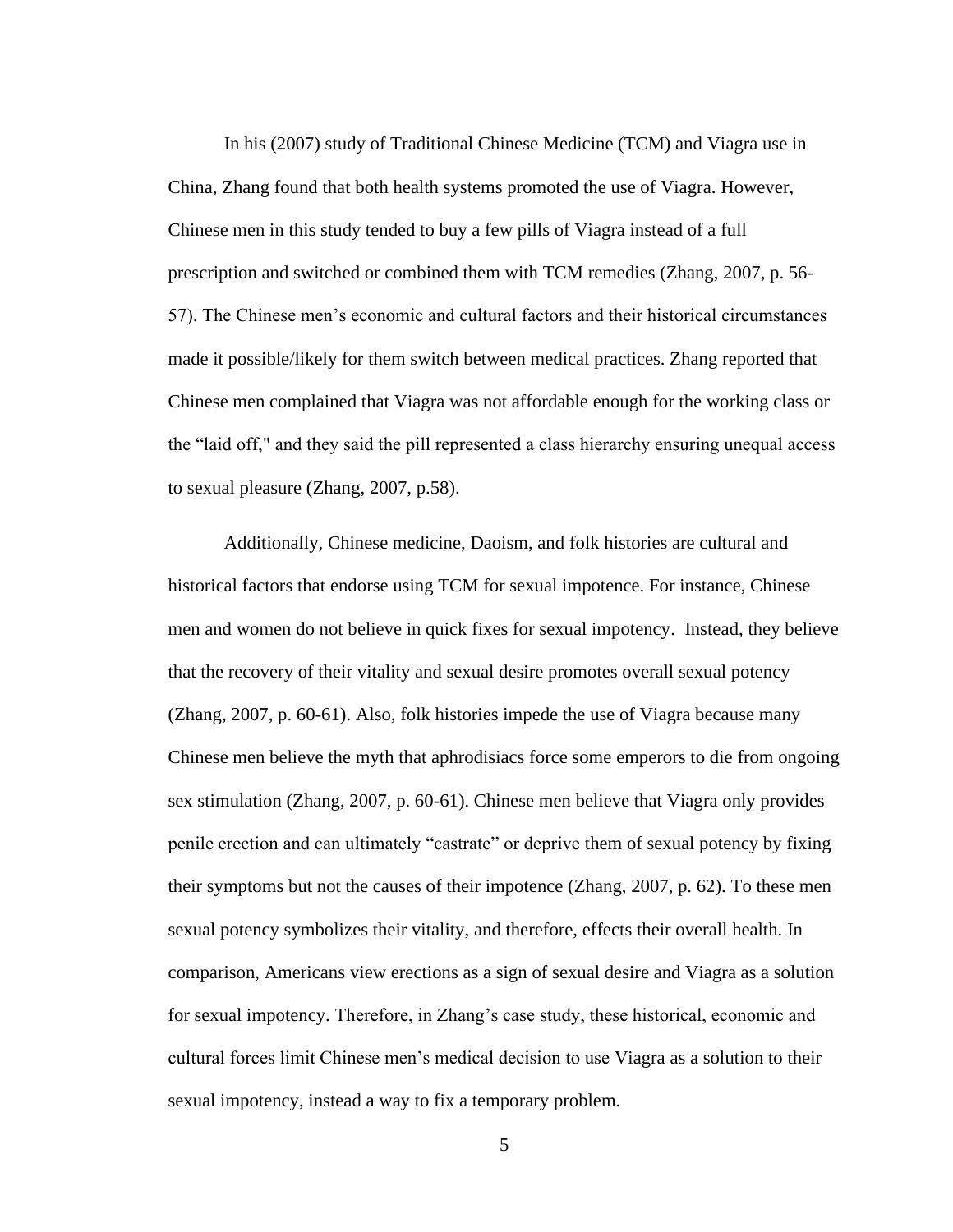Broom, Doron, and Tovey's (2009) case study focuses on the competitive forces between the practice of traditional, complementary, and alternative medicine (TCAM) and biomedicine in the Indian medical system. This study centers on the factors that determine patients' use of the two medical systems in their cancer treatment. Broom, Doron, and Tovey argue that historical circumstances as well as their lack of social and economic capital push Indians to use TCAM rather than biomedicine for cancer. One of the main factors for using TCAM for cancer is the notion that it is "Indian," and socially, Indians are more comfortable with TCAM because their families and peers consistently share TCAM knowledge (Broom, Doron, and Tovey, 2009, p. 701). Consequently, there is social pressure from family and peers that encourage Indians to rely on traditional medicine.

Additionally, India's economic disparities and the cost of cancer treatments limit Indians' access to biomedicine. Cancer treatments in India are incredibly expensive, and only wealthy people are financially well-off enough to pay for it. Most Indians are not wealthy; therefore, they prefer to pay less for alternative remedies (Broom, Doron, and Tovey, 2009, p. 702). In Bourdieu's terms, it is ethnicity and a lack of economic capital that restricts the field in which Indians make choices about their medical care. As a result, the embodiment of "being Indian," social pressure, and economic inequality drive the use of TCAM while restricting access to biomedicine for cancer treatment in India.

To appreciate the situation in Puerto Rico, it is crucial to understand the biomedical infrastructure at the macro level. The Puerto Rican biomedical healthcare system today faces structural challenges from factors such as privatization, economic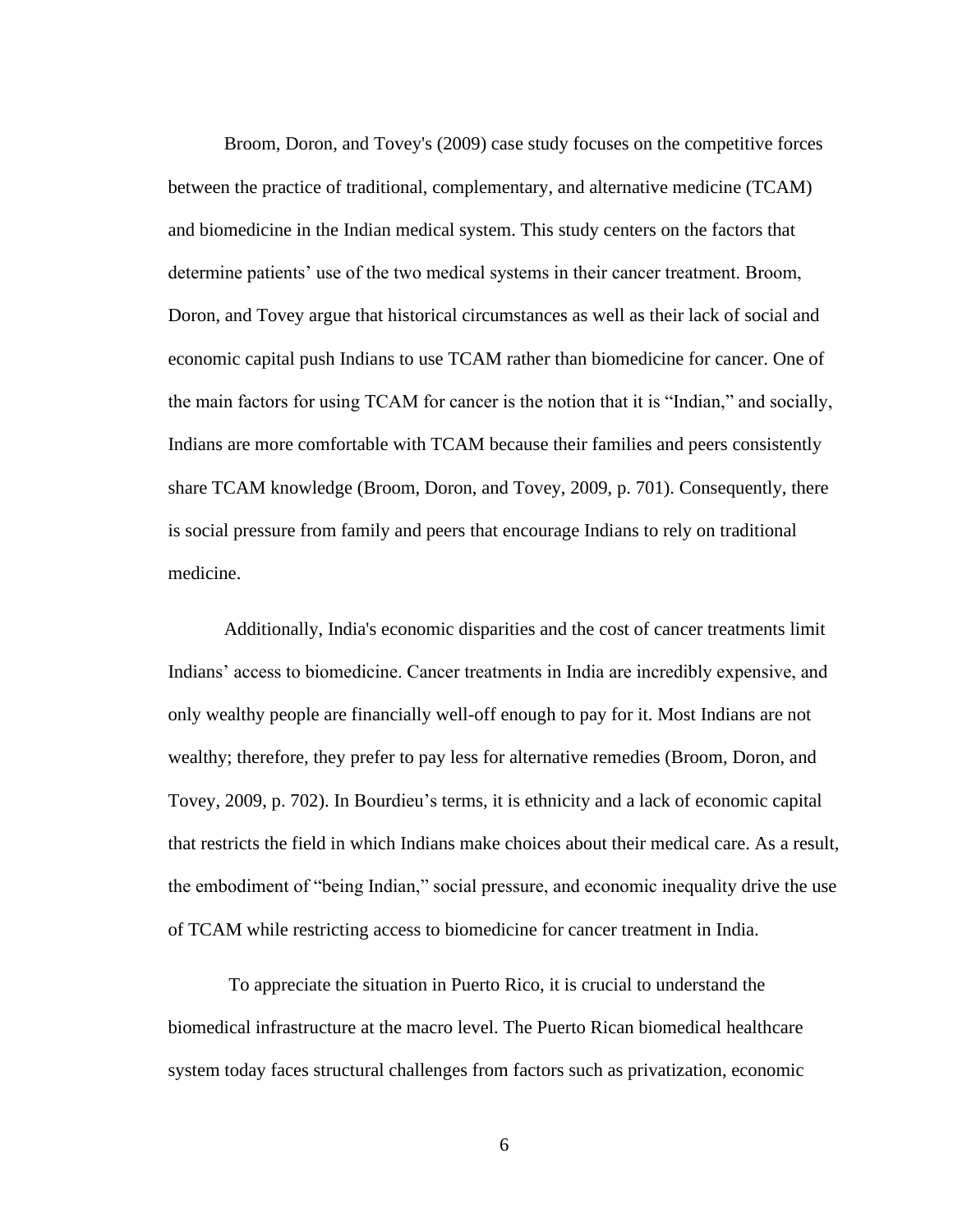instability and low healthcare expenditures. In the 1990s, Puerto Rico shifted from an accessible public health care system to a health system that depends solely on contracts with private insurers (Perreira, Peters, Lallemand, and Zuckerman, 2017, p. 4). In 1993, *La Reforma* changed the government's role of providing healthcare to serve primarily as a health insurance. This system allows private sectors to take control of public health care, provide lower-income beneficiaries and increase consumer choice (Portela and Sommers, 2015, p. 587). Consequently, over the last three decades the public health system has become decentralized, with the administration of medical care and medical funding streams sent to discrete populations (Perreira, Peters, Lallemand, and Zuckerman, 2017, p. 4). Privatization has caused economic instability in the Puerto Rican public health care system with the government continuously needing to sell municipal bonds to pay for the cost of public services (Perreira, Peters, Lallemand, and Zuckerman, 2017, p. 5). Privatization increased in the public health care system; thus, caused the government to lose their control in the dominant medical system.

Economic instability in Puerto Rico is a result of its political status and debt crisis. Since 2005, Puerto Rico's economy faced an annual reduction of l% with no increase of their gross domestic product (GDP), which is the economic activity based on the income earned from producing goods and services (Merling & Johnston, 2017, p. 6). Because Puerto Rico is a colony of the United States, its economy is at the mercy of the United States' policy changes in the global market. For instance, negotiations made in the North American Free Trade Agreement (NAFTA) and the World Trade Organization (WTO) increased pharmaceutical drug imports from China and decreased its imports from Puerto Rico.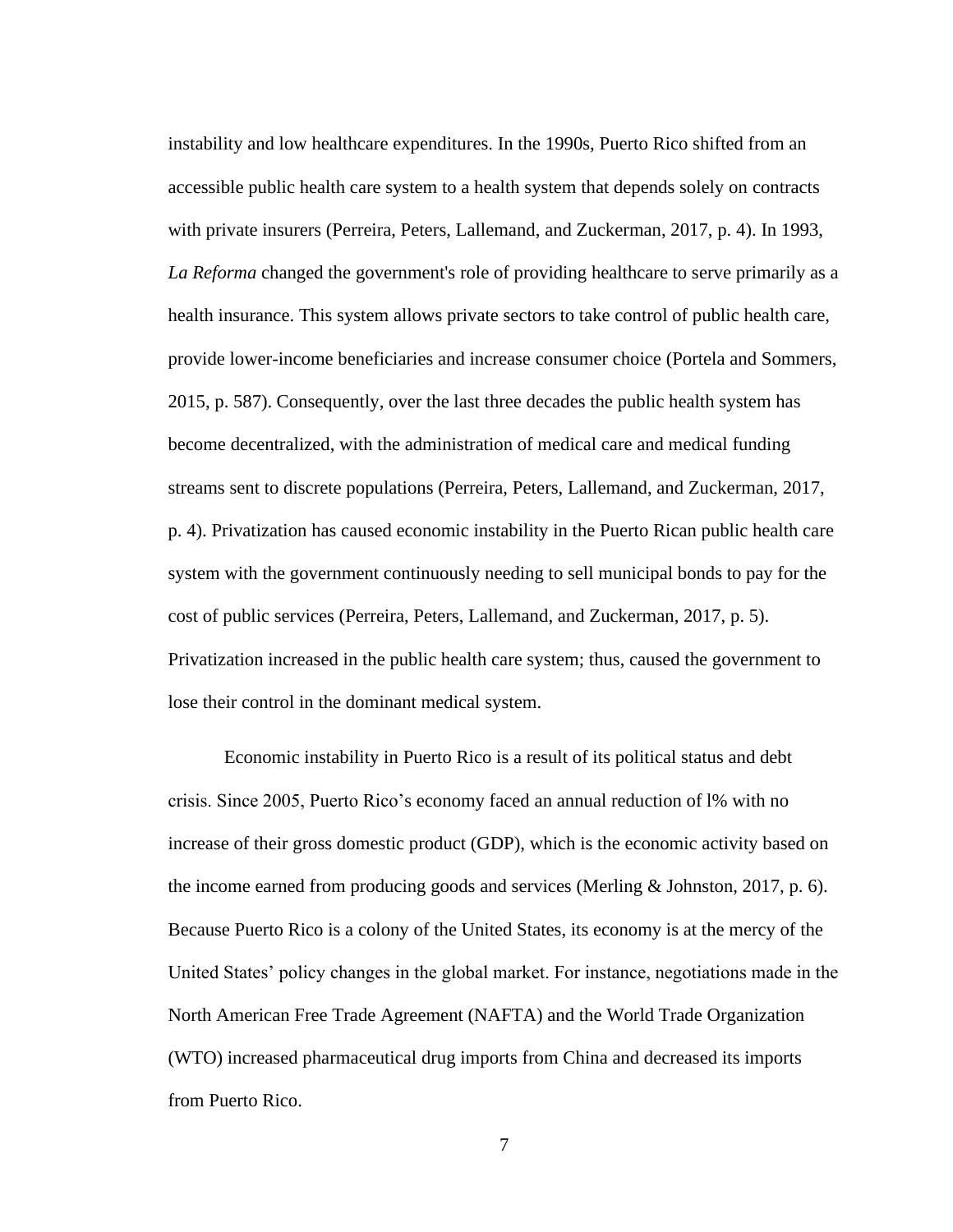Currently, this situation has left Puerto Rico facing a debt of more than \$70 billion which halted any future borrowings. The territory cannot declare bankruptcy like other U.S. states; therefore, the U.S. Supreme Court created the Puerto Rico Oversight Management and Stability Act (PROMESA) to implement a Fiscal Plan (Merling & Johnston, 2017, p. 10-11). However, the plan reduces funding for public institutions, such as Medicare and Medicaid, and federal minimum wage which leads to an increase in poverty and migration.

In 2018, Puerto Rico suffered through two Hurricanes, Irma and Maria. Hurricane Maria caused immense damage on the island with loss of electrical power and water sources and disabled telephone towers and radars. In the healthcare system, hospitals were running on generators, water supplies were stored in tanks and hospitals could not communicate with their staffs (Rodriguez de Arzola, 2018, p. 477). After hurricane Maria, the population, mostly unemployed and economically poor, decreased around 123,000 in one year (Schachter and Bruce, 2020) through migration and an estimated 114,000 to 213,000 of these same types of people continue to leave Puerto Rico per year (Meléndez and Hinojosa, 2017, p. 1). The main reason for emigration during the aftermath of Hurricane Maria is the increase of unemployment and poverty, therefore, Puerto Ricans migrate out of Puerto Rico to search for job opportunities and employment (Meléndez and Hinojosa, 2017, p. 1-2).

In 2015, Puerto Rico's median household income was \$19,350. The poverty rate on the island was 41%, and per capita health expenditures for the commonwealth's population was \$3,065 (ASPE, 2017, p. 1). In comparison, the United States' median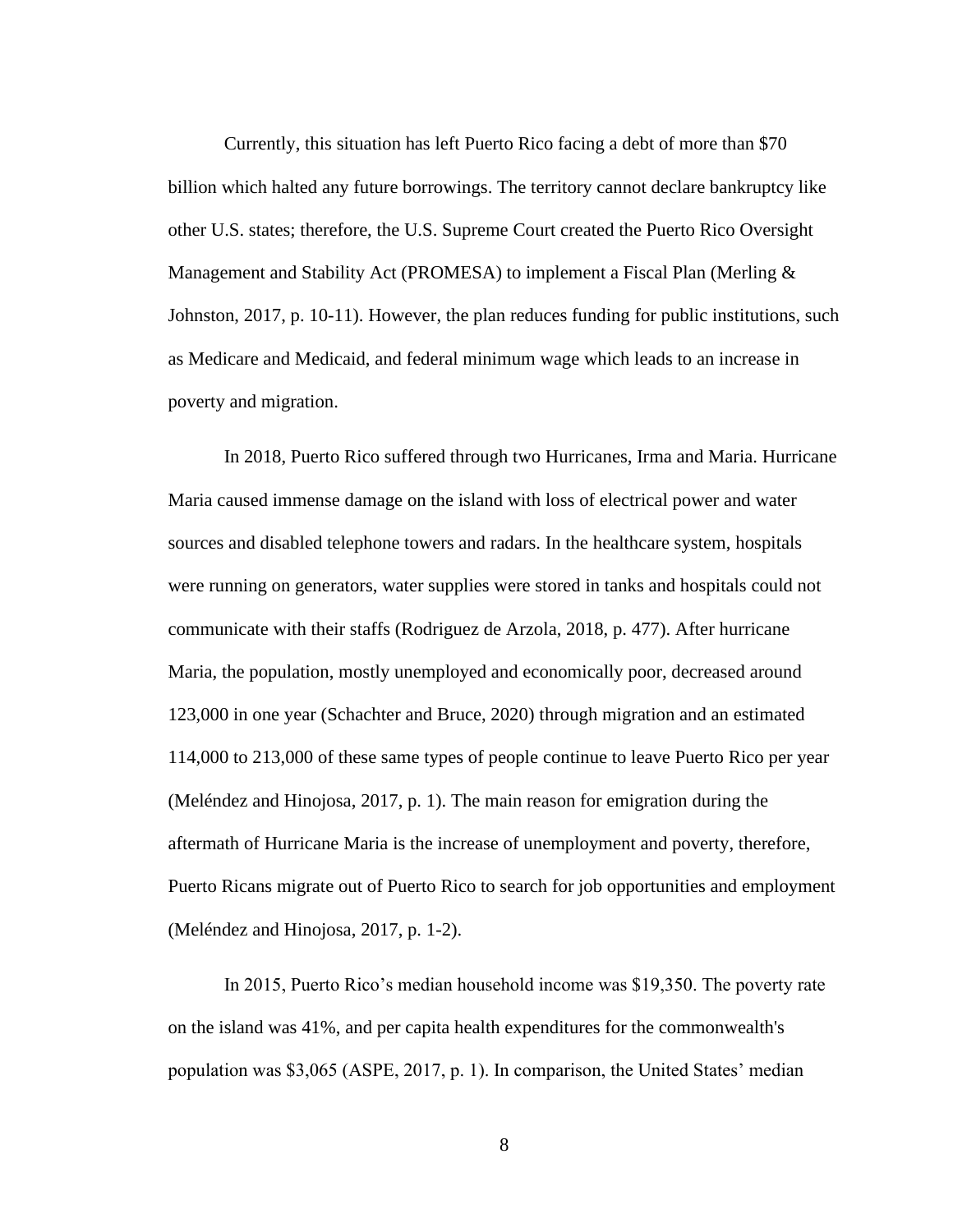income average was \$53,889, the poverty rate was 12%, and the total health expenditures per capita were \$9,403 (ASPE, 2017, p. 1). Puerto Rico's health expenditures make up 10.5% of GDP (Departamento de Salud de Puerto Rico, 2015, p. 14) and the United States configures 16.8% of GDP (World Bank Group, 2020). Increased poverty levels, low-incomes and emigration rates contribute to low health expenditures, thus, lowering GDP in Puerto Rico. Consequently, this results in decreased economic productivity and medical funding.

In Puerto Rico, the public health insurances supply assistance options such as Medicaid and CHIP, and Medicare Part A, Part B, Part C (Medicare Advantage or MA) and Part D, Medicare Original and Medigap. Medicaid and CHIP (Children's Health Insurance Program) are medical plans that cover low-income individuals and children. Coverage ranges from prenatal care and pediatrics to long term services (Centers for Medicare and Medicaid Services, 2017, p. 4). Medicare Part A covers hospital care such as inpatient care, nursing home care and home health care (Centros de Servicios de Medicare and Medicaid, 2019, p. 2-3). Medicare Part B covers supplies and services needed to diagnose and treat medical conditions, and provide vaccines (Centro de Servicios de Medicare and Medicaid, 2019, 3-5).

Medicare Original is the combination of Part A and B, except a referral is not necessary for this plan and the individual must pay a premium for Part B (Centros de Servicios de Medicare and Medicaid, 2019, p. 7). Medigap helps cover the leftover copay cost in the Medicare Original plan. However, it does not cover dental, vision or longterm care and some areas might not have this policy (Centros de Servicios de Medicare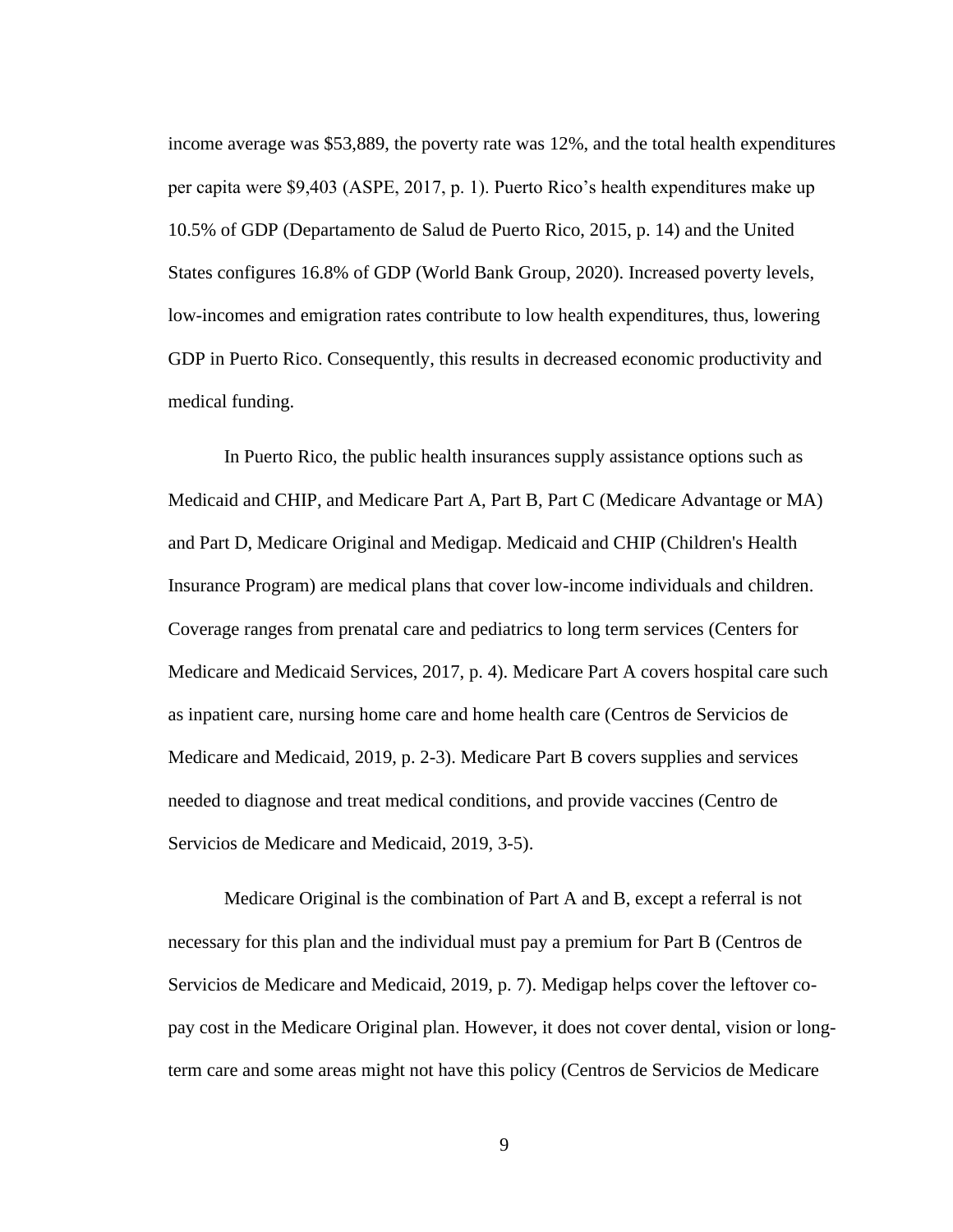and Medicaid, 2019, p. 7). Medicare Part D provides coverage for medications and comes with a monthly premium but the individual needs to have either Medicare Original or Medicare Advantage (Centros de Servicios de Medicare and Medicaid, 2019, p. 6). Medicare Advantage is an "all-in-one" medical plan that combines Medicare Part A, B and D offered by private companies (Centros de Servicios de Medicare and Medicaid, 2019, p. 5). As a result, there are many plan options in the public healthcare system, but some have disadvantages.

In Puerto Rico's biomedical health care system, healthcare payments for Medicaid and Medicare Part B are restricted. Like all Americans, Puerto Ricans aged 65 and older or who have a disability are eligible for Medicare Part A and could pay up to \$458 per month for premiums. Those who receive social security payments for 24 months are automatically enrolled in Medicare Part B, but United States residents are immediately enrolled without a wait time (Congressional Task Force on Economic Growth in Puerto Rico, 2016 p. 22-23). Additionally, low-income Americans, including Puerto Ricans, are eligible for Medicaid.

People who use Medicaid are supposed to have a monthly income of \$550 or less for one household member. If there is more than one household member, the maximum monthly income must be \$550 plus \$100 extra per additional household member (Centers for Medicaid and Medicare Services, 2020). For example, for two household members, their monthly income must be \$650 or less. To qualify for CHIP household members must have an income of no more than \$1100 a month and children must be under 19 years of age (Centers for Medicaid and Medicare Services, 2020). As of August 2020, the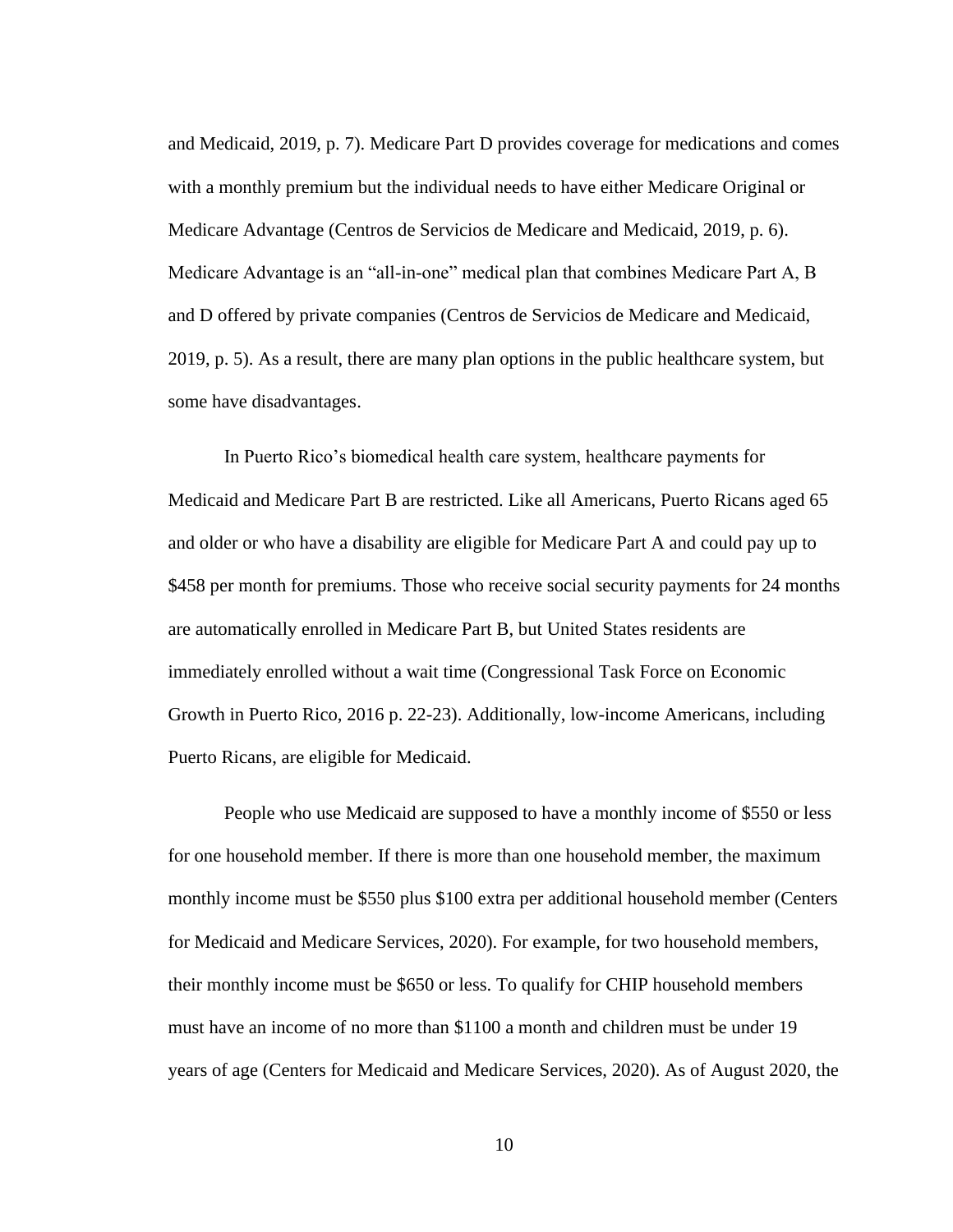number of individuals in Puerto Rico who are eligible for Medicaid is 1.2 million out of 3.4 million of the population and 85 thousand are eligible for CHIP (Departamento de Salud de Puerto Rico, 2020). Despite the number of people eligible for public insurance, many Puerto Ricans are still without insurance because of funding and low reimbursement rates.

Medicaid and Medicare Part C funding and reimbursement rates add to the ongoing healthcare crisis in Puerto Rico. Medicaid does not receive federal reimbursements as a paid percentage; instead, it distributes a hard cap of \$300 million per year. However, in 2016, Puerto Rico spends \$2.46 billion in Medicaid. The United States use a Federal Medical Assistance Percentage (FMAP) to calculate funding based on per capita income and the federal government usually covers around 50% to 83% for the costs of Medicaid (Congressional Task Force on Economic Growth in Puerto Rico, 2016, p. 18). However, the formula does not apply to territories like Puerto Rico, keeping a hard cap of 55% when the territory needs a range of 70% to 80% (Congressional Task Force on Economic Growth in Puerto Rico, 2016, p. 18). As a result, the state government covers the rest of the 45% cost in Medicaid (Merling and Jonston, 2017, p. 1).

For Medicare Part C, the fee-for-service formula does not represent the actual cost of program in Puerto Rico. This medical plan uses a benchmark that represents the highest amount the Medicare Program will pay to cover the plan (Holahan, Skopec, Wengle, Blumberg, 2018, p. 4). In other words, the benchmark is the insurers monthly medical budget. The program places bids from the insurer's administrative costs and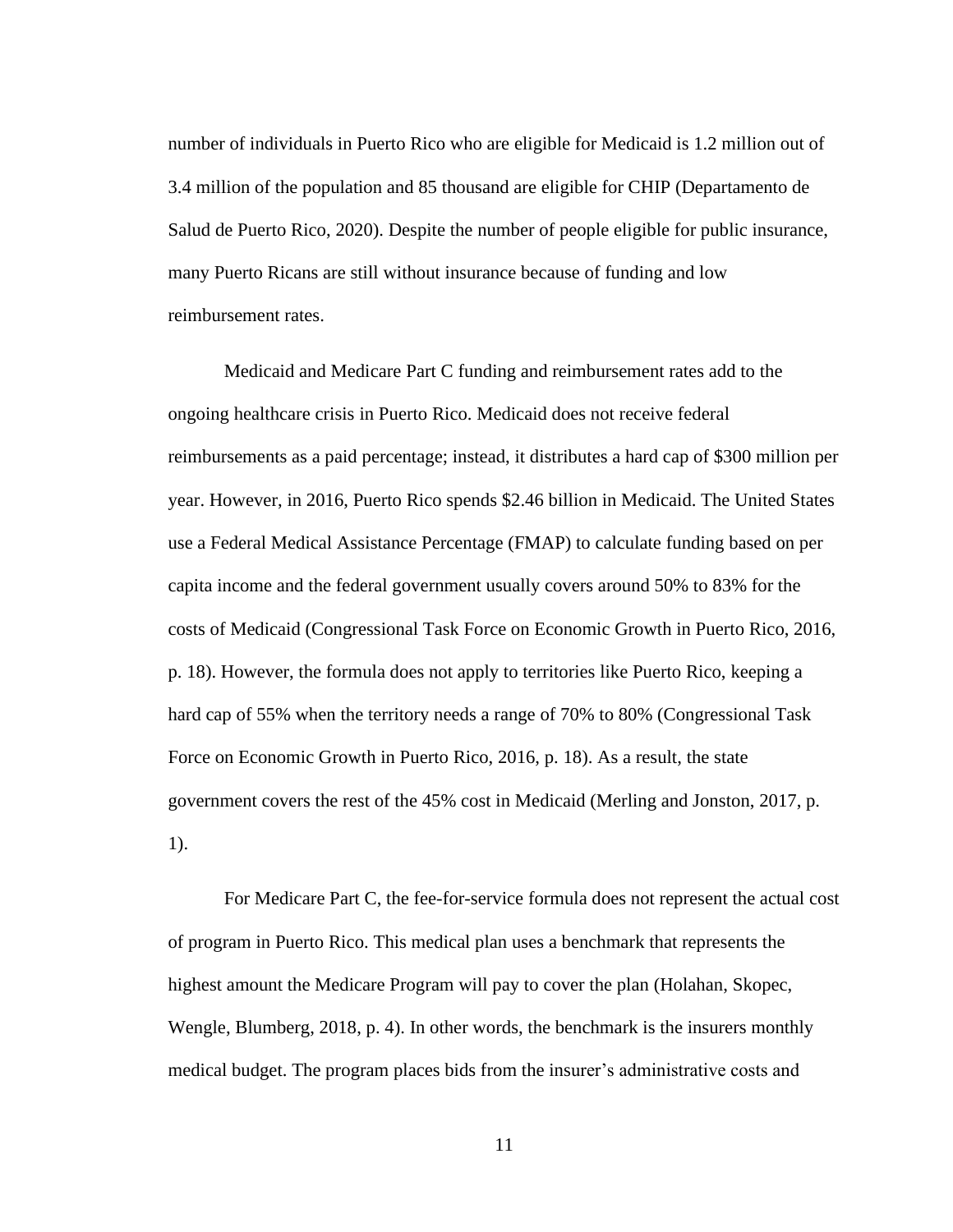profits (Holahan, Skopec, Wengle, Blumberg, 2018, p. 4). If the bid is lower than the benchmark, the enrollee receives the leftover money, but if the bid goes over the benchmark, they must pay a premium (Holahan, Skopec, Wengle, Blumberg, 2018, p. 4- 5). In Puerto Rico, the benchmark average of \$473 is 43% lower than the U.S. national average of \$826 (Healthcare Community Leaders, 2016, p. 3). Participation level for Medicare Advantage in the United States is 30% and Puerto Rico is 75% which entails that United States is receiving more coverage in MA plans (Health Care Community Leaders, 2016, p. 3). Consequently, Puerto Ricans struggle to cover medical costs that go over the average benchmark. In short, funding and reimbursement rates for public healthcare are inadequate.

Because of the reduction of healthcare payments, the Puerto Rican public healthcare infrastructure provides low quality of care. The shortage of health care workers contributes to the reduced quality of healthcare. The average income for physicians and surgeons in United States is \$208,000 per year (Bureau of Labor-b, 2020) and Puerto Rico is around \$97,000 per year (Bureau of Labor-a, 2020), more than 2 times less than in the U.S. The economic differences explain the shortages of health care workers, if less money contributes to the public healthcare system, less money goes to the health care workers who then often opt to move to areas, like the continental U.S. where they can make more money.

Additionally, the lack of training opportunities and low salaries for medical residents, together with difficulties receiving contracts with health insurance plans have caused many physicians to emigrate to the United States (Perreira, Peters, Lallemand, and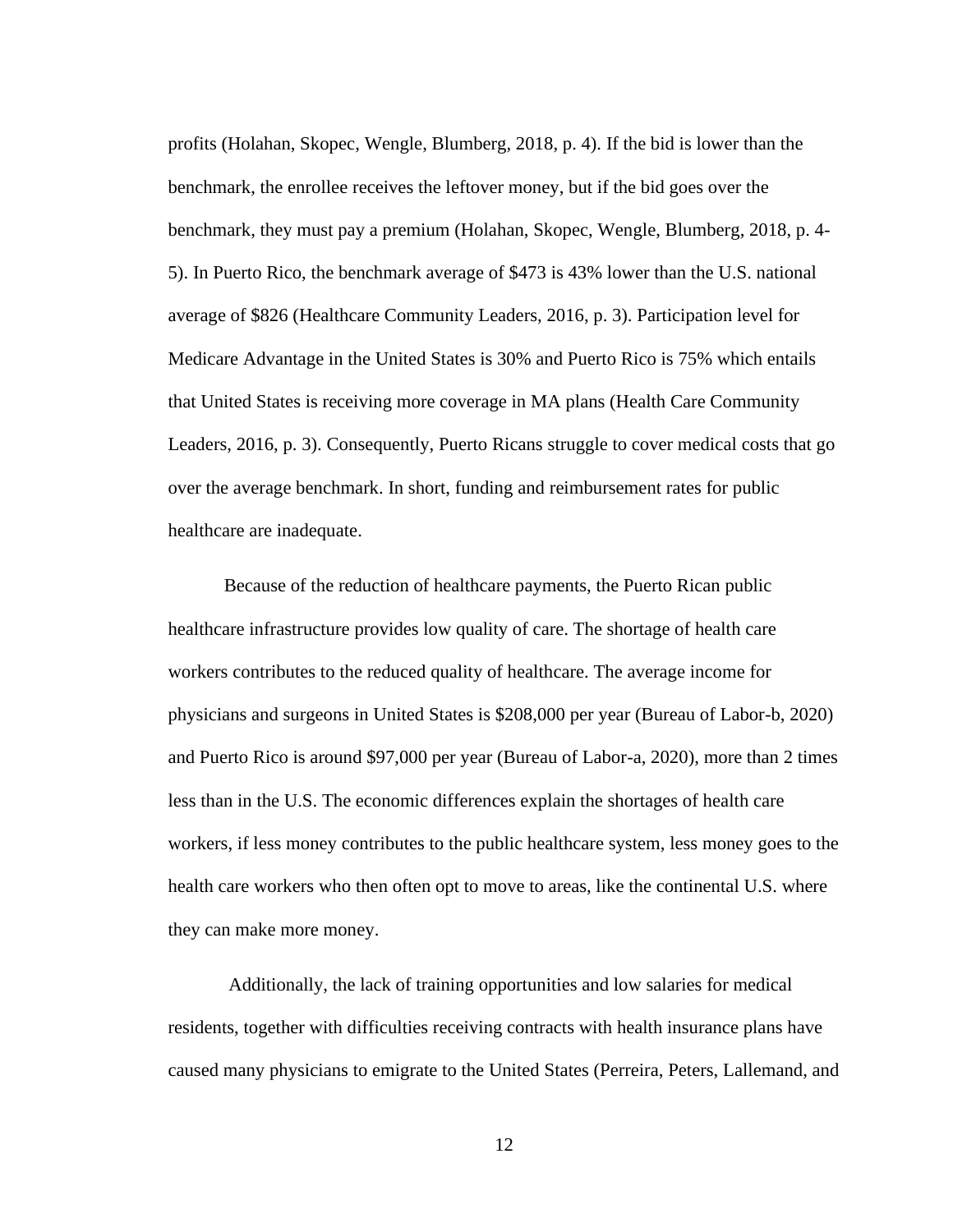Zuckerman, 2017, p. 14). There is also an uneven distribution of remaining medical specialists. Perreira et al. (2017) demonstrate that residents in municipalities outside of the San Juan metro area, lack access to health care providers. As a result, the biomedical healthcare system continues to encounter structural challenges, potentially leading to low quality of care and shortages of health care workers.

Under la Reforma, the health care system fragmented, limiting referrals, with poor coordination between specialists, and long wait times. In their 2017 study, Perreira et al. report respondents mentioning their minimal communication with health care workers, lack of preventative services, and poor care coordination. Additionally, the focus group described challenges in obtaining referrals for certain types of services or specialists. They claimed that wait times for doctor visits could last for many hours in a day, with physicians seeing up to 90 patients a day in some cases (Perreira, Peters, Lallemand and Zuckerman, 2017, p. 15). The median wait time for doctor visits and emergency services in Puerto Rico is nearly 13 hours between arrival and admission, and nine months for an appointment with a specialist (ASPE, 2017, p. 2). Improving wait times and care coordination is necessary, but there are currently few resources to improve the health care infrastructure. This is the health care situation in Puerto Rico today. Faced with these challenges, many Puerto Ricans turn to alternative medical therapies without much individual choice.

Alternative Medicine has a long history in Puerto Rico that I will elaborate in Chapter 3. In Puerto Rico today, most alternative treatments are botanical/plant-based, spiritual (i.e., spiritism, witchcraft, and Santeria), and nutritional supplements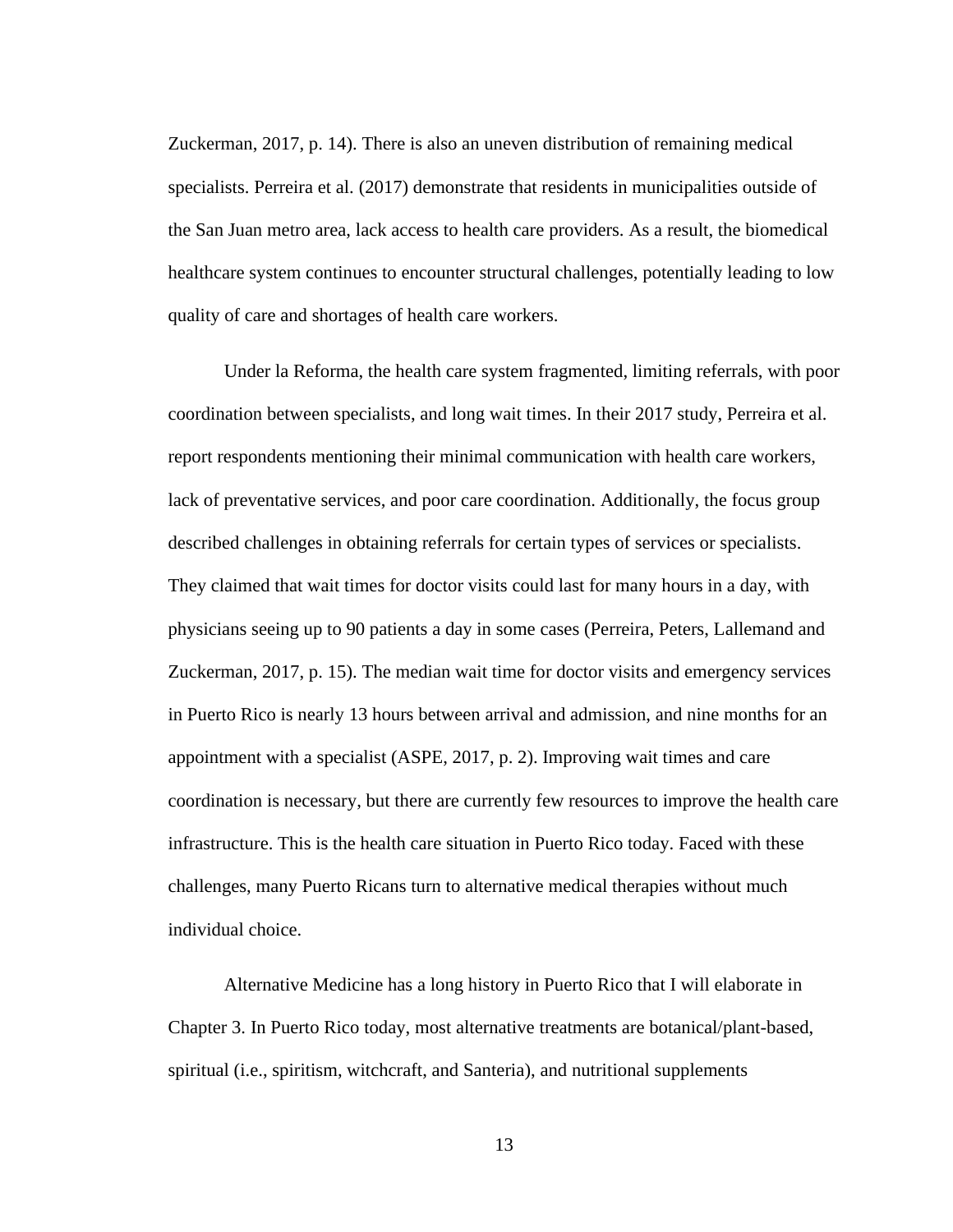(multivitamins and calcium). Puerto Ricans living in any location, either urban or rural, practice a variety of these medicines. In a pilot study of CAM use in Bayamon, Puerto Rico, Torres-Zeno et al. (2016) illustrated that of 203 Puerto Rican CAM (complementary and alternative medicine) users, 92% used both botanical and spiritual medicine over the course of 12 months. In the next couple of chapters, my thesis will observe how historical, economic, cultural, and social forces influence yet restrict Puerto Rican's individual choice of medical care.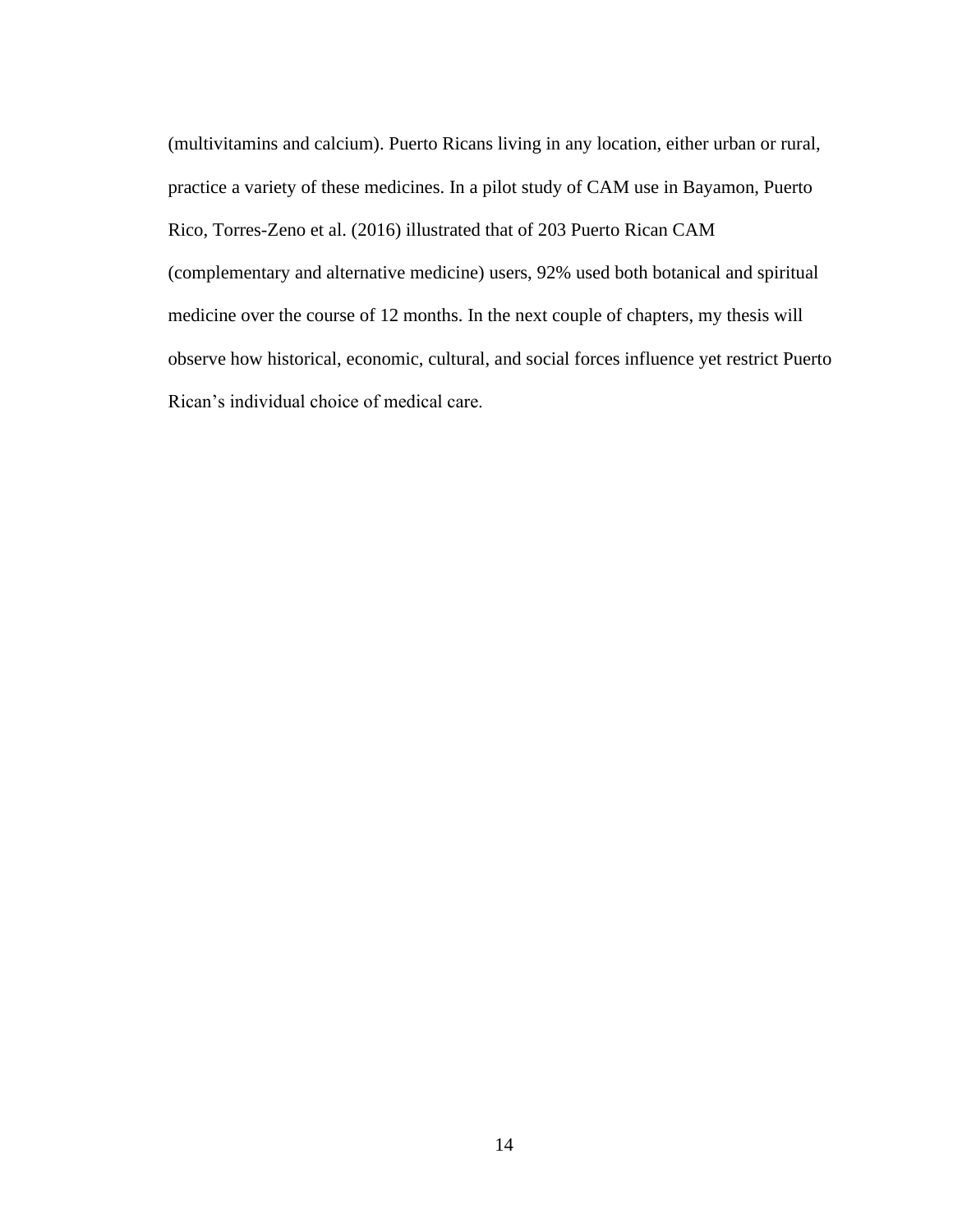#### **2. METHODS**

This thesis is a study of people who use alternative medicine in Puerto Rico. I selected my participants from the town of Guayama, Puerto Rico because it is called *ciudad bruja* (witch town). Historically, Guayama was a place where many Africans and black Puerto Ricans practiced spiritual and herbal medicine. The current population of Guayama is 39,465 persons (U.S. Census Bureau, 2020). Additional cities included in the results were Arroyo, Maunabo, Mayaguez, Cabo Rojo, San Juan, Carolina, and Rio Grande. Figure 1 illustrates the locations of the towns and populations estimates in Puerto Rico.

The participants were almost evenly divided between male and female, with 47.6% males and 52.4% females. The age is dispersed disproportionately with 13 individuals below the age of 30, 6 of them between the age of 40 to 64 years, and 2 who are 65 years and older. All participants were over the age of 21 because it is the age of majority, the threshold of adulthood recognized under the law in Puerto Rico. Table 1 provides some demographic information on the subjects in this study.

For recruitment, I tried snowball sampling because it proved most effective in the study. Snowball sampling allows existing participants to recruit their acquaintances as future subjects (Naderifar, Goli, & Ghaljaie, 2017, p. 2). However, not everyone had an equal chance of selection, and the final sample was non-specific. Additionally, the snowball sampling in Guayama led to participants from Arroyo, Maunabo, Mayagüez, Cabo Rojo, San Juan, Carolina and Rio Grande.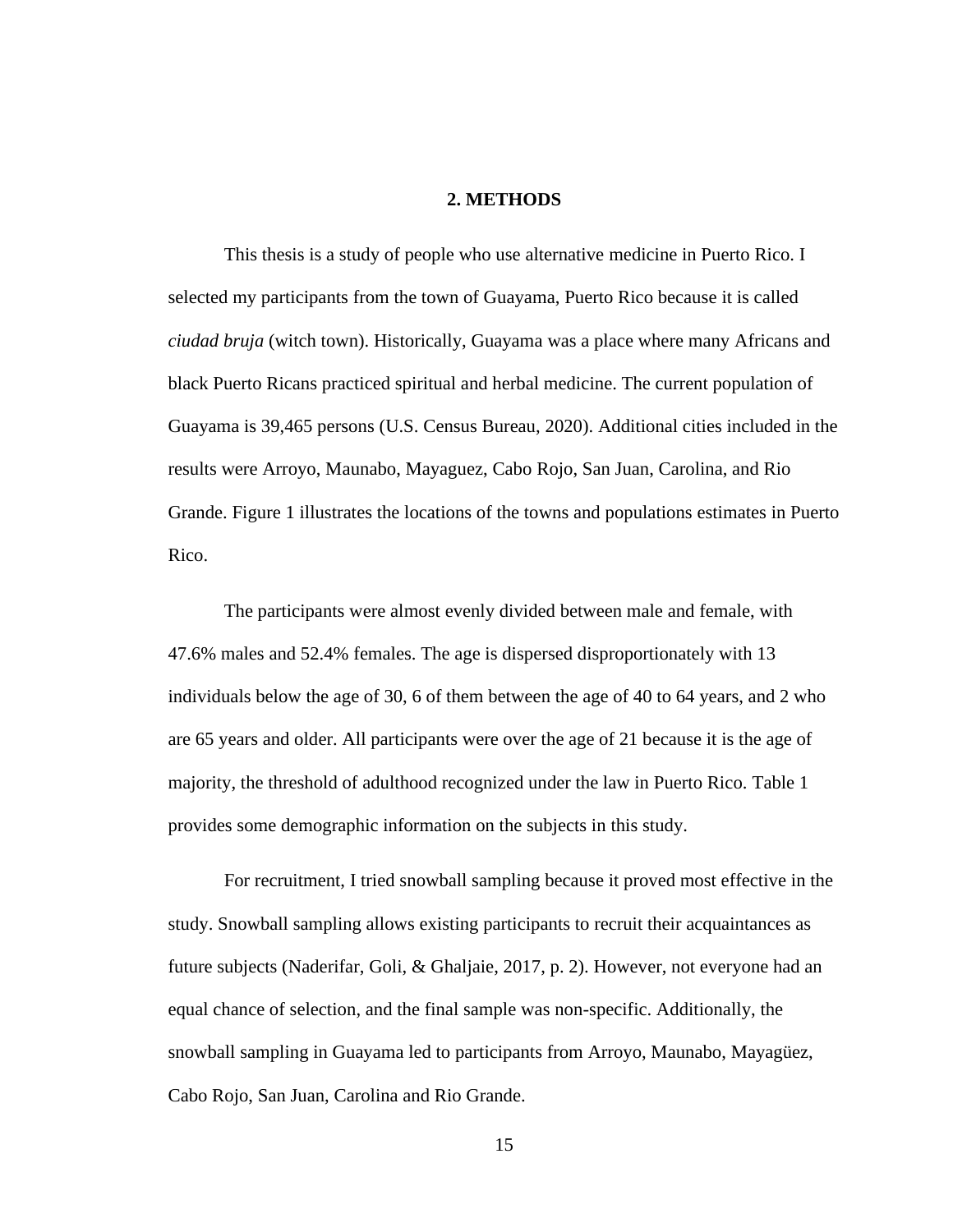As a result, the sample size consisted of 21 individuals who practiced alternative medicine living in Puerto Rico. In Figure 1, of the 21 participants, 8 participants resided in Guayama, 4 lived in Arroyo, 3 were currently in Carolina, 2 occupied Cabo Rojo, and Maunabo, Rio Grande, San Juan and Mayagüez each had one inhabitant. The towns I mentioned resided in either the Southeast, West or North region in Puerto Rico. Cabo Rojo and Mayagüez were in the West; Guayama, Arroyo and Maunabo were in Southeast; and San Juan, Rio Grande and Carolina resided in the North. Mayagüez (West), San Juan (North) and Guayama (Southeast) were the only towns that had major hospitals—infrastructures that contained most medical resources combined (i.e. specialists, technologies and emergency care). Although initially I chose Guayama as my sampling base, data collected from participants who resided in towns without major hospitals can help ascertain underlying issues in the healthcare infrastructure such as shortages of healthcare workers and distance.

Virtually everyone in the study had health insurance, but the type of health insurance is determined by an individual's financial situation. 20 of the 21 participants in this study had medical insurance. As shown in Table 1, 8 of the informants have public insurance and 12 of them have private insurance leaving only one person uninsured. Given that 95% of my sample had health insurance, I was curious as to why they all still practiced alternative medicine rather than go to local doctors or hospitals. Also, I wondered if their insurance choice limits their ability to receive high-grade biomedical care, therefore, influencing their treatment selection.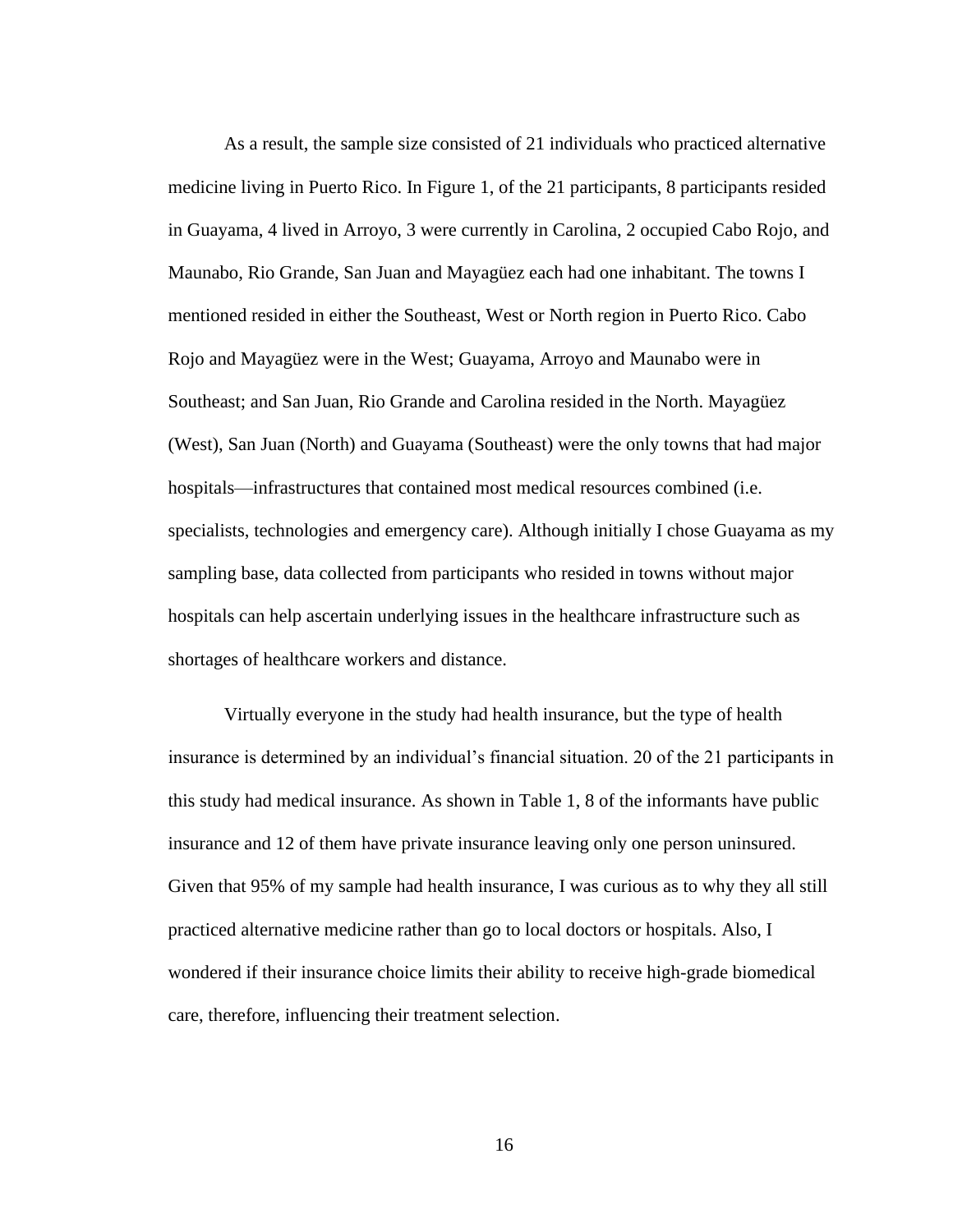| Psuedonym   | <b>City</b> | Gender | Age | <b>Type of Health Insurance Plan</b> |
|-------------|-------------|--------|-----|--------------------------------------|
| Bella       | Guayama     | female |     | 23 Private                           |
| Catilia     | Guayama     | female |     | 46 Public                            |
| Cherry      | Cabo Rojo   | female |     | 24 Private                           |
| Christopher | Guayama     | male   |     | 26 Uninsured                         |
| Daniel      | Rio Piedra  | male   |     | 24 Private                           |
| Diana       | Arroyo      | female |     | 51 Private                           |
| Elijah      | Mayagüez    | male   |     | 24 Private                           |
| Elizabeth   | Cabo Rojo   | female |     | 68 Public                            |
| Elliot      | Guayama     | male   |     | 25 Public                            |
| Greta       | Maunabo     | female |     | 66 Public                            |
| <b>Iris</b> | Mayagüez    | female |     | 24 Public                            |
| Israel      | San Juan    | male   |     | 24 Private                           |
| Jacob       | Carolina    | male   |     | 23 Private                           |
| James       | Guayama     | male   |     | 60 Private                           |
| Jessica     | Guayama     | female |     | 53 Private                           |
| Lucia       | Arroyo      | female |     | 50 Public                            |
| Maria       | Arroyo      | female |     | 44 Private                           |
| Michael     | San Juan    | male   |     | 25 Public                            |
| Ria         | Guayama     | female |     | 21 Private                           |
| Ricky       | Guayama     | male   |     | 21 Private                           |
| Wilson      | Cabo Rojo   | male   |     | 27 Public                            |

**Table 1.** Demographics of Alternative Medicine Users. Includes participant's pseudonyms, city they resided, gender, age, and type of health insurance plan.

All participants in the study used a primary alternative treatment and some of them use secondary alternative treatment that compliments the former. Table 2 illustrates how 9 of the 21 participants used botanical medicine as their primary alternative treatment with either supplements, cannabis or "none" as their secondary alternative treatment. 4 individuals used supplements as their primary choice with botanical medicine or "none" as their secondary choice. Exactly 3 informants practiced medical cannabis as their first alternative option with botanical medicine as their second. Two of the 21 participants practiced Ayurveda, with botanical medicine as their secondary alternative treatment. For Asian-inspired healing (not-classified) and *Santerismo*, only one practitioner in each alternative medical practice used them with botanical medicine as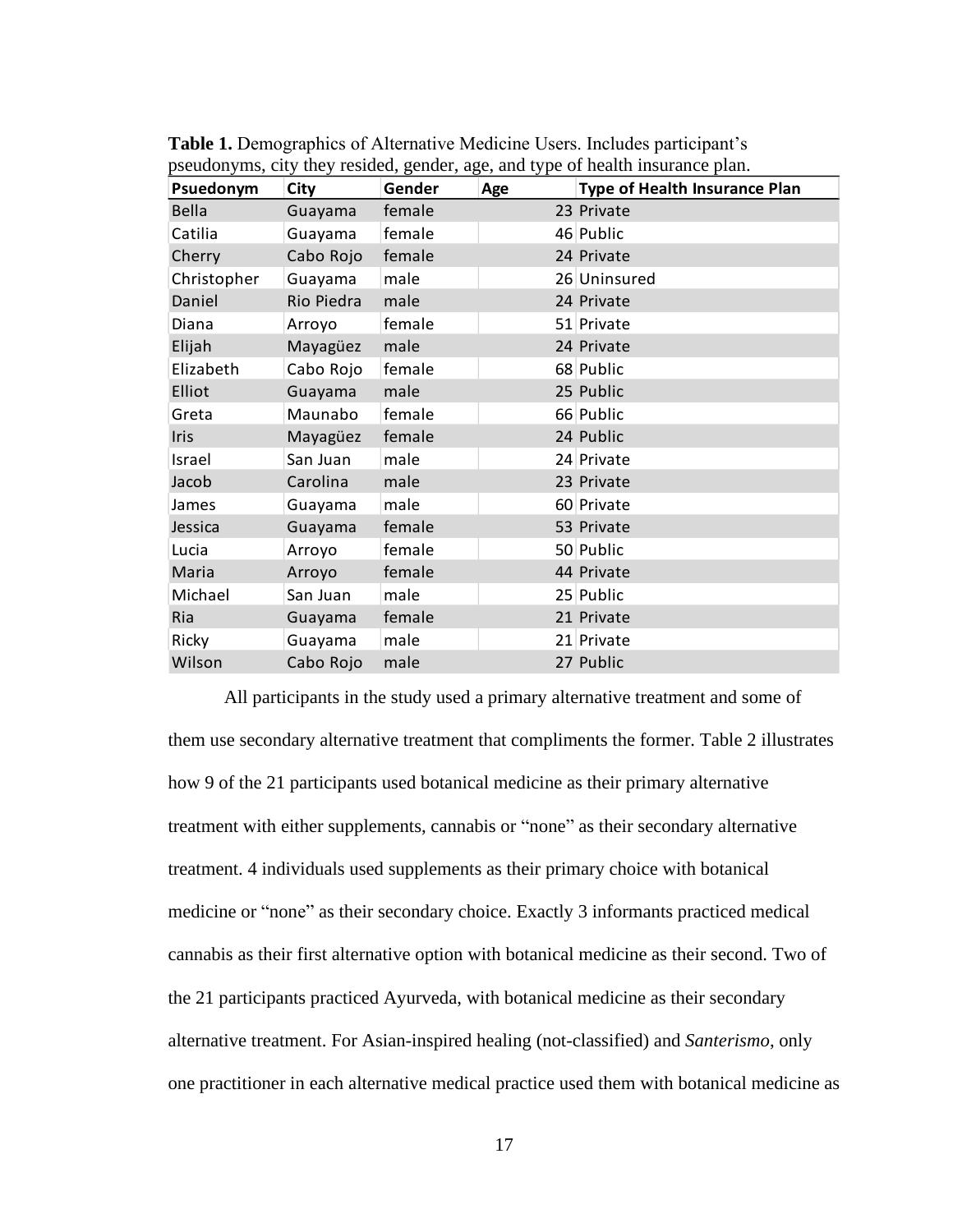the secondary option. It was clear that most participants who practiced alternative medicine integrated or combined other forms of alternative therapeutics.

More than half of the participants, 11 out of 21, experience health issues, specifically mental disorders and physical chronic disorders. Around 4 informants mentioned being professionally diagnosed with depression, anxiety or a combination of both. Up to 4 participants suffered from pain-related chronic disorders such as fibromyalgia, migraines, chronic back pain and arthritis. For possibly fatal chronic disorders such as diabetes, hypertension, hyperthyroidism and allergy-induced asthma, 5 out of 21 have one of these conditions. Knowing the health issues of some participants showcase whether their disorders contribute to their treatment selection. Table 2 illustrates these health issues.

| Psuedonym    | <b>Primary Alternative Treatment</b>     | <b>Secondary Alternative Treatment</b> | <b>Health Issues</b>                 |
|--------------|------------------------------------------|----------------------------------------|--------------------------------------|
| <b>Bella</b> | Supplements                              | N/A                                    | N/A                                  |
| Catilia      | <b>Botnaical Medicine</b>                | Supplements                            | <b>Diabetes</b>                      |
| Cherry       | Ayurveda                                 | <b>Botanical Medicine</b>              | N/A                                  |
| Christopher  | Asian-inspired healings (non-classified) | <b>Botanical Medicine</b>              | N/A                                  |
| Daniel       | Cannabis (unlisenced)                    | <b>Botanical Medicine</b>              | Anxiety                              |
| Diana        | <b>Medical Cannabis</b>                  | <b>Botanical Medicine</b>              | Fybromyalgia and Hyperthyroidism     |
| Elijah       | Ayurveda                                 | <b>Botanical Medicine</b>              | N/A                                  |
| Elizabeth    | Supplements                              | <b>Botanical Medicine</b>              | N/A                                  |
| Elliot       | Santerismo                               | <b>Botanical Medicine</b>              | N/A                                  |
| Greta        | <b>Botanical Medicine</b>                | Supplements                            | Arthritis                            |
| <b>Iris</b>  | <b>Botanical Medicine</b>                | Cannabis (unlisenced)                  | Anxiety and Depression               |
| Israel       | <b>Botanical Medicine</b>                | Cannabis (unlisenced)                  | Anxiety and Depression               |
| Jacob        | <b>Medical Cannabis</b>                  | <b>Botancial Medicine</b>              | Depression and Chronic Back Pain     |
| James        | <b>Botanical Medicine</b>                | N/A                                    | Hypertension                         |
| Jessica      | <b>Botanical Medicine</b>                | N/A                                    | N/A                                  |
| Lucia        | <b>Botanical Medicine</b>                | N/A                                    | <b>Diabetes</b>                      |
| Maria        | Supplements                              | <b>Botanical Medicine</b>              | N/A                                  |
| Michael      | <b>Medical Cannabis</b>                  | <b>Botanical Medicine</b>              | Depression                           |
| Ria          | <b>Botanical Medicine</b>                | Supplements                            | N/A                                  |
| Ricky        | <b>Botanical Medicine</b>                | N/A                                    | Allergy-induced Asthma and Migraines |
| Wilson       | Supplements                              | N/A                                    | N/A                                  |

**Table 2.** Types of Primary and Secondary Alternative Treatments and Health Issues

For this thesis, I surveyed participants to investigate the personal reasons behind their use of alternative medicine. Everyone signed a confidentiality agreement, and I replaced their names with pseudonyms to protect their identities. Before starting the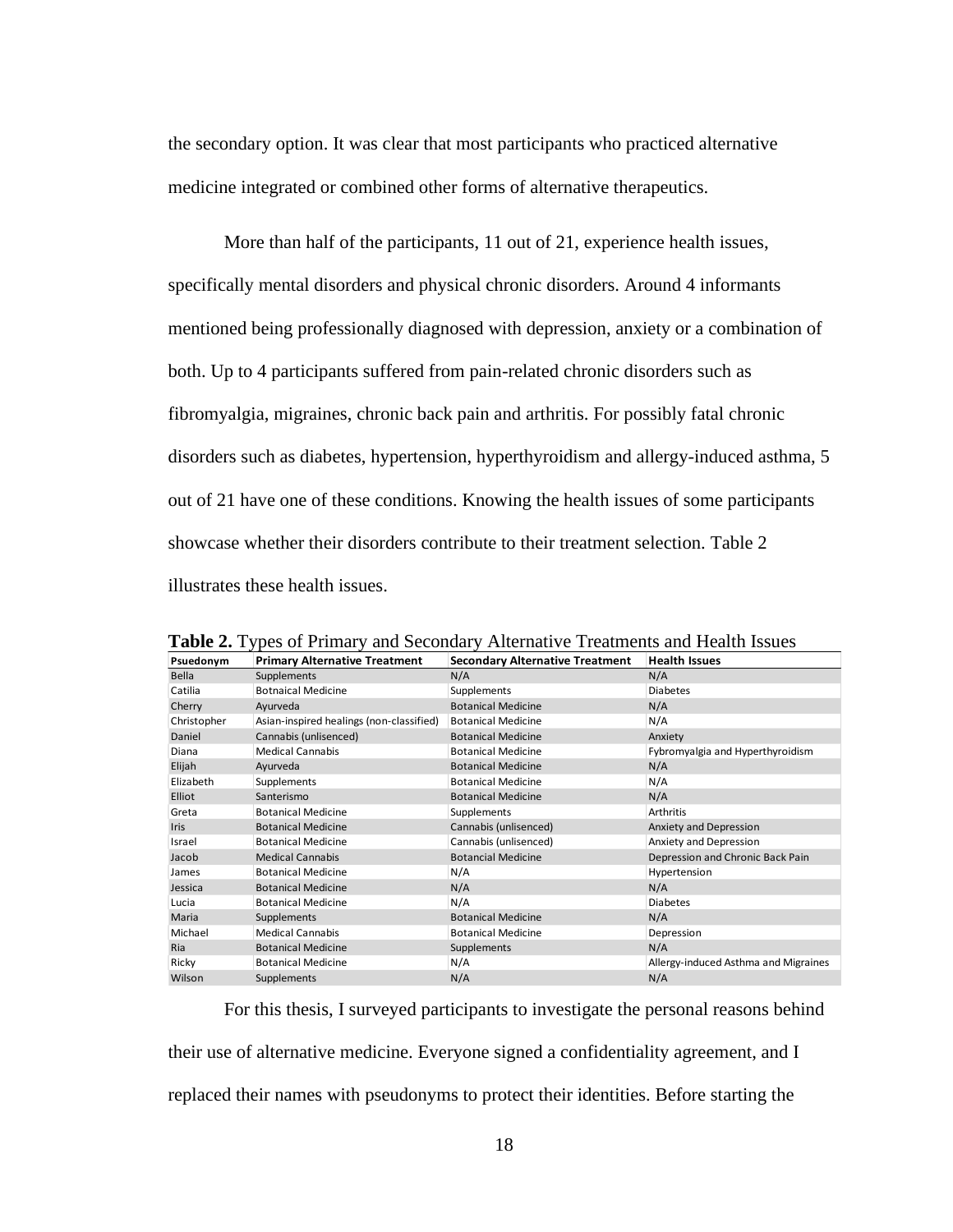surveys, I described the confidentiality agreement and the informants' right to op-out at any time. I explained that they were free to not answer any questions that made them uncomfortable, and I provided contact information for a free counselor if they felt any emotional distress. Participants could also refuse permission to be recorded. After I explained everything and they signed the permission form, I gave them a survey.

The surveys were to collect demographic data. Questions were semi-structured and open-ended so the participants could respond without restrictions. All surveys contained questions relating to participants' age, gender, nationality, type of insurance, types of medications they used, the average cost of their medicines and the frequency with which they visited medical professionals or alternative medicine healers. All participants answered the surveys. Data collected in the surveys were also compared with interview results.

Since the thesis is about the use and views of alternative medicine and biomedicine, I also used personal interviews to provide a deeper examination of survey responses. The interviews were semi-structured and comprised of questions related to the individual's experience with alternative medicine and biomedicine. Some of the questions focused on the type of medicines a participant used, how they used the medicine or therapy, the illnesses they were treating, and how they felt about the treatments. Additionally, I asked the participants about their access to biomedicine and alternative medicine, if they feel a historical and/or cultural significance for using either treatments, if they accept alternative medicine, and how and where they learned to use those alternative remedies. The majority answered these questions without issues.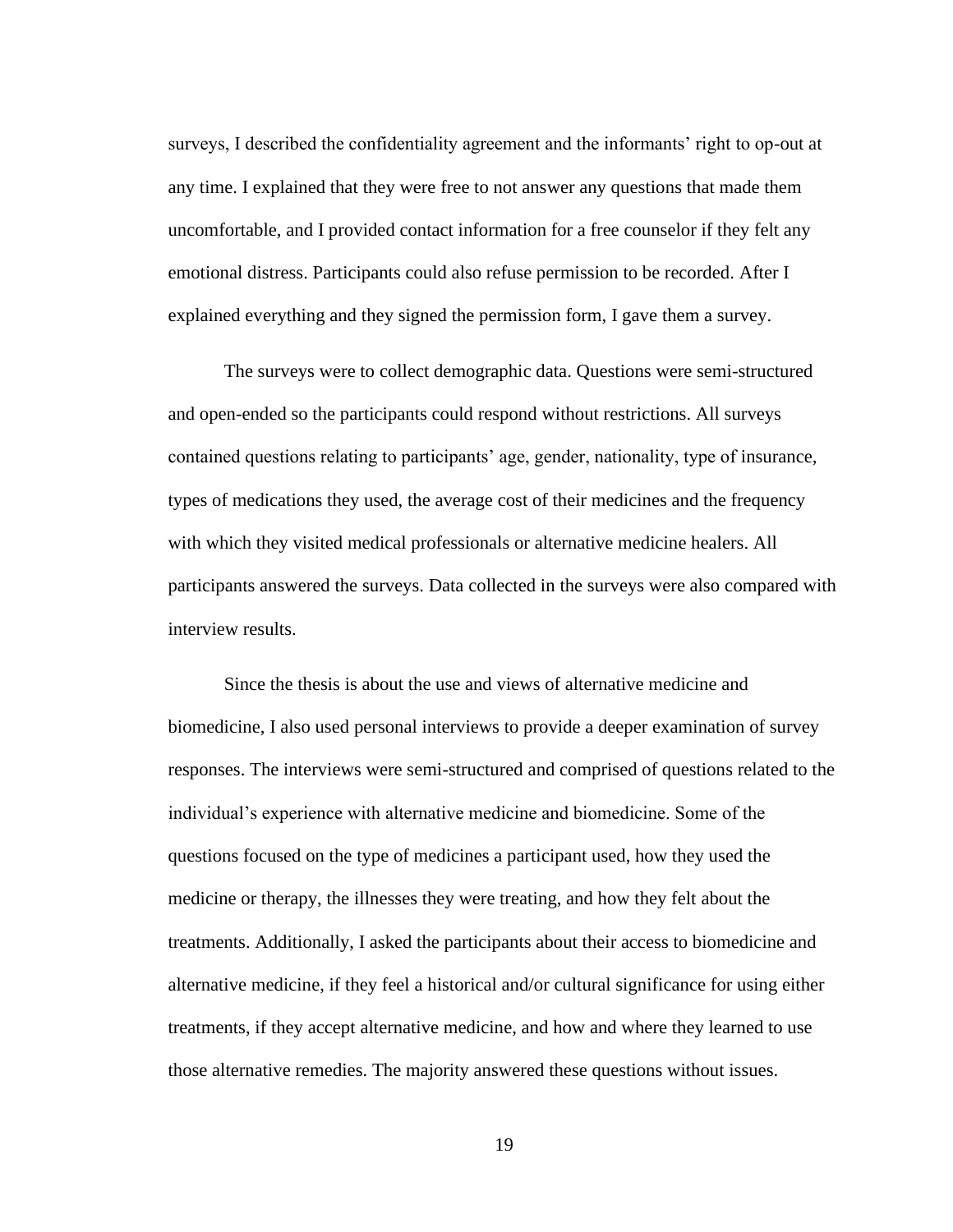After the interview concluded, informants decided whether I could follow up with participant observation. Participant observation allows the interviewer to observe certain practices in an intense involvement in the interviewee's natural environment over a period time. I engaged in participant observation with two people, an elderly female named Greta and a young female named Cherry. Both use alternative medicine, and they showed me their treatment processes and the plants they used for their treatments. The limitation of this method is the small data sample. They were the only participants who agreed for me to use participation observation. However, these observations provided me with a better look at how certain individuals use alternative medicine.

After recording interviews, I used content analysis to identify significant patterns in these conversations, and to evaluate the hidden meanings behind them. I used the recordings and coded the topics and phrases most used by participants in the interviews to understand the underlying reasons why participants used alternative medicine and how the alternatives coexist with biomedicine. This enabled me to establish a relationship with the informants' experience and the factors that influenced their treatment choices.

My research aims to discover the factors that limit peoples' choice of medical treatments in a medically pluralistic society. Surveys, interviews and participation observation provide extensive details of participants' medical choices and the barriers that limit their individual choices of medical care. Also, these methods help illustrate how the informants perceived the legitimacy of biomedicine and alternative medicine. As a result, this research outlines some of the patterns governing how medical treatment is chosen in Puerto Rico.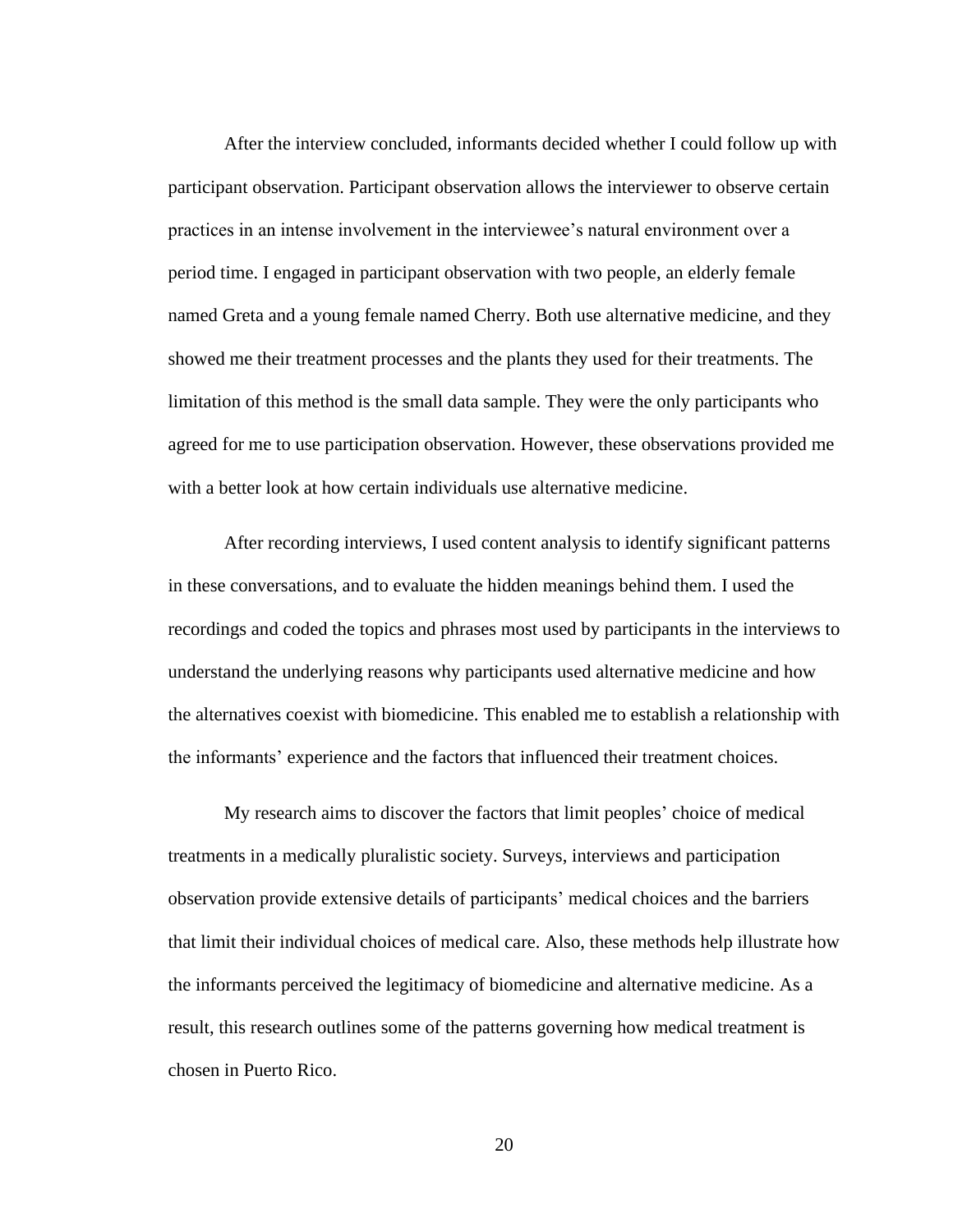

**Figure 1.** This is a map of Puerto Rico. The map is color coded with towns where all participants resided. Also, it contains a graph of the estimated populations in each town.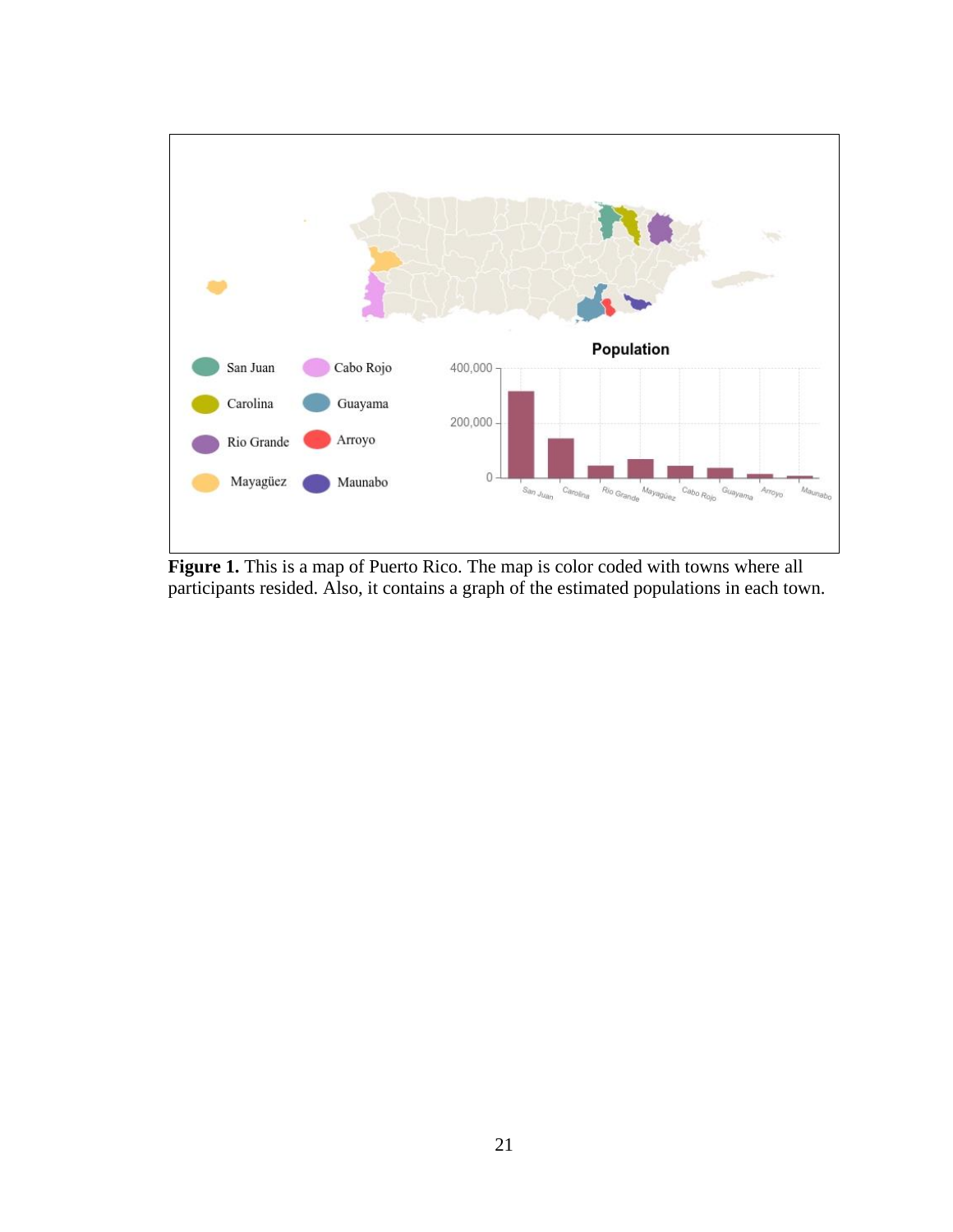# **3. HISTORICAL BACKGROUND OF MEDICAL PLURALISM AND ALTERNATIVE MEDICINE IN PUERTO RICO**

Botanical medicine and *espiritismo* are not recent alternative remedies in Puerto Rico nor is medical pluralism. In fact, both medical systems originated and coexisted during the settlement of Puerto Rico by Spaniards in the sixteenth century. Modern botanical medicine derives from the Spanish humoral theory of medicine integrating plants used by the Taino who were the indigenous inhabitants when the Spaniards arrived. Santeria has African roots and was developed out of the spiritual beliefs of African slaves. Since Puerto Rico was ruled by the Spaniards, humoral medicine at the time was the dominant medical system and African and Taino medicine were the alternatives. Understanding the historical circumstances behind Puerto Rico's medical systems can show how they influence today's medical practices.

Spanish colonial concepts of illness and treatment derive from the humoral theory of medicine (Newson, 2006, p. 377-378). According to this theory, the human body contains four substances that move freely through the tissues of the body (Foster, 1987, p. 359). These four elements are black bile (cold and dry), yellow bile (hot and dry), blood (hot and wet), and phlegm (cold and wet). A person was healthy if the four elements were in balance, but sickness occurred when they were out of balance (Benedetti, 1998, p. XV; Galli, 1975, p. 12-13). To treat those illnesses, an individual used different kinds of foods and plants to balance their body's humors. For example, if the body overheated as indicated by rashes (hot and dry) then a humoral medical practitioner would apply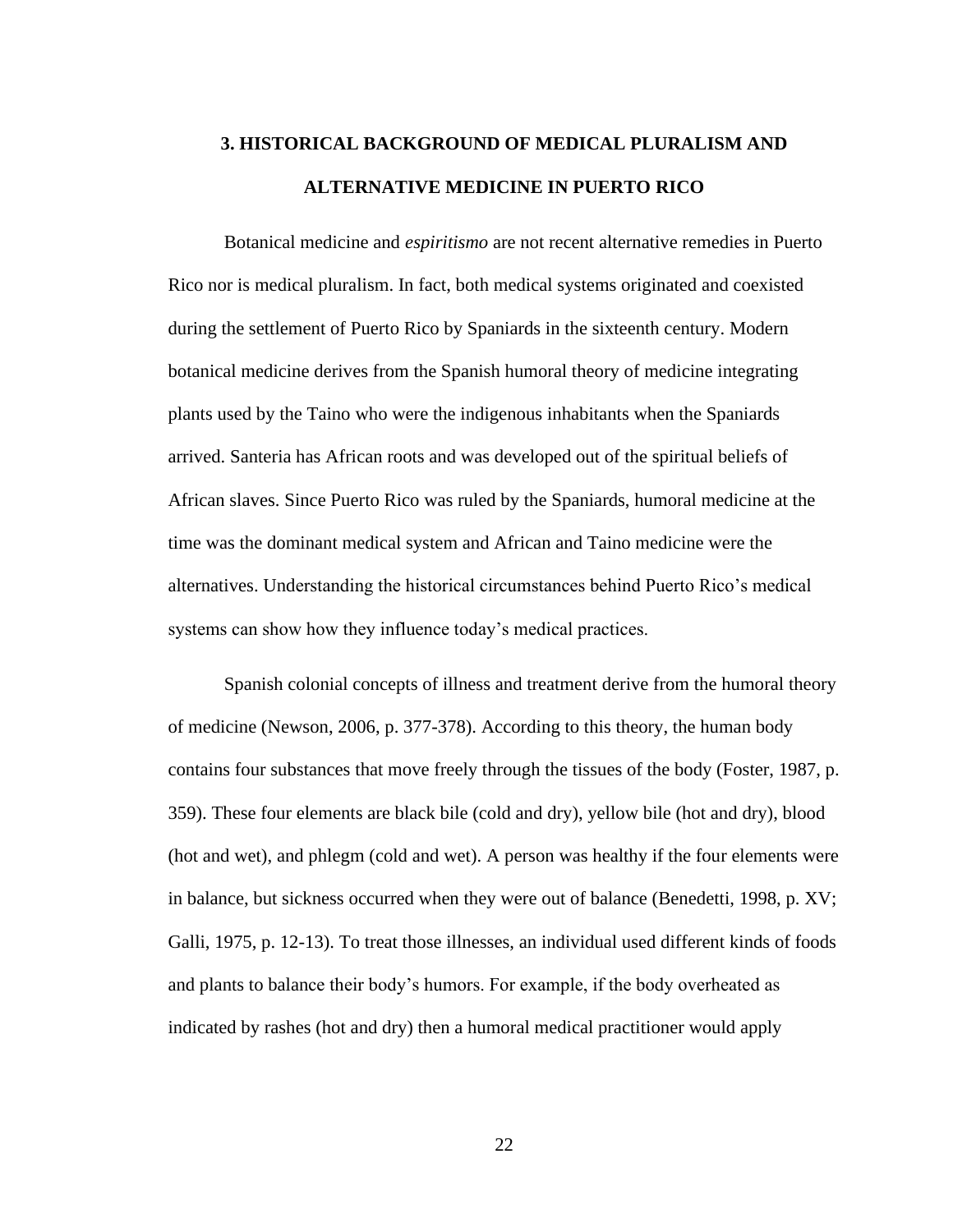healing remedies with a "cold and wet essence" such as *sábila* (aloe vera) to cool down their body.

In Spain at this time, the Catholic Church had power over medical practices. Priests viewed illness as a punishment from God or the work of the Devil, and they viewed healing remedies outside of the humoral system, such as witchcraft, as a pact with the Devil (Newson, 2006, p. 372). As the Catholic Church focused on policing medical practices and spirituality, the Church also created colonial hierarchies in Puerto Rico during the Spanish Conquest. When Spaniards took over the island *Boriken* (Puerto Rico) from the indigenous Taino, they observed Taino medical practices and beliefs about illness and treatment. In the eyes of the Spaniards, Taino medicine was like witchcraft (Pané, 2004 [1498], p. 35). In his *Relación*, Father Ramón Pané described the Taino's form of healing (2004).

According to Pané, the *bohíques* (Taino shamans) diagnosed their patients after snorting *cohoba* (a narcotic snuff made from the seeds of a tree (Piptadenia perregrina). After consulting with their *cemíes* (stone or wood figures containing human bones that represented their gods), the *bohíques* purged themselves through the consumption of *güeyo* (unidentified), a type of plant wrapped in onion leaves used for purification. After vomiting, the *bohíques* then conducted a healing session with their patient in which they located and removed the illness (or disease-causing spirit) through intimate gestures (i.e. touching and massaging their patients). As they worked, the *bohíque* explained to their patient the reasons they were sick and described the treatment that might cure their ailment (Pané, 2004 [1498], p. 35-37).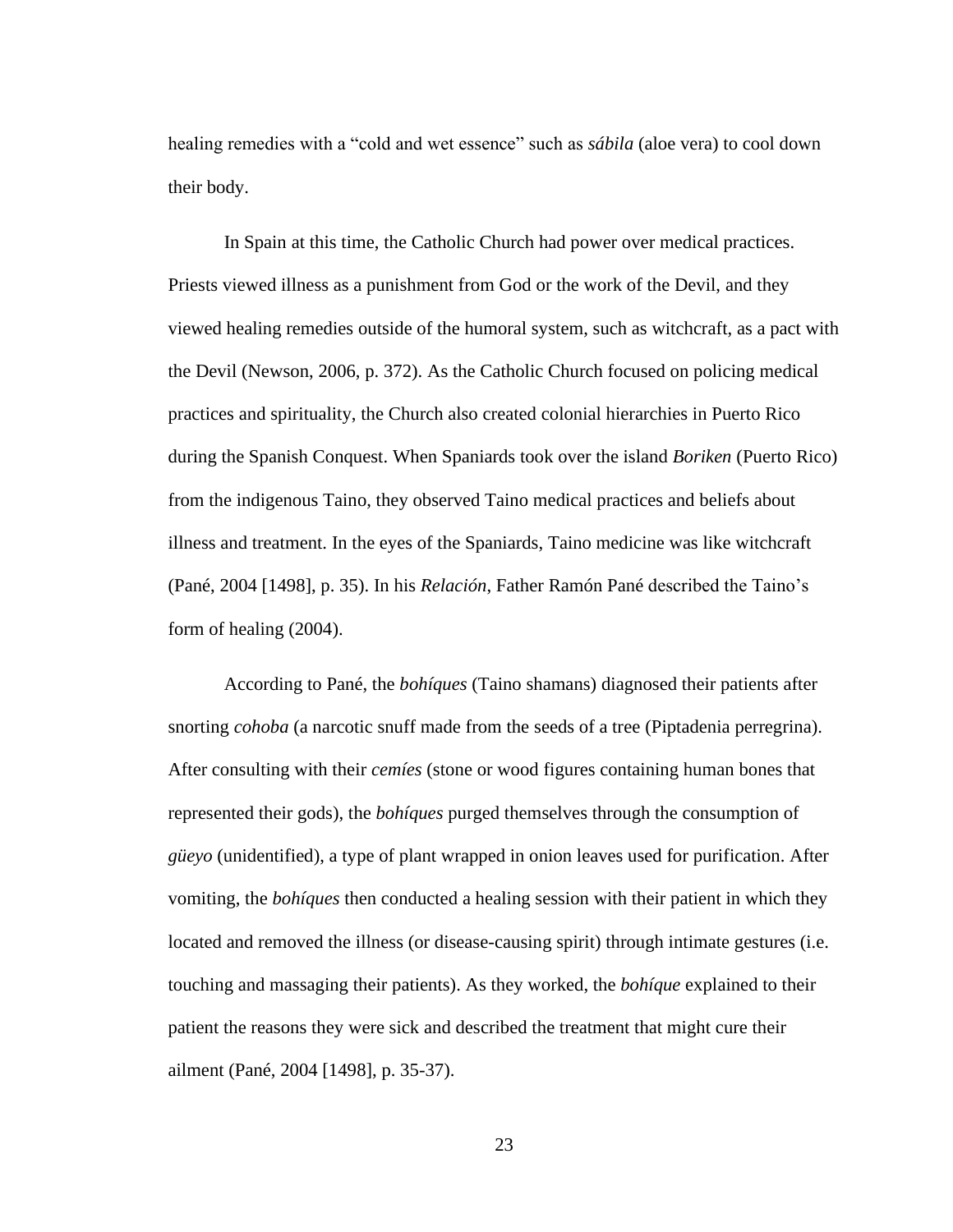The Spaniards disregarded Taino medical practices because they contradicted Spanish religious and medicinal beliefs (Pané, 2004 [1498], p. 35-37). They tried to convert the indigenous Taino to Catholicism but failed because of their cultural differences, and although the Taino population was soon extinguished, the Spanish colonists retained the Taino knowledge of medicinal plants and integrated that information into their existing notions of medical treatment. For example, Spaniards adopted tobacco to treat headaches and wounds and sent the plant back to Spain to cultivate (Caballos, 1997, p. 193).

Additionally, Spaniards learned about *Guayacán* and *bálsamo. Guayacán*  (*Guaiacum officinale or Lignum vitae*) is a tree whose bark and sap are used to treat a variety of ailments including asthma, coughs and cold-like symptoms (Caballos, 1997, p. 193). By 1530, the Bubas de Sevilla hospital in Spain was importing large quantities of the *Guayacán* bark (Caballos, 1997, p. 193). *Bálsamo* (*Myroxylon balsamum*) is a tree whose bark contains an oily sap that was used to treat cuts and minor wounds (Caballos, 1997, p. 193-194). To administer this healing remedy, they rubbed the sap from the *bálsamo* on their wound (Fernández de Oviedo y Valdés, 1818-1878 [1851-1855], p. 366). Additionally, the Spaniards integrated their use of plants brought from Spain including oranges, lemons, limes, and aloe that were originally transported from Asia and the Middle East (Fernández de Oviedo y Valdés, 1818-1878 [1851-1855], p. 56 and 86). This integration of Spanish and Taino healing plants resulted in a system still used in today's botanical remedies.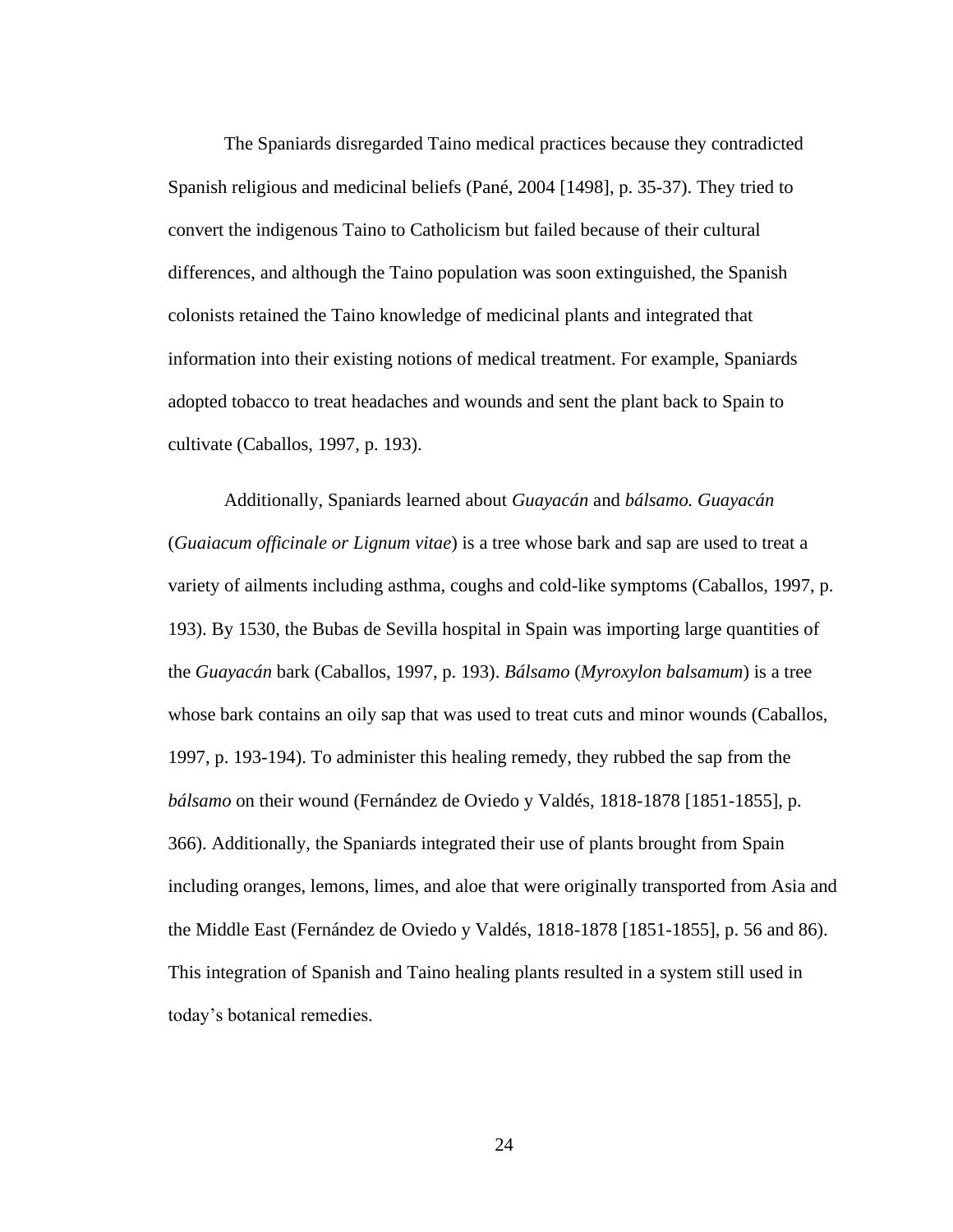During the conquest of Puerto Rico, Spaniards also brought African slaves to the island. These slaves practiced Yoruba-based spiritual and herbal medicine that is the basis for today's *espiritismo*. *Espiritismo* is a modified version of African Yoruba healings practices. Perez y Mena (1991) describe *espiritismo* or Spiritism in the following manner:

...an actual movement, where a group of people get together in a temple-like setting for the purpose of communal healing, counseling and communication with higher spirits to obtain guidance and illumination as well as enlightenment of intranquil [sic] or dark spirits (p. xiv).

In Puerto Rico today, *espiritismo* contains Yoruba beliefs, elements of Puerto Rican Catholicism, and French Spiritism (Perez and Mena, 1991, p. 1). *Espiritismo* is based in the worship of ancestors, and practitioners seek balance between the secular and spiritual world. The purpose of spiritism is to "cool" down the environment and eliminate negative energy (Vega, 1999, p. 351).

Despite the coexistence of Spanish and African medicine, African slaves in Puerto Rico faced oppression and persecution for practicing their religious beliefs (Badillo and Cantos, 1986, p. 151-152). Spaniards persecuted those who worshipped the African gods, forcing slaves to conceal their rituals (Badillo and Cantos, 1986, p. 152). To disguise their religious practices, Africans used Catholic ceremonies and relics to mask their traditions. For instance, Kongo's "sign of the cross", also known as the Kongo cosmogram, resembled the crucifixion (Thompson, 1984, p. 108). In this manner, Africans integrated their indigenous practices with Spanish Catholicism to counter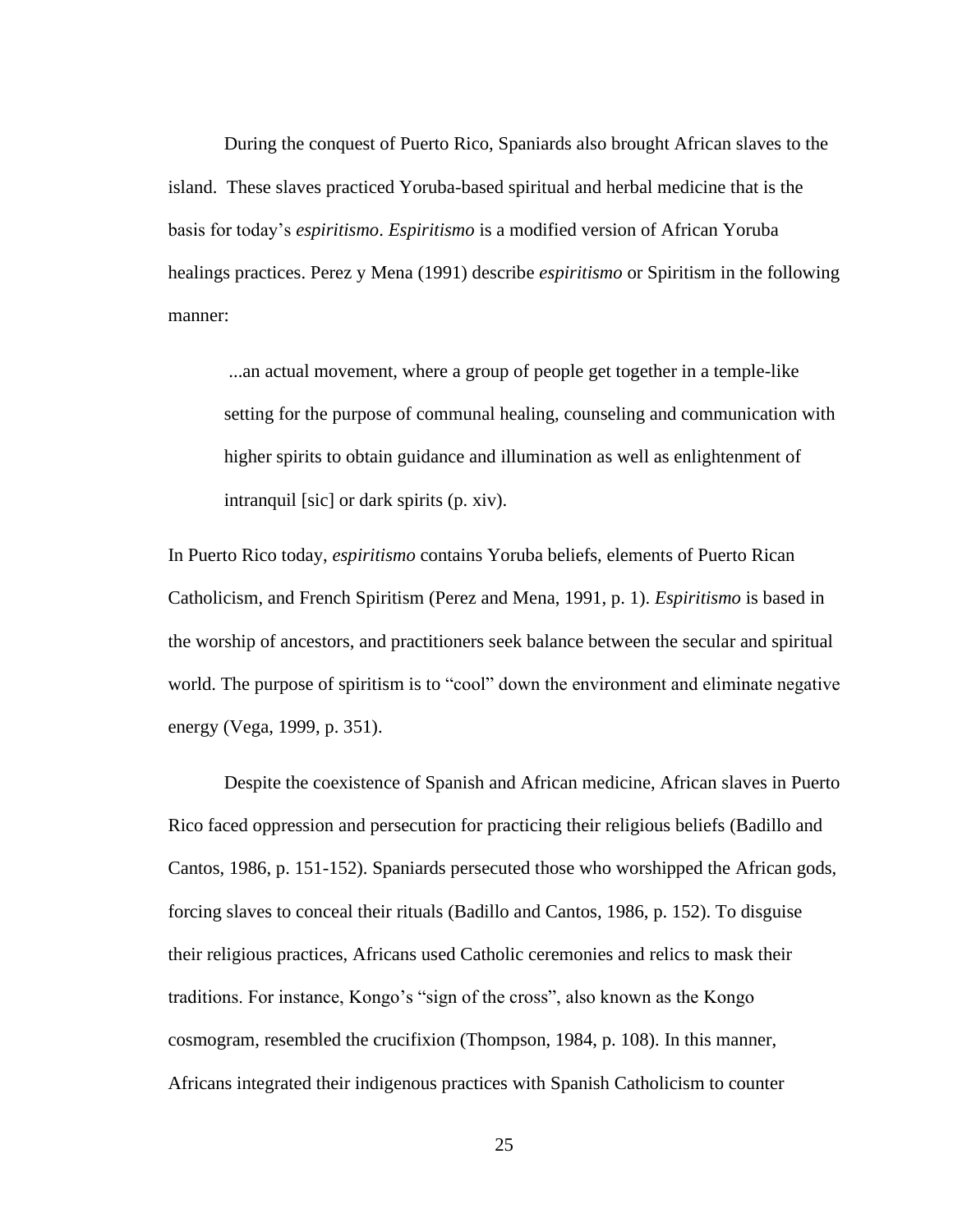religious persecution without changing their concept of health and illness. In turn, this preserved a system of ritual healing based on Yoruba spiritism giving space to future spiritual-based practices.



**Figure 2.** Kongo Cosmogram.

In the 19th century, the Spanish government implemented a European-based system of biomedicine, in Puerto Rico. The Royal Delegation of Medicine and Surgery (RDMS) was a powerful organization that legitimized and professionalized medical practices in Spain and its colonies, including Puerto Rico (Rodriguez San Pedro, 1865, 324). An individual had to register through the RDMS to become a medical professional and would only be able to receive a license after passing examinations and receiving a government license (Rodriguez San Pedro, 1865, p. 325). The RDMS penalized any form of treatment without the proper license and registration (Rodriguez San Pedro, 1865, p.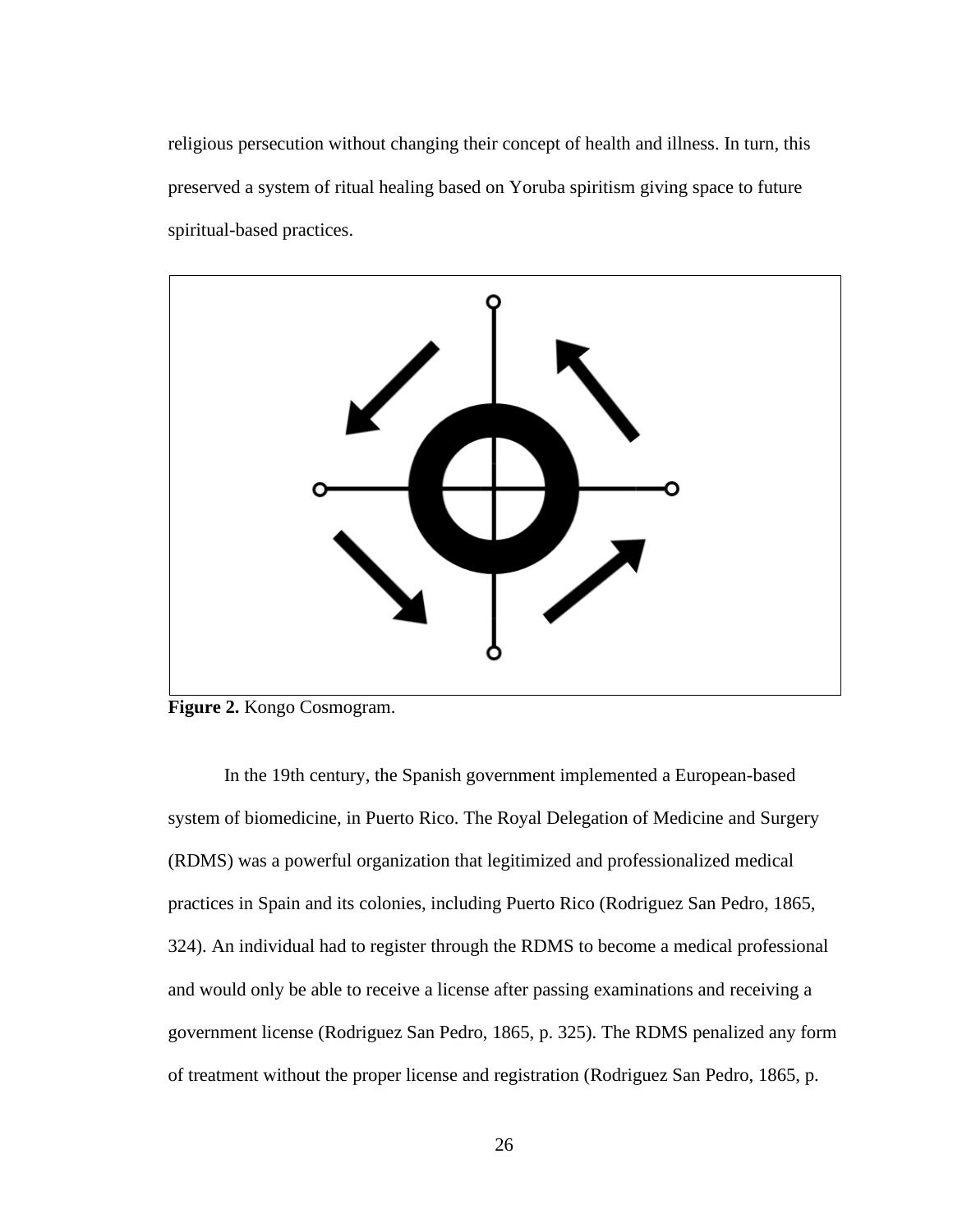325). Consequently, those who practiced African medical rituals faced persecution because the Spaniards disapproved any treatment that was not their own (López Terrada, 2005, p. 10). As a result, alternative medicines based on Taino botanical knowledge and African spirituality were delegitimized.

During the colonial Period there existed three conflicting medical systems in Puerto Rico, Spanish humoral medicine being the dominant, and Taino and African medicine representing the repressed alternatives. However, the processes of integration and syncretism assisted in the coexistence between the dominant and alternative practices. Spanish humoral medicine and its integration of Taino plants influenced the conceptual framework of botanical medicine. Spanish Catholicism and African spiritism adopted Catholic elements to create the religious and philosophical roots of Santeria and other spiritual-related practices. Biomedicine and the professionalization of medical practitioners evolved from the Spaniards' policies of licensing and regulation. Although each medical practice borrowed elements from the others, their underlying concepts of health and illness maintained the distinctions between them. Additionally, each ethnic group had reason to incorporate elements of the different medical practices while preserving their cultural beliefs. The Spaniards learned how to use Taino plant remedies to heal specific conditions they encountered in the Caribbean and Africans used Spanish Catholicism to escape religious persecution.

Unlike the Spanish humoral system, spiritualism was the basis of Taino and African medicinal practices. Both ethnic groups were penalized for their medical and religious customs, but they lacked the wealth and class necessary to gain full access to the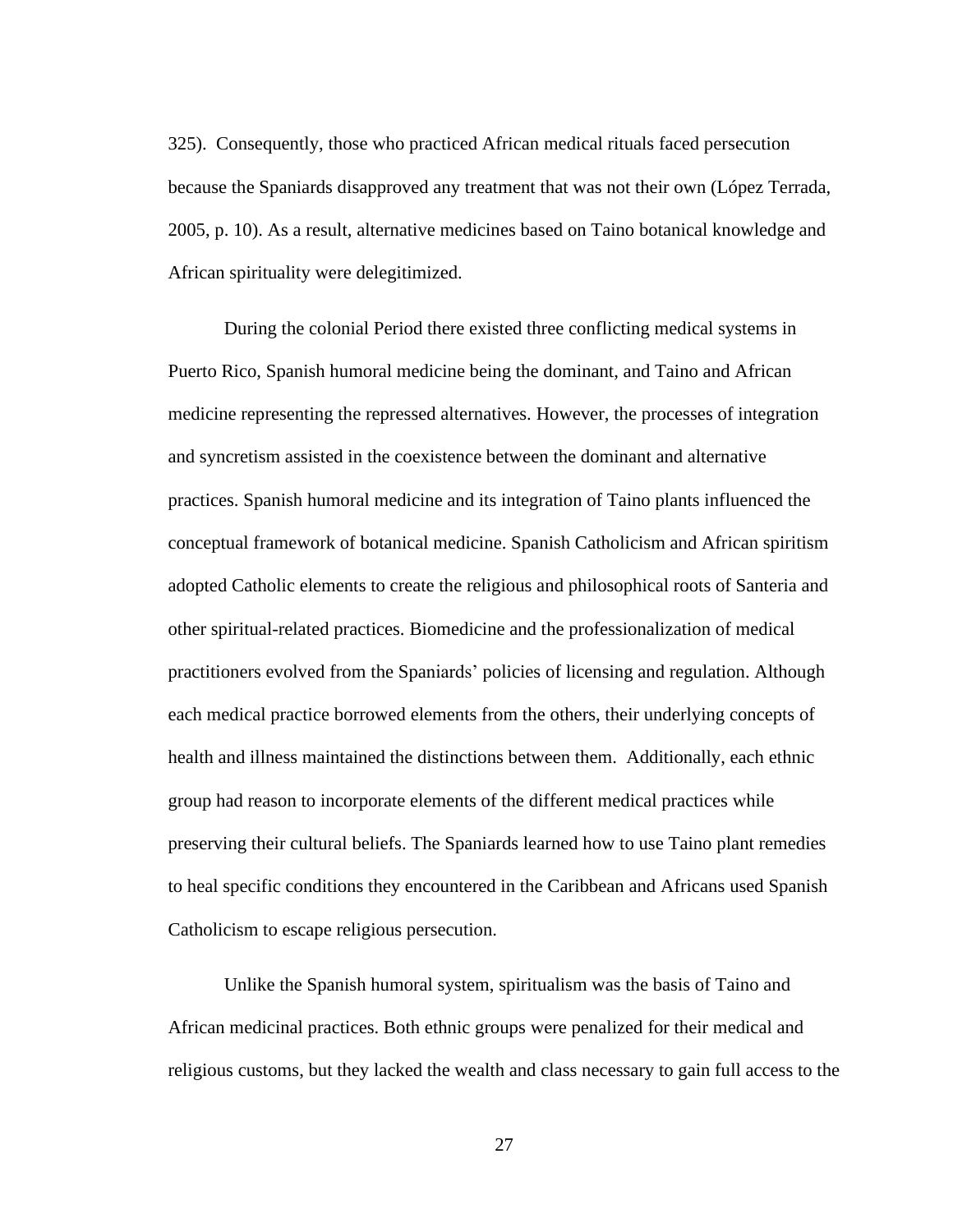dominant medical system. They had to choose between Catholicism and humoral medicine or their original religious and medical practices. These significant barriers affected non-Spanish individuals' choice in medical treatments. Although their reasons for choosing are slightly different than today's medical pluralism, these circumstances are embedded in Puerto Rico's history, therefore, it is not a newfound occurrence.

#### **Medical Pluralism Today**

Today, medical pluralism exists in Puerto Rico where many individuals tend to use more than one type of medicine. Most participants use alternative medicine as their primary care although a few use biomedicine or complementary medicine—a combination of alternative medicine and biomedicine—as their first choice. However, Puerto Ricans constantly switch between biomedicine and alternative medicine when it is necessary and expressed a consistent set of reasons for using biomedicine. All participants reported switching to biomedicine as a last resort for extreme cases (i.e. injuries that might require surgery), for chronic diseases (i.e. diabetes, hyper or hypothyroidism, asthma and hypertension), and for dental work. Those participants whose first choice was an alternative treatment and only used biomedicine as a last resort insisted that they use it when alternative medicine showed little to no effect. If treatment with alternative medicine was prolonged, or the illness progressively worsened, the person immediately sought access to biomedicine.

A participant's first choice of treatment was usually biomedicine only for extreme cases. Participants believed that biomedicine was the only medical practice that could manage serious injuries such as open wounds or bodily disfiguration. They believed that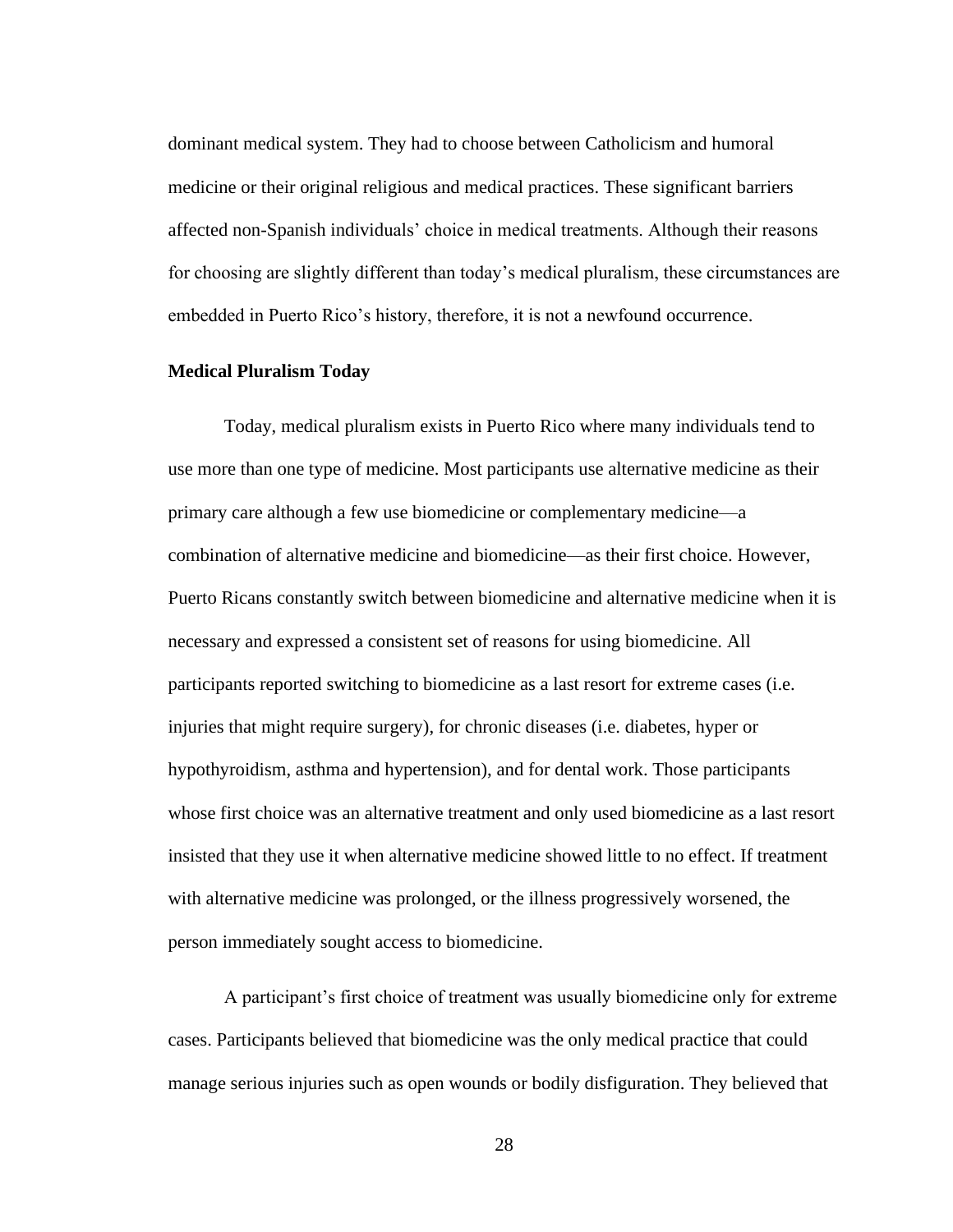specialists in biomedicine had the expertise for surgical treatment of extreme injuries or pathologies that alternative medicine failed to heal. Because biomedicine is the only medical system practicing surgical treatments, a person with life-threatening injuries will search for biomedical care.

Treatment of chronic diseases are another reason that participants would switch from alternative medicine to biomedical care. Informants mention using biomedicine for chronic diseases such as diabetes, hyper or hypothyroidism, asthma, and hypertension. For instance, Lucia, a 51-year-old resided in Arroyo, has Type-2 diabetes and Ricky, a 21-year-old living in Guayama, has allergy-induced asthma and migraines; they both use biomedical treatments to stabilize their chronic diseases. Lucia uses pills to reduce blood sugar spikes. For Ricky, he said, "umm asthma medication, medication for my migraines is like the main thing... I just get allergies basically daily and migraines weekly... yeah I have asthma, I use like the pumps or this machine therapy thing basically a mask that shoots mist into the face to breathe in."

One participant who uses alternative medicine as her primary form of care admits to using biomedicine for dental work. Cherry, a 24-year-old living in Cabo Rojo, barely uses biomedicine. In fact, she insisted that she rarely visits a medical practitioner even for emergencies. In regards to biomedicine, Cherry said "western medicine for me is that they try [to heal] symptoms but not the problem and also the very fact that like it just any minimal thing will cost you an eye like it's very expensive when you know having a plant in a small pot can do wonders..." However, even though she believes alternative medicines protect her from most illnesses, she depends on biomedicine for her dental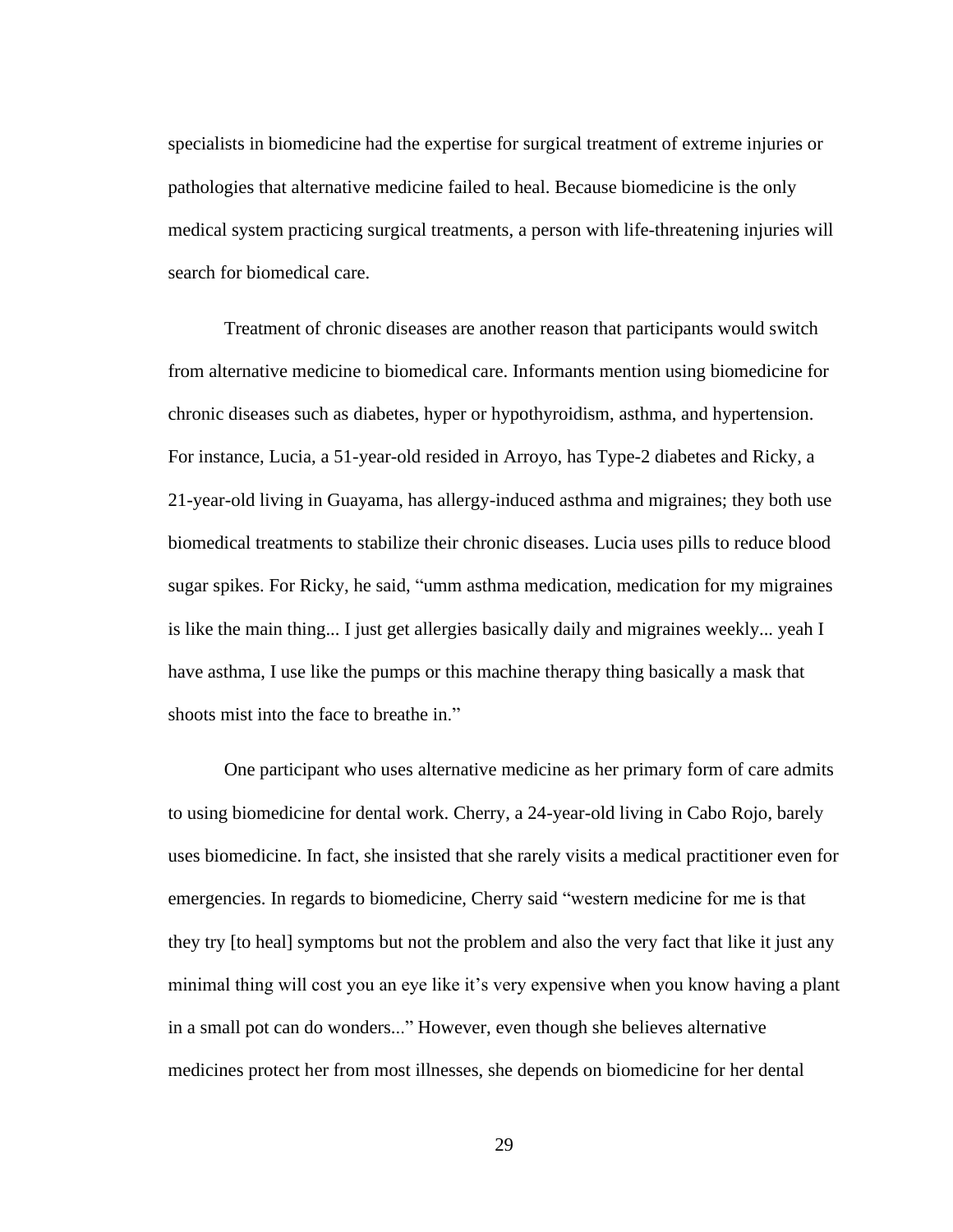health. Cherry's account illustrates another reason why participants switch to biomedical treatment, that is when biomedicine is the only available treatment.

On the other hand, participants used alternative medicine for a variety of non-lifethreatening illness. Many of the participants explained that their *feelings* of the illness help them diagnose and treat their conditions*.* Participants mention when they feel a familiar disharmony (or symptoms) in their body and/or mind they tend to use certain plants or spiritual practices to treat the ailment. For example, if an individual has a sore throat and fatigue, they assume they have a throat infection and they treat it with ginger, lemon water and/or spiritual healings to ease the symptoms.

Cherry mentioned a time when she started experiencing symptoms that she believed to be the flu: fever, body aches, sore throat, runny nose, and a cough. To reduce her symptoms, Cherry used garlic for inflammation, rosemary for muscle pain, and ginger for inflammation and joint pain. Sometimes she eats these plants raw or boils the whole plant to make teas. Cherry claimed that her symptoms faded in two days; a shorter recovery compared to her friend's almost one-week biomedical treatment for influenza. She said,

As I explained about the influenza, este I passed it to my housemate, and it was so awesome to see the contrast actually. Cause she was like umm she was like 'yo you gotta go to the hospital... this ain't cool... you're gonna be sick for days!' And she was like totally like umm como que very skeptical and also umm yeah not buying it like what I was doing, and she went to the hospital, le pusieron suero, she was in the hospital for hours actually and they were telling her a bunch of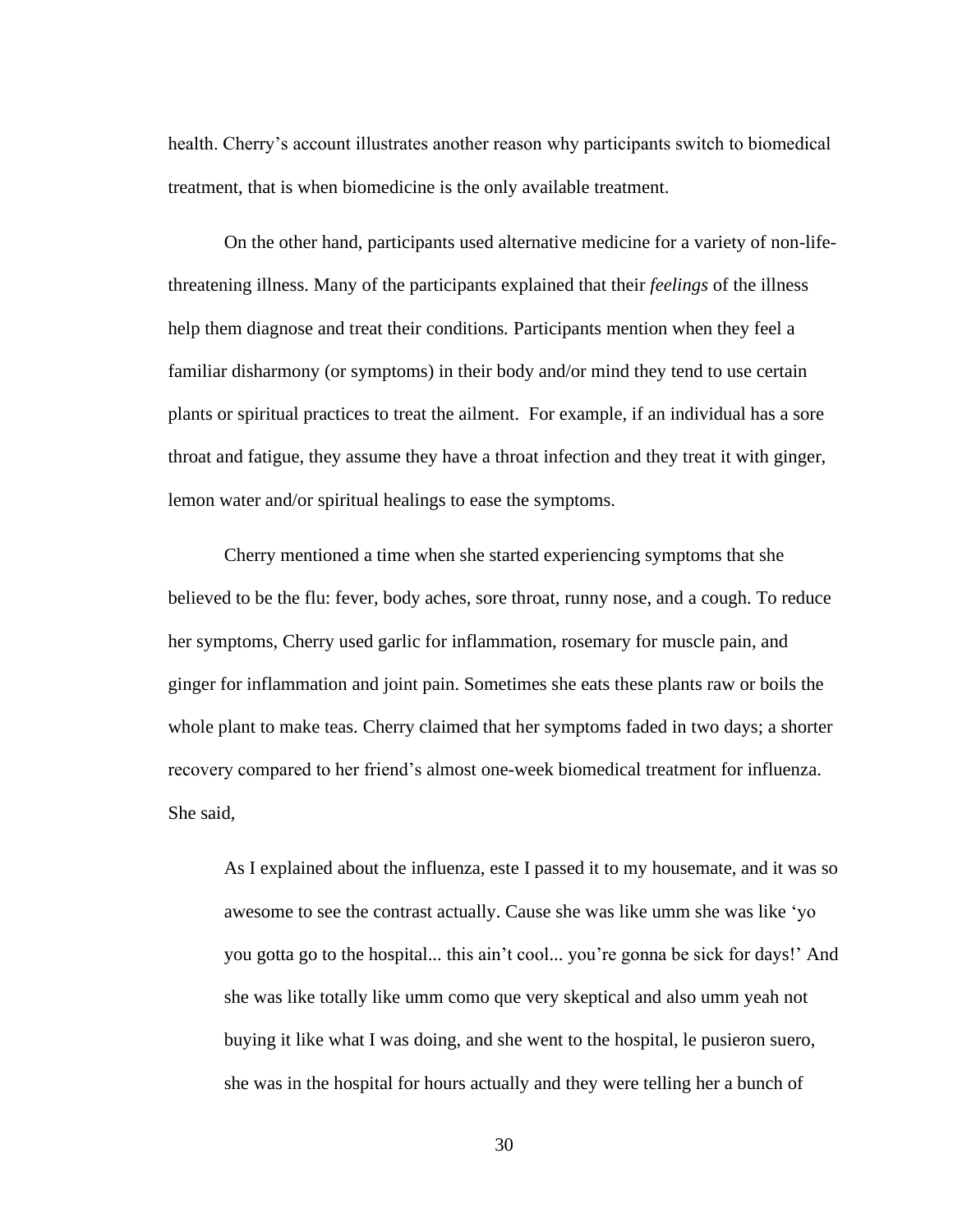junk. And umm they prescribed some pills I don't know what they have. And meanwhile all I did was just like... stay in bed have tea, lots of tea of anís, adding garlic and eating the garlic clove too... Yeah within two days I was fine, and she was sick for like 5... [As I explained about the influenza, well I passed it to my housemate, and it was so awesome to see the contrast actually. Cause she was like umm she was like 'yo you gotta go to the hospital... this ain't cool... you're gonna be sick for days!' And she was like totally like umm well very skeptical and also umm yeah not buying it like what I was doing, and she went to the hospital, they put an IV on her, she was in the hospital for hours actually and they were telling her a bunch of junk. And umm they prescribed some pills I don't know what they have. And meanwhile all I did was just like stay in bed have tea, lots of tea of garlic, adding garlic and eating the garlic clove too... Yeah within two days I was fine, and she was sick for like 5...].

In this manner, Cherry reinforced her belief in alternative medicine. As a result, individuals liker her use alternative medicine to treat common illnesses.

One thing that is clear from my study is that the participants used biomedicine and alternative medicine in different contexts. While they reported using biomedical treatments for afflictions requiring surgery and for chronic diseases, participants used alternative therapies for preventative care and pain-related disorders such as chronic back pain and fibromyalgia. While some participants reported using alternative treatments to prevent the worsening of their symptoms, most of the time they view alternative medicine as preventive care.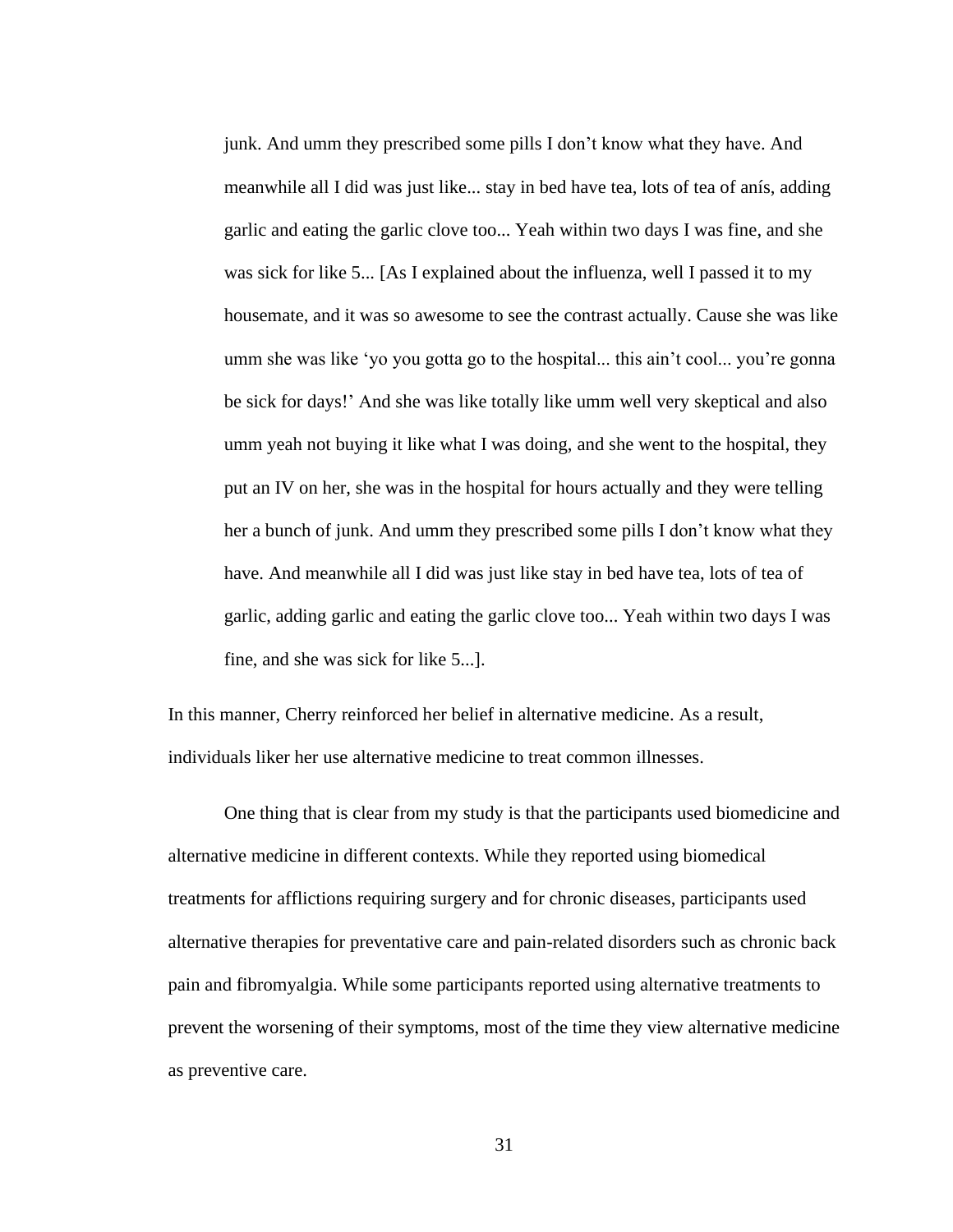For instance, Rick's allergy-induced asthma is controllable, and he treats it with an inhaler and medication (pills), but for allergic symptoms and migraines, he switches between biomedicine and alternative medicine. Ricky uses the tea to lessen his dependency on biomedical treatments to prevent a high intake of "unknown chemicals." He uses *guanabana* (soursop) tree leaves tea weekly to reduce allergy symptoms and prevent his asthma from worsening. Ricky said, "so I used tea, like guanabana leaves tea for allergies like for asthma so it doesn't... get worse." However, he uses an inhaler and/or medication to stabilize his condition. Ricky boils the entire guanabana in water and then drinks the tea. For migraines, he digests poached eggs with sugar weekly. He receives these plants from his grandmother, who usually has them in her yard. Ricky believes alternative treatments lessens his condition by reducing the symptoms contributing to his disease. Also, switching between biomedicine and alternative remedies helps establish a balance and reduce co-dependency biomedicine.

In Lucia's case, she uses medication for her Type-2 Diabetes but sometimes uses teas as her preventive and secondary care. She uses anti-diabetic pills to keep her blood sugar at a reasonable level but admits not using the medication prescribed by her physician on a daily basis. Lucia said, "usar bastante la canela ayuda. Usar bastante la canela te ayuda como mantener esa azúcar como controlada, pero la canela de polvo para echarse en la batida, como en la limonada, con azúcar en te..." ["using a lot of cinnamon helps. Using a lot of cinnamon helps you, like maintain that blood sugar like controlled, but powdered cinnamon can be placed in milkshakes, same with lemonade, with sugar in tea..."]. She uses powdered cinnamon whenever she feels she need a "natural" remedy, to keep her body from constantly digesting "unknown chemicals" in pills. Lucia buys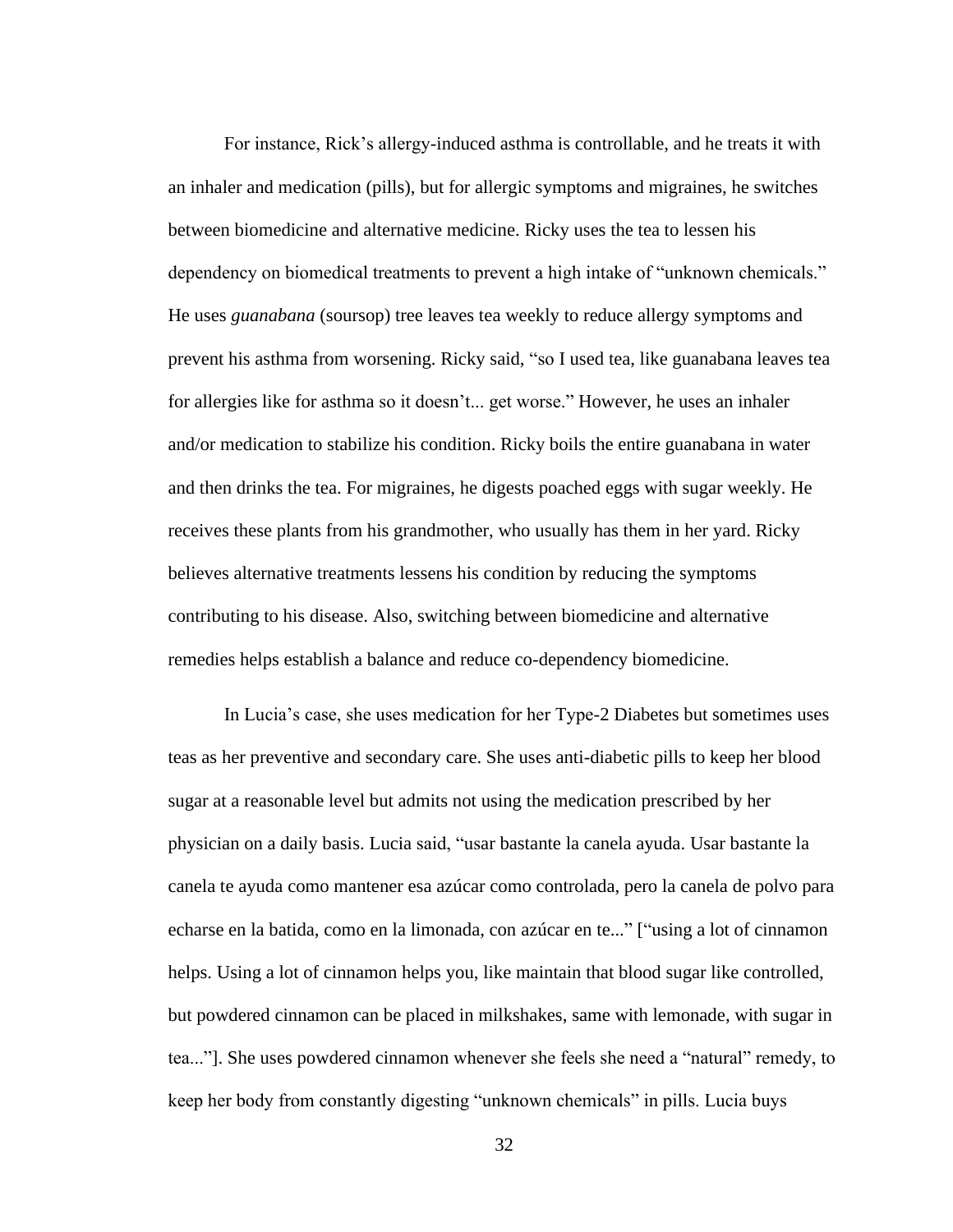cinnamon from local grocery stores. She depends on biomedical treatment more than alternative medicine because, for her, type-two diabetes is a serious condition, and she believes biomedicine provides effective treatment. Ricky and Lucia's accounts demonstrate that they consistently switch between biomedicine and alternative medicine.

Individuals who use alternative medicine to treat their chronic pain suggest that biomedical treatment fails to treat them because of the harsh side-effects. These side effects include feeling lethargic, permanent liver damage, and depression. Participants with chronic pain also reported that they felt their mental health, especially depression, was ignored by their physicians. For them, alternative medicine was preferable because they felt the depression caused by their pain was also treated in their alternative therapy. Interestingly, most of this study's informants treated their chronic pain and depression with medical cannabis—a regulated form of alternative medicine. Although medical cannabis is controlled through biomedicine, it is an alternative remedy because it is unscientific (like botanical medicine), lacks health insurance coverage, doctor's lack of control for its usage, and it is still federally illegal.

Jacob, a 23-year-old residing in Carolina, uses medical cannabis to treat his chronic back pain and inflammation. His doctor diagnosed him with chronic back pain with unknown causation and recommended painkillers or a license for medical cannabis. He rejects biomedical treatments, such as painkillers, to ease his back pain because of the harmful side effects. Jacob said, "I felt like some of the pills they don't really work, or they weren't really strong enough so yeah I just wouldn't... It's just also feeling like just taking them I don't know... I don't feel like it. Yeah, I just don't feel like it worked, you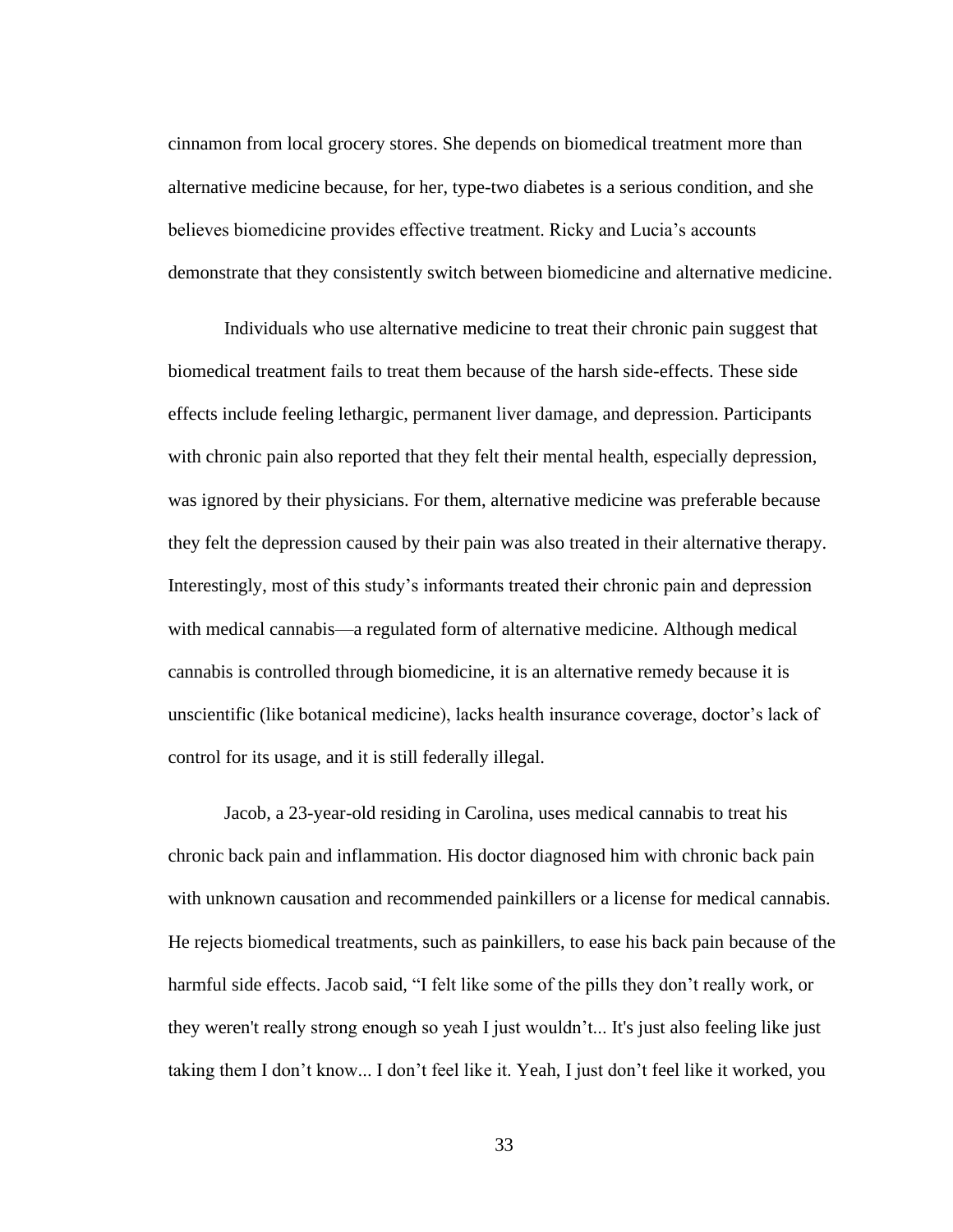know, it made me feel very not me I guess... Just groggy like not my one-hundred percent." In contrast, medical cannabis significantly relieves his chronic back pain and without causing those harsh side-effects. To administer medical cannabis, he either smokes the plant through smoking pieces (i.e. bongs and pipes), vapes it or eats edibles such as cannabis infused brownies or gummy bears. Because of medical cannabis, Jacob can live a happy and comfortable life without the constant pain in his back.

Diana, a 51-year-old female living in Arroyo, is another medical cannabis advocate and practitioner. Diana has fibromyalgia and hyperthyroidism. She uses biomedicine for hyperthyroidism and medical cannabis for fibromyalgia. She stated that hyperthyroidism needs biomedical treatment because of its life-threatening symptoms. However, fibromyalgia is non-fatal. Since painkillers limit her productivity, she uses medical cannabis to treat the pain from fibromyalgia. Diana only smokes cannabis because it relieves her symptoms faster than any other form of administering. Diana specifically reported that, "trabajé relaxed sin nada de dolor. La clienta [dijo], 'Oye, ¡Diana! ¿A ti la en vegeto se te acabo verdad? ¡Y tú no está como la vieja! En este Navidad tú no te quejaba... de tu dolores! ¡Diana, yo no te escuchado quejándote! ¿Que tú estás haciendo?' Y pues me ayuda sentir mejor que antes y puedo trabajar sin nada" ["I worked relaxed without any pain. My client [said], 'Hey, Diana! Your old age finished up right? And you are not like the elderly! This Christmas you are not complaining... of your pain! Diana, I don't hear you complaining! What are you doing?' And well it helps me feel better than before and I can work without any problem"].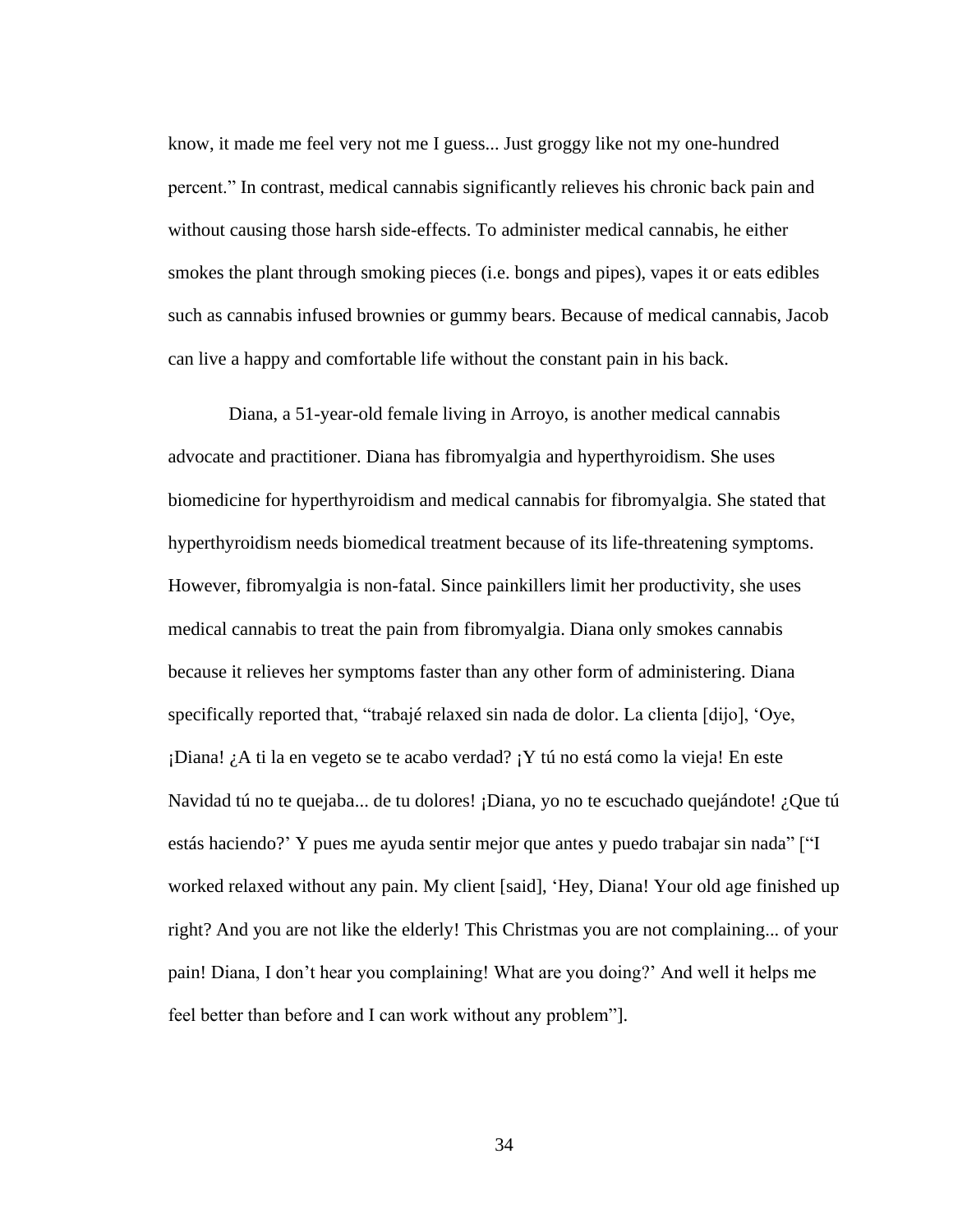Today, medical pluralism thrives in Puerto Rico's culture. The reasons Puerto Ricans switch between biomedicine and alternative medicine correlates to the severity of their disease or illness, if the individual needs preventive or immediate care (i.e. emergencies), or they need dental work. Most participants use alternative medicine as their first choice if their condition is non-fatal; however, they search for biomedicine if their lives are in danger or if alternative treatments fail them. In this sense, individuals switching between biomedicine and alternative medicine is a common practice, compared to its history during the sixteenth century.

During the sixteenth century, the Spaniards, Taino and Africans faced class, wealth and ethnic barriers in their choice of medicinal practices. Also, they lacked the option to switch between medical systems. Today, Puerto Ricans have more agency for switching either biomedicine or alternative medicine despite their class or ethnicity.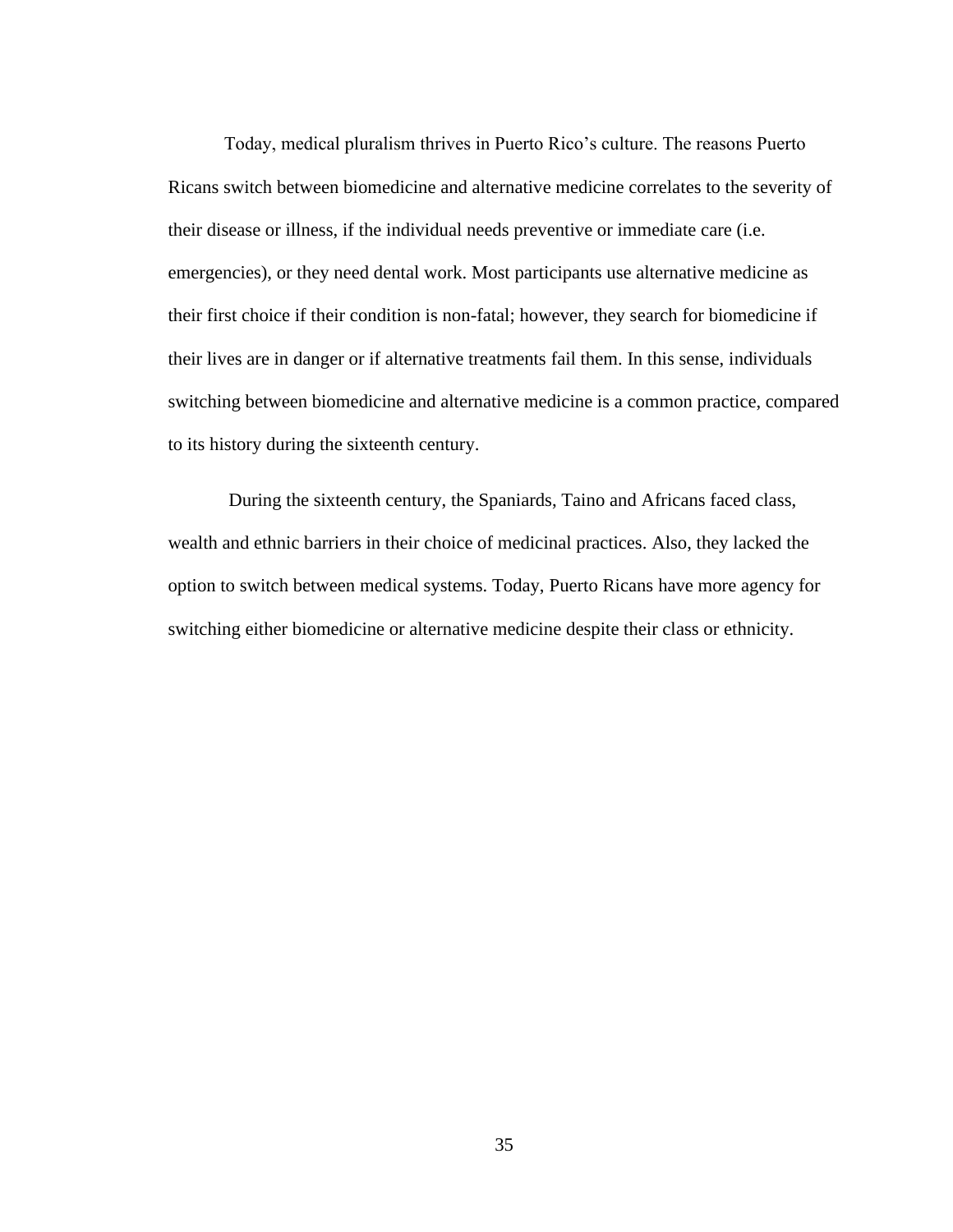## **4. ECONOMIC, SOCIAL AND CULTURAL FACTORS CONTRIBUTING TO THE STRUCTURAL CHALLENGES IN PUERTO RICO'S PLURALISTIC MEDICAL SYSTEMS**

Economic, social and cultural "fields" limit access to biomedical treatment in Puerto Rico. Although Puerto Ricans have a choice to use either biomedicine or alternative medicine, certain social forces constrain these choices. To understand how medical pluralism operates in Puerto Rico today, it is important to observe unequal access to economic, social and cultural opportunities, what Bourdieu called a person's "capital" (Bourdieu, 1986, p. 243), that encourage Puerto Ricans to stray from mainstream biomedicine.

One of the main forces pushing Puerto Ricans to use alternative medicine is their lack of economic capital. One consistent problem that arises is the cost of biomedicine. Some of the individuals in the study use private insurance to pay for their medical treatments. While private insurance reduces the overall cost of treatments and doctor visits, private insurance requires a monthly payment and the paying of deductibles and copays. Further, a patient must choose doctors and services from within the insurance company's network of providers, which can make access to a doctor difficult. Some Puerto Ricans using private insurance can access this system because they have the economic capital to pay for biomedical treatments while those who use public insurance or do not have insurance cannot afford the same level of care. However, the cost to receive private insurance is higher than public insurance. A popular private insurance like *Plan de Salud Menonita* the premium for one individual is around \$120 with high-grade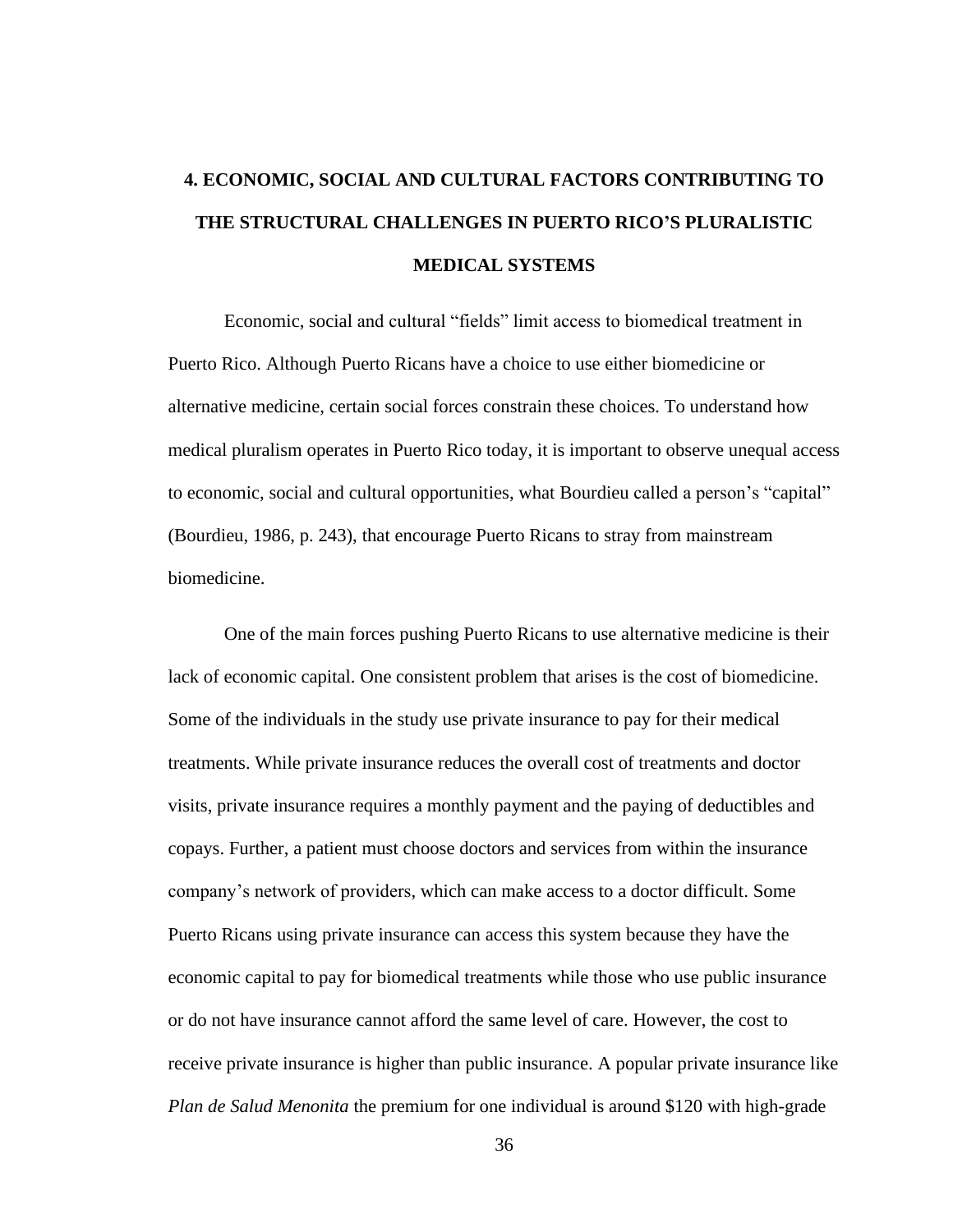quality and Medicaid's premium is free of charge but with poor quality. Therefore, the cost of private insurance limits Puerto Ricans' access to biomedicine and encourages them to use alternative medicine.

Most of the young adults in this study (whose ages ranged from 21 to 25), using private insurance complained about the cost of the co-pay, but older adults in the sample did not. Even though they are under their families' insurance, young adults preferred to avoid biomedical treatment because it costs ten to fifteen dollars, sometimes more. Most Puerto Rican young adults were unemployed or students; therefore, copays for doctor visits, medical tests, and medications quickly add up. Consequently, as payments increase, young adults can no longer afford biomedicine. As a result, the high cost of copays from private insurance is another reason to search for alternative medicine.

Bella, a 23-year-old who lived in Guayama, has private insurance and explained her problems going through the proper biomedical procedures. She, as many others, preferred to skip the procedure and go straight to treatment. She did not have a general doctor, if she needs to, she will go to a clinic for diagnostics and treatment. Bella had a problem paying more than her usual co-pays for a gynecologist, enforcing her to search for cheaper resolutions. She resolved it by using her university's clinic, called Clínica Préven, a clinic like Planned Parenthood where they provide women's care such as sexual education and contraceptives. However, she dislikes the low-quality of care and prefers to avoid it. Eventually, she started experimenting with alternative remedies like multivitamins, probiotics and immune boosting supplements. Bella said,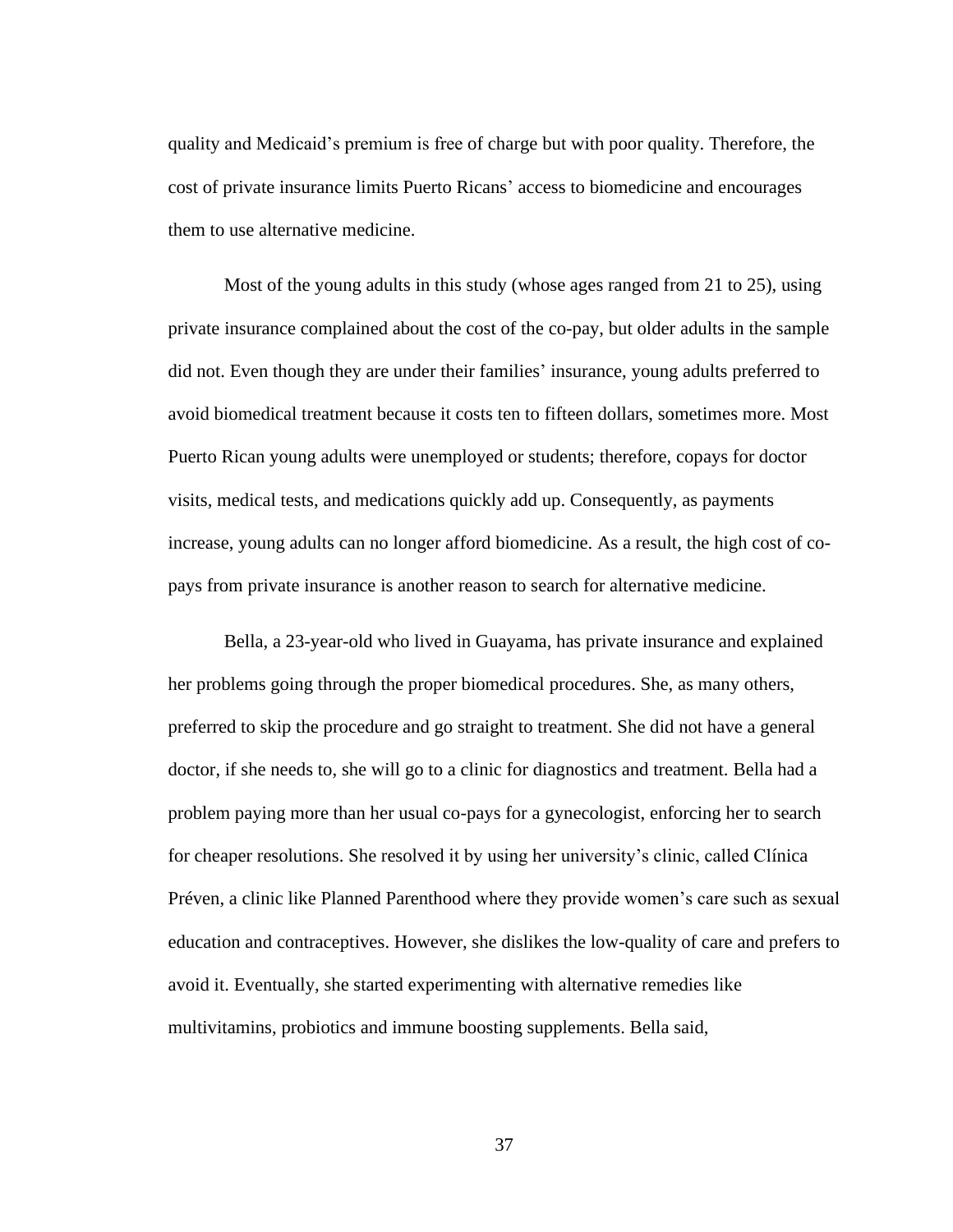Puej este I don't have a specific doctor; este I just go to a clinic que yo sepan como que I don't go to a specific doctor. Pero like [for] gynecologist, I always choose, obviously como que that is [it] yeah. Like I only have two gynecologist y una era de Ponce. Obviamente I don't go to her anymore y tambien es cara… Este ella como era 30 bucks y like una vez yo tuve que pagar 15 [dollars] solamente porque ella me llevan los resultados. I was like 'I don't wanna come here anymore.' [Well I don't have a specific doctor; I just go to a clinic that I know of like I don't go to specific doctor. But like [for] gynecologist, I always choose, obviously like that is [it] yeah. Like I only have two gynecologists and one of them was from Ponce. Obviously, I don't go to her anymore and she was expensive… She was like 30 bucks and one time I had to pay 15 [dollars] only because of the results. I was like 'I don't wanna come here anymore'].

If the individual is not fortunate enough to afford private insurance, they have the option to acquire public insurance. The types of public insurance in Puerto Rico are Medicaid and Medicare. There were two individuals in my study who are over 65 years of age and use Medicare. They expressed less concern about the cost of their insurance than my younger participants. They pay a monthly fee of around \$100. The participants who use Medicare reported that their biomedical treatment and diagnostics were free of charge and showed no concern for the cost. However, they mentioned that the quality of care was poor. They complained of long waiting times, the distance to the doctors' offices, and shortage of medical staff that contributed to the low-grade quality of their healthcare. These issues also pushed Medicare users to search for alternate treatments, such as botanical medicine and supplements.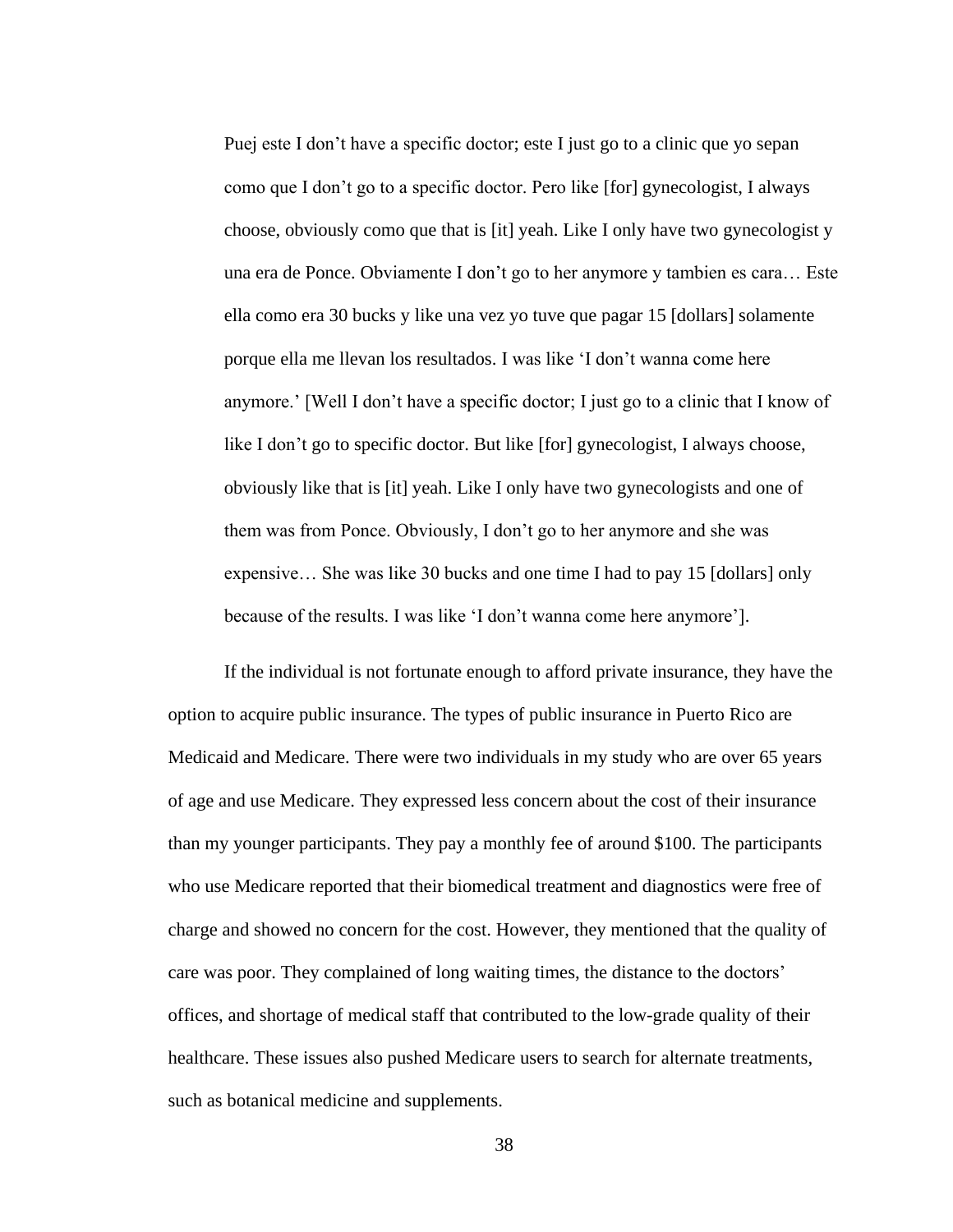Low-income individuals who are younger than 65 are eligible for Medicaid. All participants in the study who used Medicaid show no concern with treatment costs because they are free most of the time. However, they also had trouble with long wait times for appointments, and referrals. Many informants explained that they must wait long hours for the doctor to see them: an average of one hour or more. If they need a referral, it may take from a few days to a week to receive it. Afterwards, they must wait from a few weeks to a year for an appointment with a specialist. The low federal and state funds for healthcare and migration of healthcare workers cause long wait times for appointments and referrals. Many medical staffs and potential physicians emigrate from Puerto Rico because other countries like the United States provide higher incomes, resulting in a shortage of doctors thus prolonging wait time in the healthcare system. These structural challenges in the public health care system make patients lose interest in biomedicine. Therefore, these barriers drive people to find a quick way to treat their ailments by using alternative remedies.

If the individual is not eligible for Medicaid or Medicare, then they must choose either to purchase private insurance or to have no medical insurance at all. One interviewee, whose pseudonym is Christopher, explained that when he turned 26, the insurance company removed him from his family's plan. While he was eligible for public insurance, he lost faith in the system overall. It was difficult to receive public insurance and the healthcare system's poor-quality care made him lose interest. As a result, Cristopher prefers to use Asian-inspired spiritual healing and botanical treatment instead of biomedicine. His experience shows how being uninsured limits his access to biomedicine and that he copes with that limitation by practicing alternative therapies.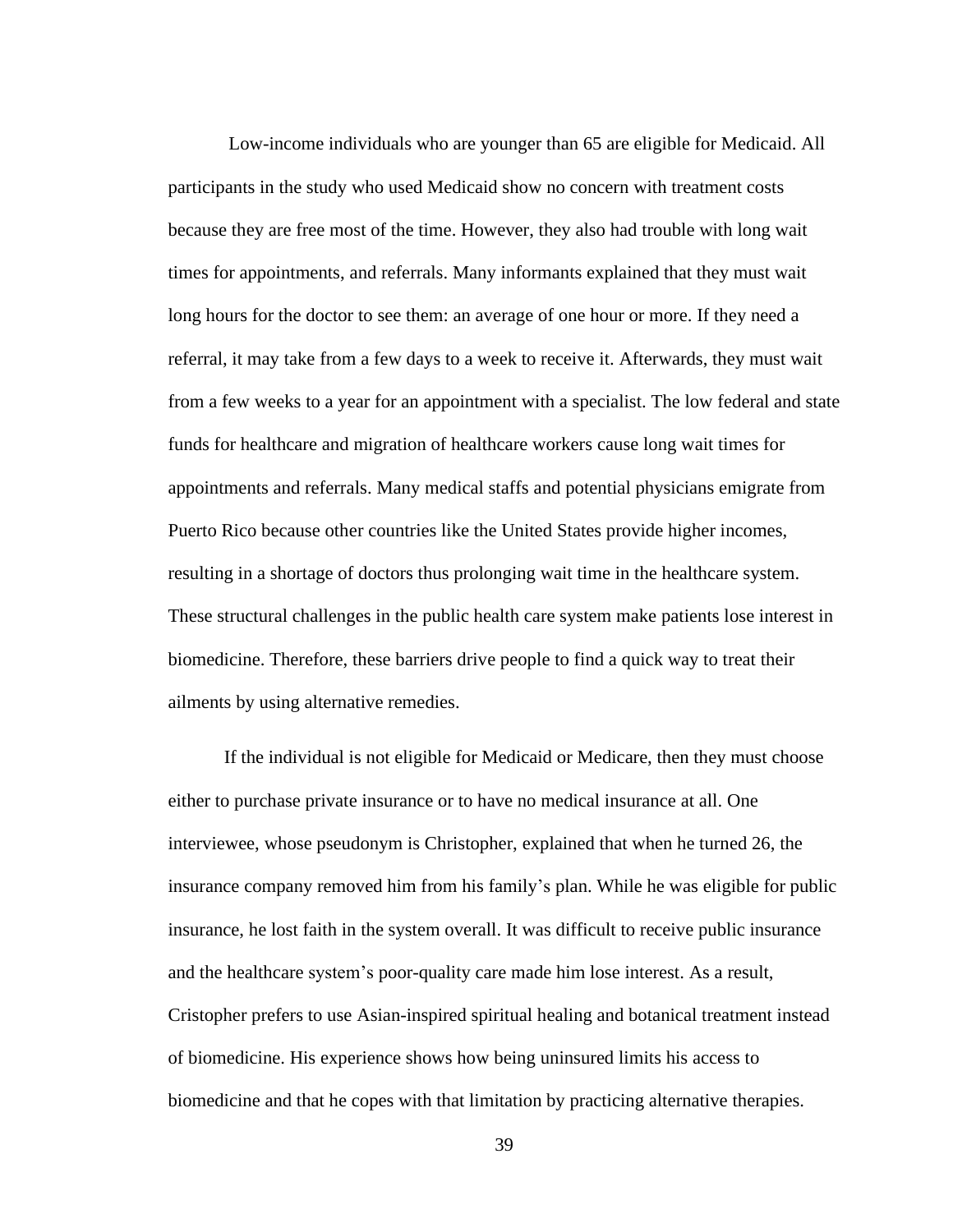The cost of alternative therapies varies. The types of alternative medicine practiced by participants in this study include botanicals including medical cannabis, Santeria, Ayurveda, and supplements. The least expensive alternative treatments are botanicals and Ayurveda ranging from zero to fifteen dollars. The most expensive are Santeria and medical cannabis ranging from fifteen to almost a hundred dollars. Supplements are in the middle costing around ten to no more than twenty dollars. However, how individuals use these alternative treatments can change the cost drastically.

In botanical medicine, practitioners diagnose their ailments using humoral theory of medicine and treat it with plants and foods or an extraction of both. These treatments are in the form of tinctures, teas, topicals, and/or direct consumption from the plant (Benedetti, 1998). Many participants use botanical medicine and believe in its concept of disease and illness. The procedure varies person to person because it is mostly selfadministered. For example, some individuals believe *guanabana* (soursop) helps allergies while others believe the treatment is with mint or eucalyptus. If the individual's body shows any signs of abnormality, the patient assesses the problem and uses a plant to remove the symptom. If the patient has a sore throat, they drink water with the entire lemongrass plant. For several days they drink the liquid to relieve the pain. Therefore, botanical medicine is a plant-based medicine.

Participants say that the price for botanical medicine is relatively cheap or free. The cost is low because many individuals either have the necessary plants, they know people who have the plants, or the cost of the plant bought from a local grocery store or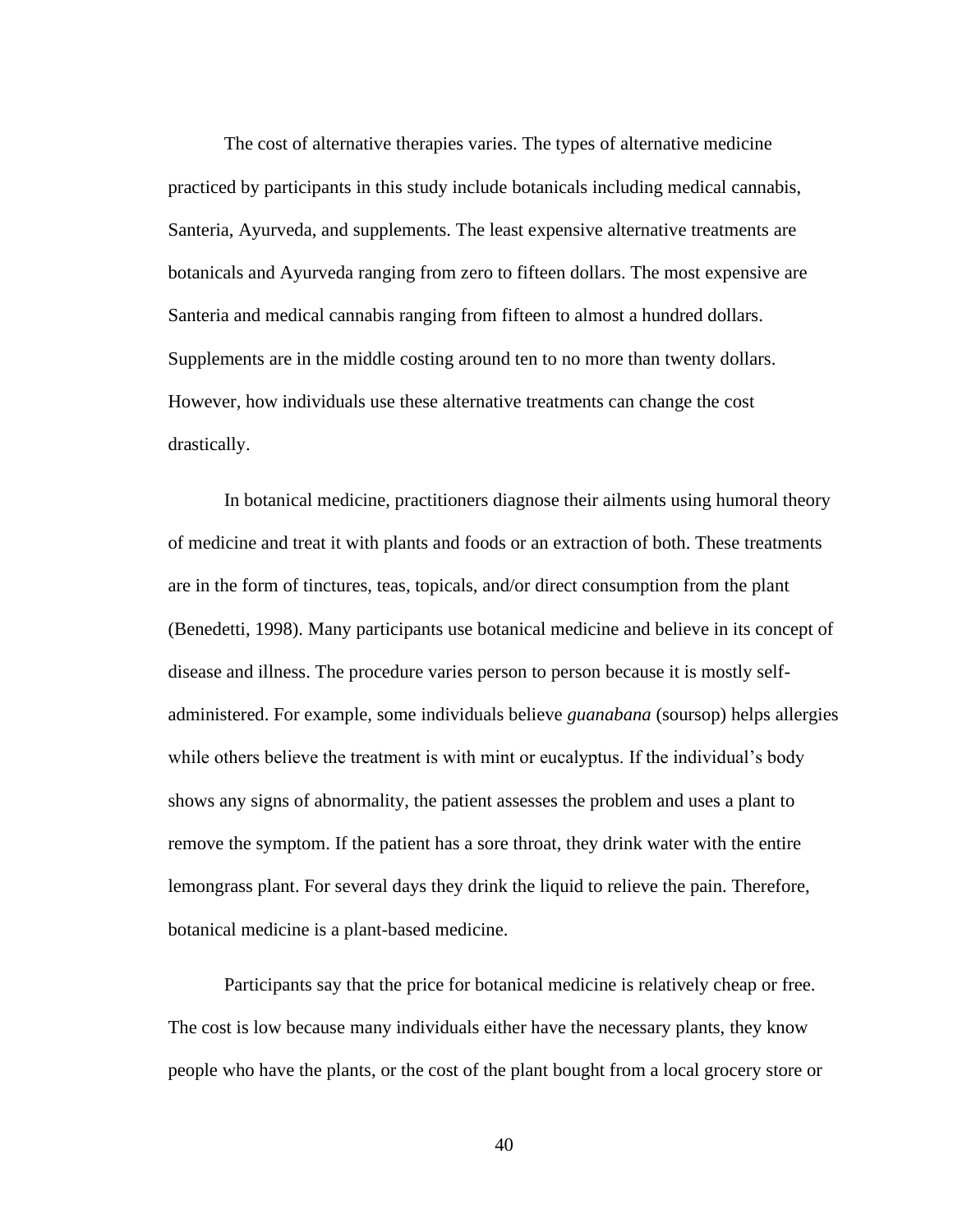farmer's market is generally low. Participants felt that botanical medicine was easily accessible. If they were unsure of a treatment, they asked a friend or family member for their input, free of charge. Consequently, participants found the informality and accessibility of botanical remedies attractive, especially when they faced financial challenges.

Like Cuban Santeria, Puerto Rican Santeria derives from folk Catholicism and African *espiritismo*. During the Cuban Revolution in the 1950s, Cuban immigrants brought the practice of Santeria to Puerto Rico (Romberg, 2003, p. 152). However, Santeria in Puerto Rico is different than the original Cuban practice because they incorporate *espiritismo*. In fact, it can be argued that Puerto Rican Santeria should be called *Santerismo*—*espiritismo* and Santeria. For instance, those who practice Cuban Santeria follows the seven *orishas—*the divine powers or gods*—*but *Santerismo* integrates *orishas*, Amerindian spiritual entities and Catholic saints*.*

The main rituals in *Santerismo* are *santiguos* (healing blessings), *despojos* (spiritual blessings) and *veladas de la mesa blanca* (nighttime spiritual gatherings of the white table) (Romberg, 2003, p. 152). In Puerto Rico, *santiguos* is a curing ritual where the *Santerx* rubs olive oil on the client's belly, forming it into a cross and pray (Romberg, 2003, p. 165). Elliot explains that *despojos* provide a spiritual cleanse to ward off the evil spirits and negative energies in their clients. This practice depends on *Santerxs* inspiration or guidance from the spirits, sometimes it is a bath or a massage. *Veladas de la mesa blanca*, or *veladas* for short, is a nighttime seance to contact spirits of the past and provide guidance and protection. This practice never changes and many *Santerxs* use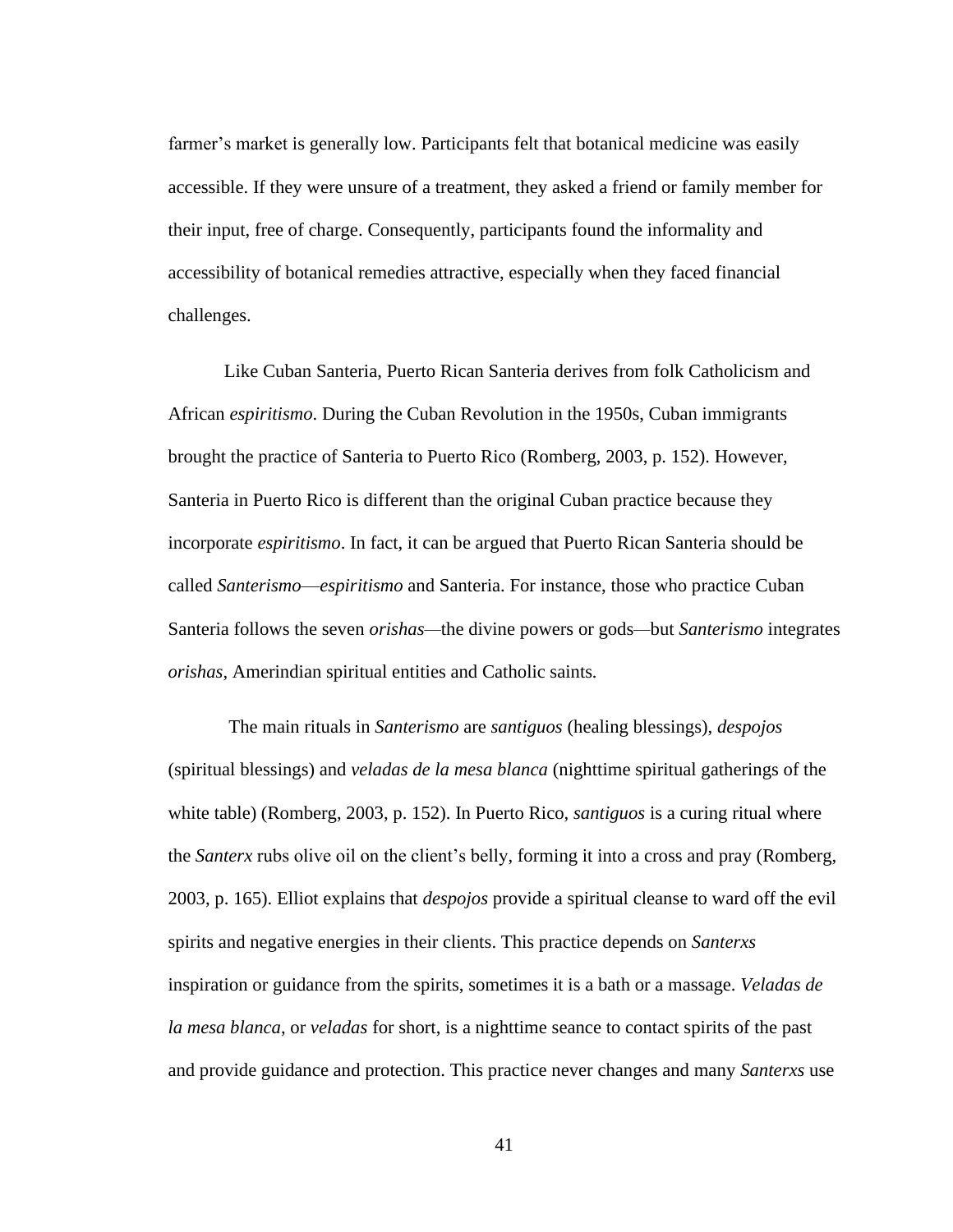it. The constant changes of medical and spiritual practices in *Santerismo* comes from a lack of "Africanness" and authenticity of Cuban Santeria, in Romberg's (2003) term, therefore, its remedies are never stagnant.

Relatively speaking, *Santerismo*, treatments are expensive. Only one informant in the study uses *Santerismo*. Elliot has a *Santera*—a "priestess" or healer—in his family. He described how receiving a ritual treatment in *Santerismo* is expensive, ranging from thirty dollars to around a hundred. This is because *Santerismo* can face risks depending on the rituals, such as spiritual possession, and dark spells and potions that could bring *malicia* (curses) to the clients. He mentioned that ingredients can be expensive because the herbs used are usually organic or "natural." Elliot mentioned the scarcity of Santerxs, especially the "real" ones, not the scammers. Also, he warned how Santerx scam people they are unfamiliar with for monetary gain. Elliot said,

Well that's, you know, that specific people [Santerx], you know, that fakes their way to sell, you know, some things that can not [work]… anybody knows that kind of things [would know], you know… so it's more scarce, you know, it's more… yeah. Sometimes yeah, the ingredients can be like 30 or almost [one] hundred, you know. It's like salads, you know, like you can find junk food anywhere, but you can't find a good salad anywhere, you know, only in specific places.

Treatment includes spiritual diagnostics, spell castings and healing remedies but Elliot did not care to discuss these in much detail. In my research I found that the rituals vary depending on the *Santerx*, some using more Yoruba, Catholicism or *espiritismo*. The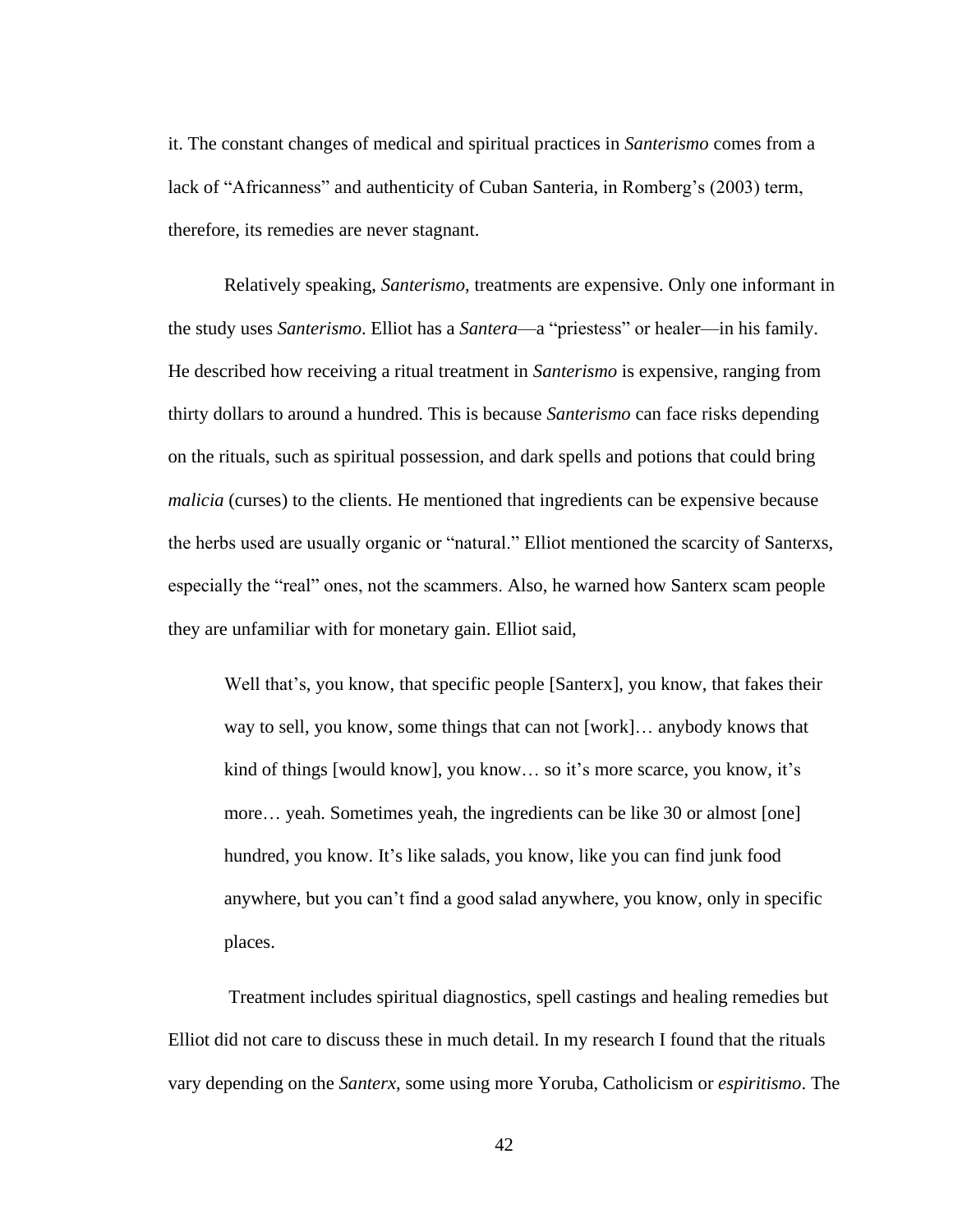high cost and scams in *Santerismo* treatment explains its unpopularity and the reason why many of the participants in the study do not engage in *Santerismo* for healing. Although the participants in my study were aware of *Santerismo*, the high cost of treatment and possibility of getting scammed discouraged them from using these rituals for healing.

One of the new forms of popular medical treatment in Puerto Rico is medical cannabis. The plant, Cannabis, contains chemicals such as THC and CBD that provides quality medicinal properties (Iversen, 2003). Many of the informants view cannabis as a sub-type of botanical medicine, but due to its legalization, the biomedical system controls it. Before, cannabis faced scrutiny because of the War on Drugs propaganda. However, since its legalization, many Puerto Ricans accept it and view it as a "miracle plant."

Medical Cannabis recently became popular in Puerto Rico once it was legalized in the state. Many of the informants view cannabis as a sub-type of botanical medicine but due its state legalization, it is regulated through biomedicine. The participants using medical cannabis believes it to be more natural and harmless to the body than biomedical treatment. *The Departamento de Salud de Puerto Rico* (2020) has a website that explains the procedure to obtain a medical cannabis license.

First, the individual needs to pay a fee for the application to the *Secretaria de Hacienda* (Secretary of Housing) in Puerto Rico. Second, the individual must visit a general doctor or psychiatrist. The professional asses the patient's health and concerns and decide whether their illness fits the criteria for receiving a medical cannabis license. The types of diseases that qualifies for cannabinoid treatment are HIV/AIDS, anorexia, arthritis, cancer, fibromyalgia, Crohn's disease, Parkinson's disease, hepatitis C, ALS,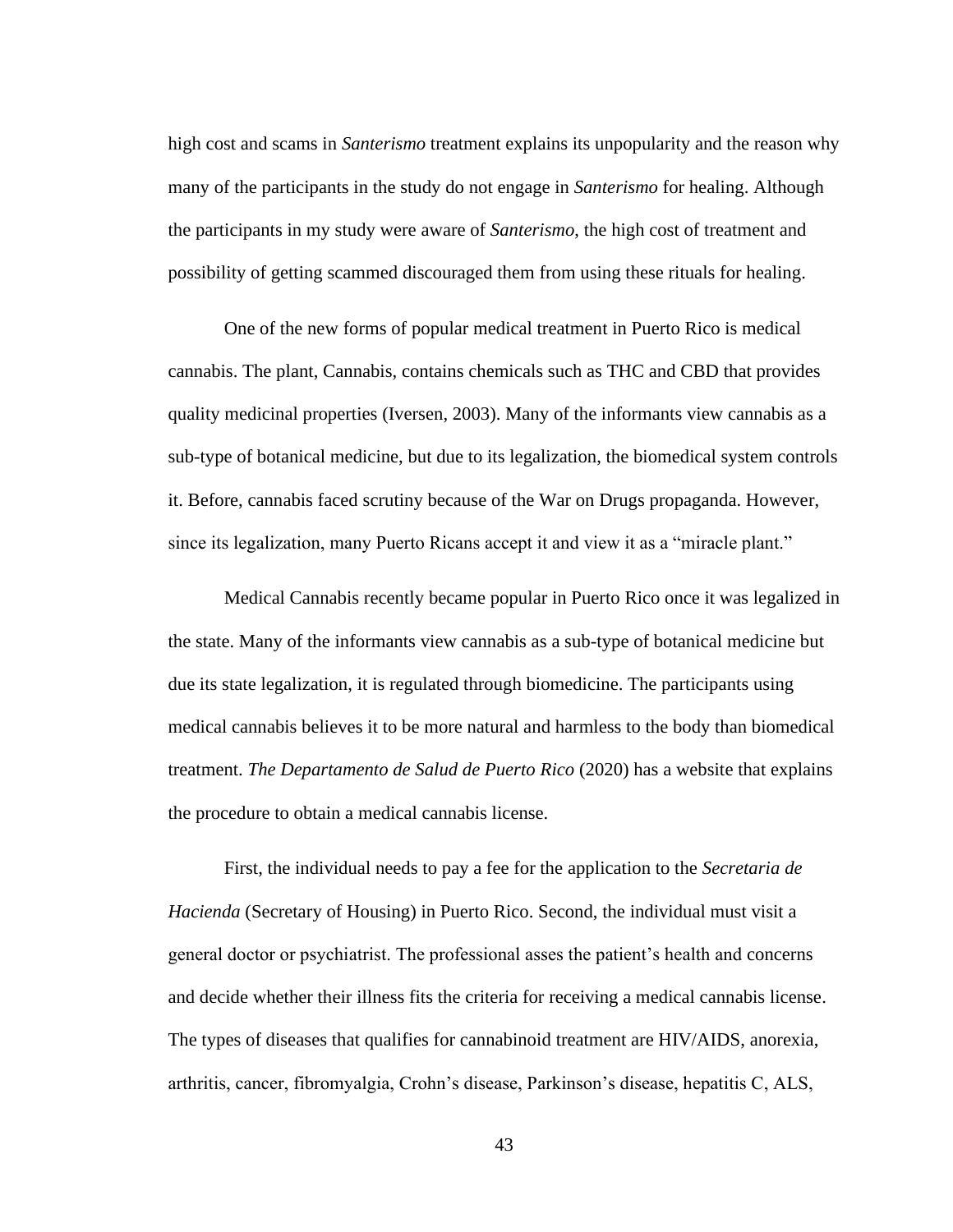epilepsy/seizures, multiple sclerosis, Alzheimer's disease, migraine, and spinal cord injury (Departamento de Salud de Puerto Rico, 2020). Third, if patient fits the qualifications and receive a medical recommendation, they need to visit a lawyer or notary and pay another fee for the license. Finally, the patient can legally buy medical cannabis at a nearby dispensary, however, it's not covered by health insurance. Also, individuals control their dosages, not the physicians, and they are free to buy as much as six grams per visit from the dispensary.

Medical cannabis varies in cost. Most of the participants using medical cannabis mention paying from fifteen to seventy dollars depending on the type and quantity of cannabis they purchase. They claim the cost is high, but the treatment is worth the expense. For example, if an individual buys one gram of cannabis it might cost fifteen to twenty dollars, depending on the variety. Also, medical cannabis users take advantage of the deals offered by cannabis dispensaries. Dispensaries will discount prices if customers buy varieties in quantity. However, for those on limited incomes the lack of health insurance coverage for medical cannabis is a barrier to using this alternative treatment.

Some individuals who cannot afford medical cannabis find ways to receive cheaper marijuana, in this case, from drug dealers or peers who have access to this treatment. Marijuana is cheaper in the black market depending on its quality and the user's connections. If they know someone with a medical cannabis license, then they can skip the fees to attain it and either do a *cebolla* or *caballo* (the act of inputting a portion of money for the total cost) with that person and receive their share or receive it for free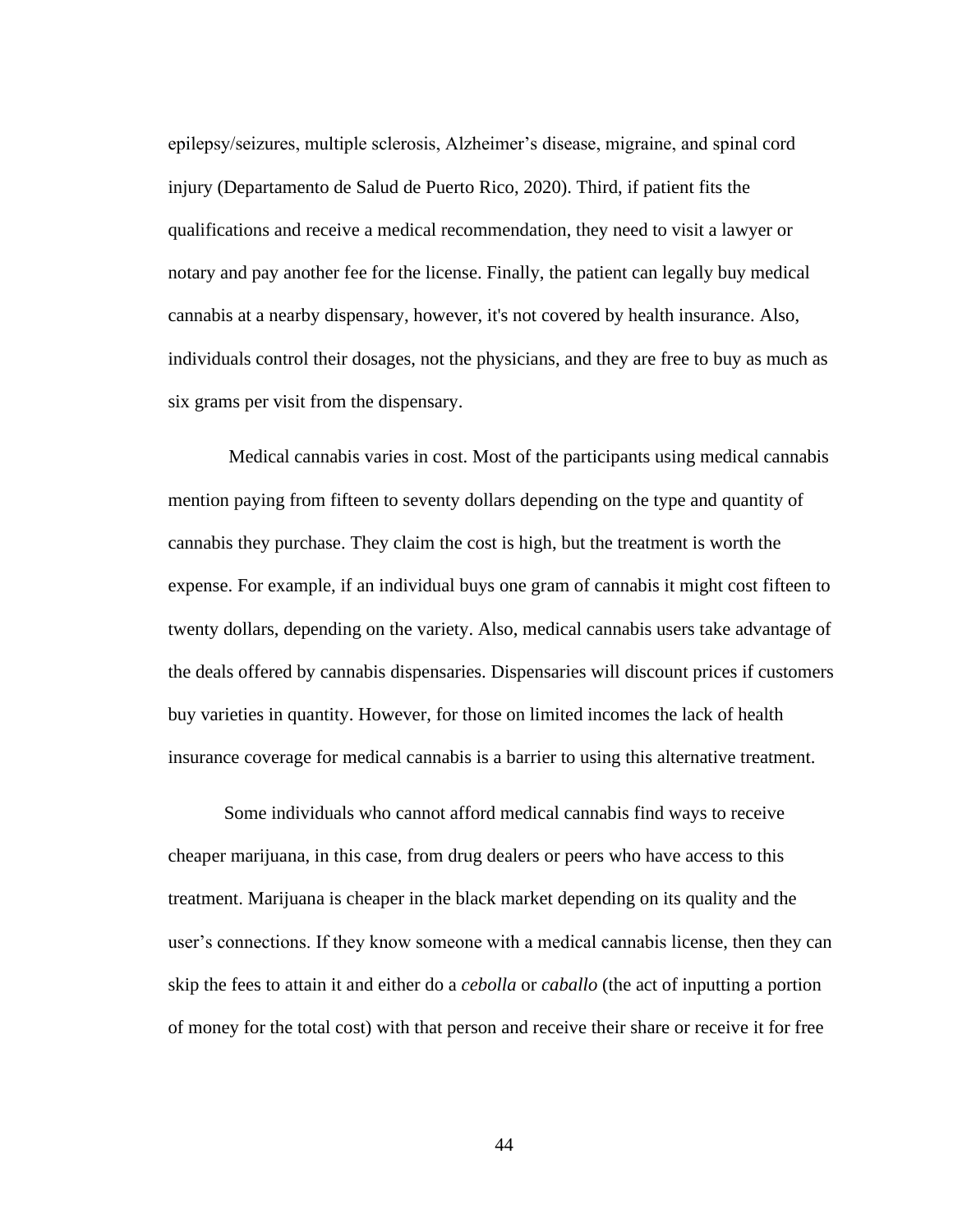as charity. Either way, Puerto Ricans will find a way to gain access to medical cannabis or marijuana.

Unlike *Santerismo* and medical cannabis, the cost of Ayurvedic treatment is minor. Ayurveda is an ancient Indian medical system that focuses on a holistic and "natural" approach to physical and mental health. The bases of the Ayurvedic system combines products (mainly plant-based), diet, lifestyle, and exercise as a form of prevention and treatment. The system focuses on balancing the three principle energies of the human body. The three principles are written in the original Sanskrit words *vata* (responsible for body movement), *pitta* (responsible for body temperature), and *kapha* (responsible for lubrication and sustenance) (Parasuraman, Thing, and Dhanaraj, 2014).

Cherry and Elijah, a 24-year-old living in Mayagüez, practice Ayurveda. Both participants state that every person contains all three principles, but one of them is primary, the other is secondary, and the third is less prominent. They state that the purpose of Ayurveda is to balance out the deficiencies or excessiveness of their *vata*, *pitta*, and *kapha*. If imbalances occur, the body shows symptoms. The informants practice the system mostly on their own, but they receive guidance from an expert to properly assess and understand the methods. Elijah and Cherry mention Ayurveda is growing slowly in popularity in the younger generation in the Southwest region of Puerto Rico. Ayurveda shows similar beliefs in botanical medicine and humoral medicine, where keeping a balance in the body is the main purpose of treatment.

People who use Ayurveda do not directly pay for a specialist's treatment. Instead, they pay for foods that establish a balance with their body, mind, and soul. For instance,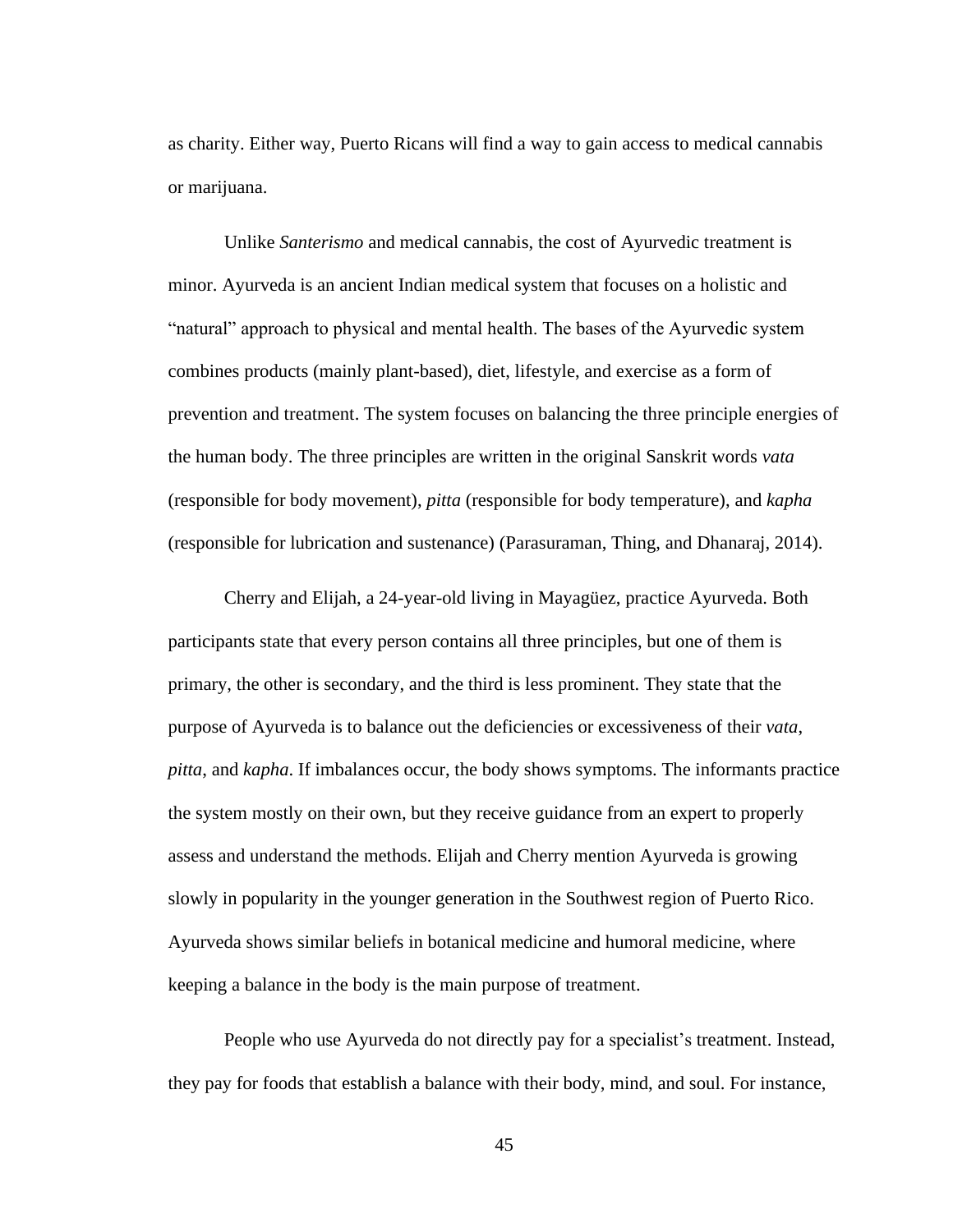Ayurvedic practitioners buy organic foods to harmonize (heal) their principle energies. The cost to stabilize Ayurvedic energies depends on the individual's lifestyle. For instance, if the person's *vata* is low and they feel anxious or too energetic, then they need to consume pungent and bitter tasting foods or use a fan to cool their environment. Additionally, an individual can pay for a yoga instructor or meditate to calm their emotions, thus increasing their *vata.* As the cost is typically less than most alternative remedies, individuals can practice Ayurvedic healing without worrying about the cost.

Some informants also mentioned using commercial "natural" remedies they buy from stores like the General Nutrition Centers (GNC) and local pharmacies. Most of these products are in the form of tinctures, teas, shakes, powders, topicals, and plantderived capsules. Supplemental medicine's components are usually seen as organic or natural because of the lack of harsh chemicals infused with the products. Receiving diagnostics vary, but patients can control and administer supplemental treatment. Almost all participants mention that supplements are the most accessible form of "natural" medicine. The informants establish that most of the products they buy are mainly for preventive care and to improve overall health.

The cost for supplements depends on the person's health concerns, but it is usually inexpensive. Many participants who use supplements describe paying around ten dollars or more for each bottle. However, a bottle can last a few months. For instance, calcium and multivitamins, cost around nine to ten dollars and lasts for three to four months. As a result, people are willing to pay the cost of supplements.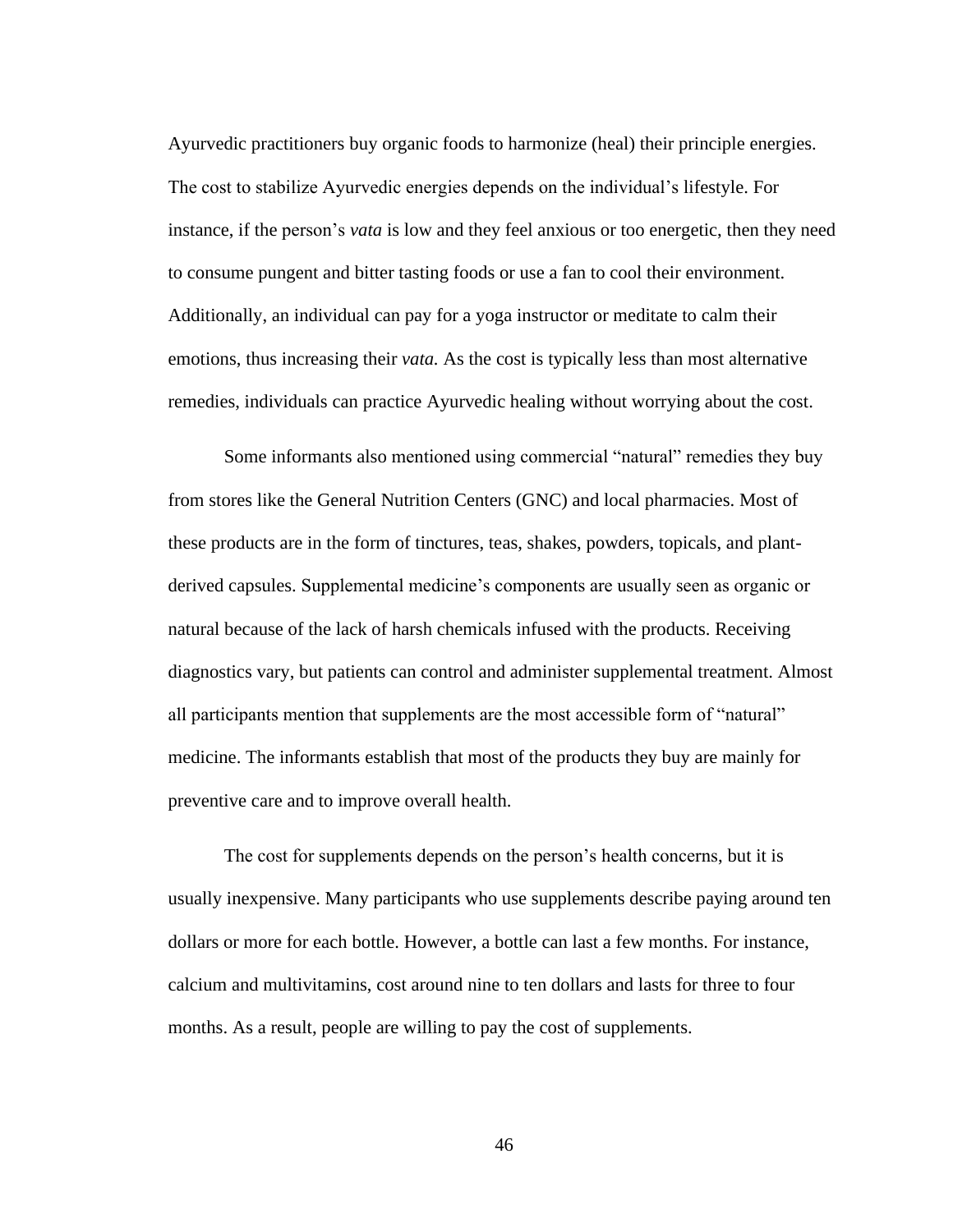Cost is only one factor that encourages the use of alternate therapies. A second determining factor is access to medical professionals. All participants expressed concern about the shortage of medical practitioners in Puerto Rico. While all interviewees had access to general practitioners, there is a lack of specialists on the island. The waiting time to see a G.P. is usually short, perhaps an hour or two. All the informants with insurance have a general doctor. However, seeing a specialist is much more difficult.

People in the interviews described the difficulty of finding a specialist. Because of an absence of certain specialists, like cardiologists, a person might have to either drive to another city or waiting a long period of time. Participants reported waiting to see a specialist for times ranging between a few weeks to months. For instance, one elderly participant named Greta lives in Maunabo, a rural area in the southeast side of the island. She explained that she has a general practitioner in her town, but some of her specialists are two or more cities away. Even when she has an appointment to see her specialist, she needs to wait hours between the time of her arrival and seeing the doctor. The shortages in health care professionals and the time it takes to see them makes it difficult for people like Greta to depend on biomedical treatment.

As stated before, Greta mentions the problem with distance and the scarcity of hospitals in her region. Many participants living in rural towns say distance and shortages of hospitals limit their access to biomedicine. Just like Greta, the other interviewees need to drive to major cities because of the lack of specialists. Additionally, the best hospitals are in major cities like Guayama or San Juan. If the person needs surgery or their condition needs emergency assistance, they must drive to a major hospital for proper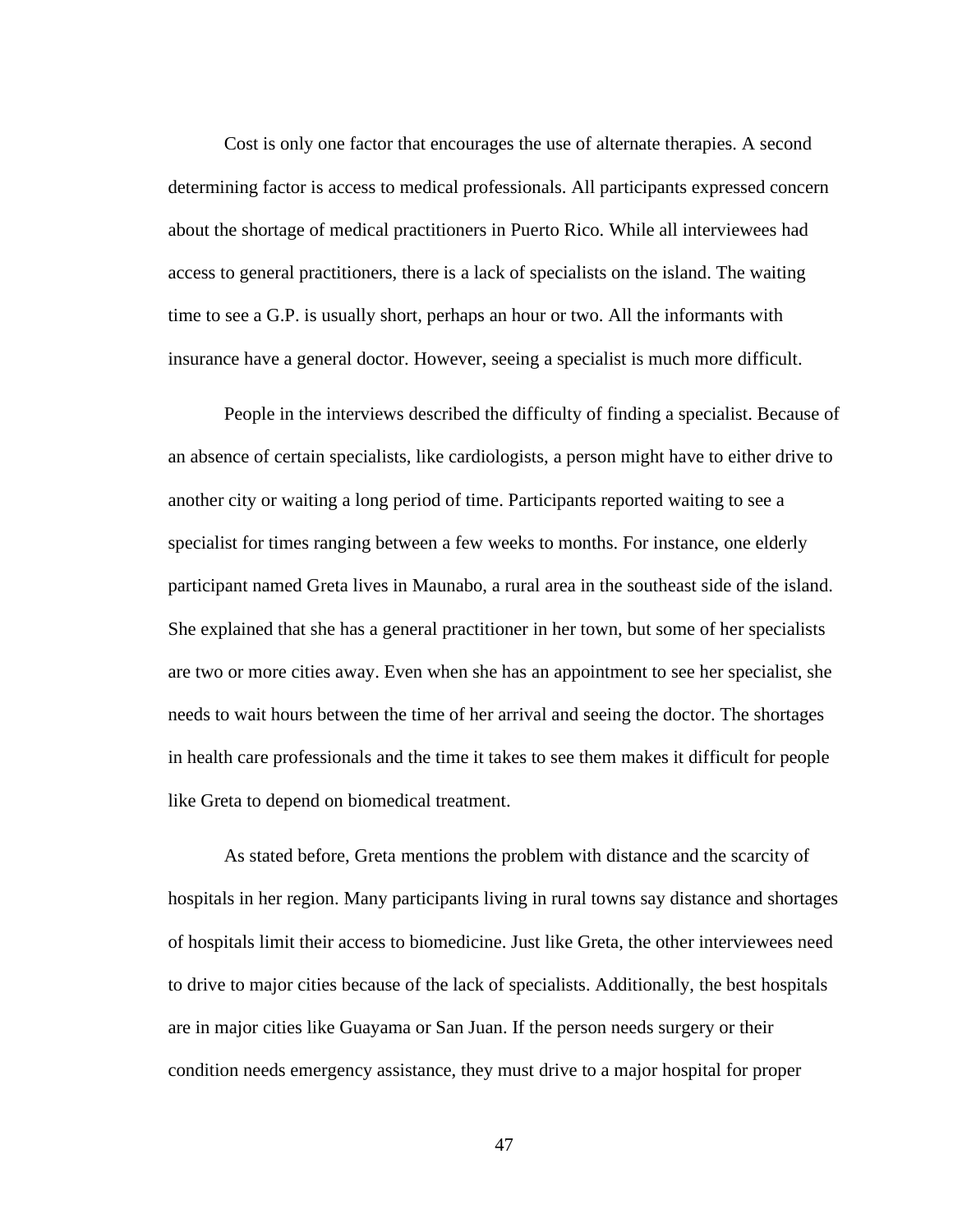treatment. Thus, distance and limited access to major hospitals make it difficult for Puerto Ricans to obtain specialized biomedical treatment.

Social capital is also a factor in access to a medical facility. Almost all participants mentioned their lack of social affiliations in Puerto Rico's biomedical health system. In this highly social society, individuals face disadvantages if they do not have social connections with their doctors and medical staffs. Participants feared that healthcare workers would disregard their medical problems and brush off their concerns. A lot of the interviewees stated that they rarely disclosed their alternative treatment to their doctors because they feared being judged for using illegitimate alternatives to biomedicine. Consequently, informants prefer to hide their views from biomedical practitioners.

On the other hand, many informants have social connections with alternative medicine, either from their parents, grandparents, close acquaintances and friends. Participants lacking knowledge of alternative medicine are more likely to ask their family members first, then their neighbors or friends. Contrary to biomedical practitioners, these social affiliations will not condemn a person for using alternative medicine and are likely to accept holistic views of healing. Compared to how doctors treat their patients, alternative medical specialists and practitioners are sympathetic, and they encourage holistic practices. Therefore, people are comfortable using alternative medicine because it is acceptable in their social circles.

The theme of avoiding putting "unknown chemicals" in their bodies was also common among many participants in this study. The idea of ingesting "unknown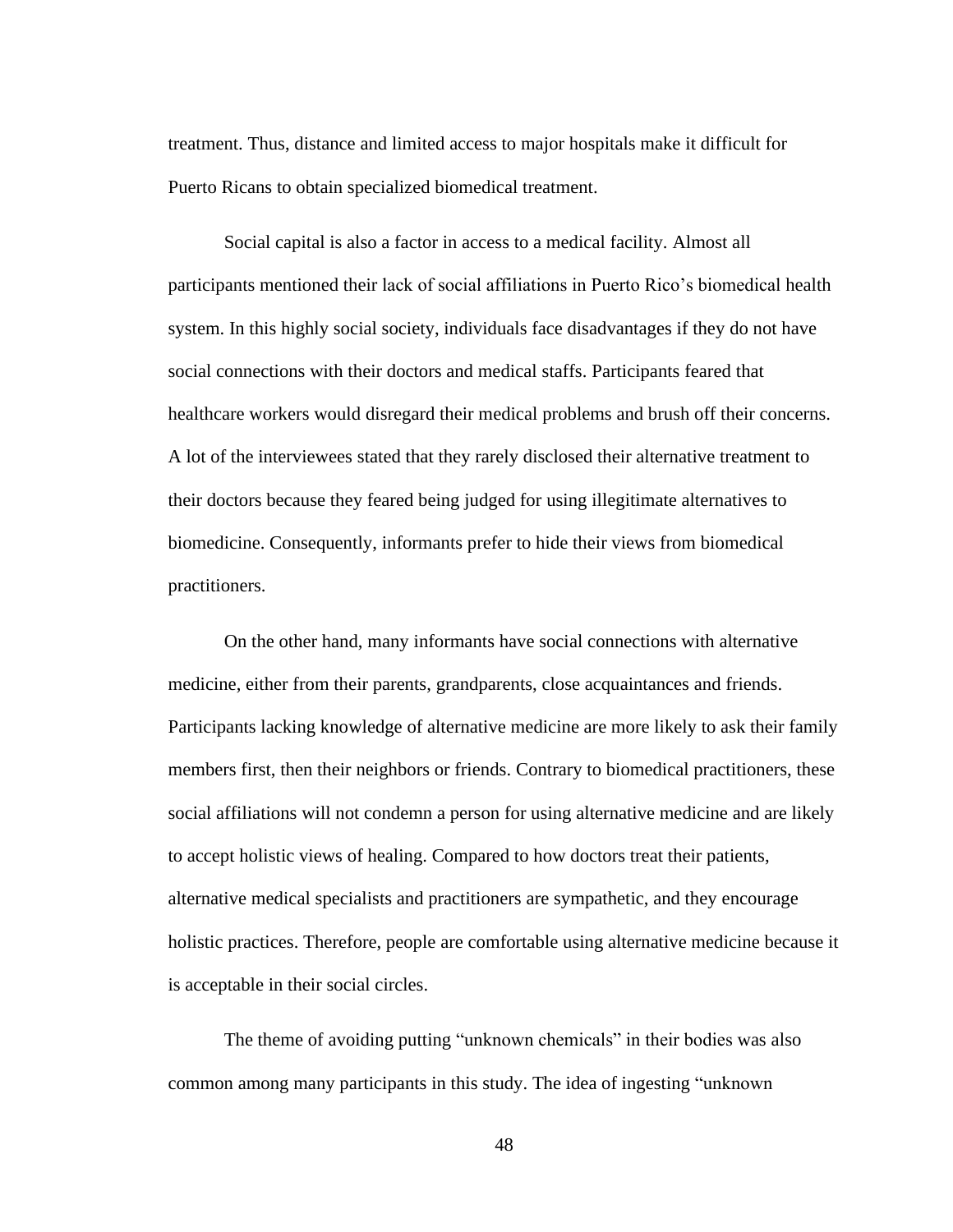chemicals" derives from peoples' doubts using biomedical medication. Pills contain hardto-read chemicals and any person without a background in chemistry can struggle to understand the ingredients. Participants using biomedicine, alternative medicine or both admit to discomfort with the unnatural chemical properties in their medications. For example, Percocet, an opioid containing oxycodone and acetaminophen, is made in the lab and causes side-effects like addiction and liver failure. However, alternative treatments like botanical medicine is harvested from a garden without the artificial chemicals added and barely contain aftereffects.

James and Jessica, two individuals in their 50s living in Guayama, use biomedicine as their primary choice of medical therapy but express doubts about the medication's chemical structures. They believe in the medical benefits, of their medications, but they are unsure of what they are putting into their bodies. Similarly, Cherry barely uses biomedicine because she despises the idea of digesting "unknown chemicals" in her body. She prefers to know the contents of the chemicals and their origin. All participants in this study made similar statements.

In Diana's case, she uses cannabis despite her horrible experience in drug dealing. She was a marijuana dealer in the United States. Because it was unregulated, she faced a traumatizing life for selling marijuana and other drugs. She thought she would never get involved with cannabis and stayed away from illegal drugs for more than ten years. When Diana heard medical cannabis was legal in Puerto Rico, she was skeptical. However, she eventually changed her mentality on cannabis because a doctor recommended it.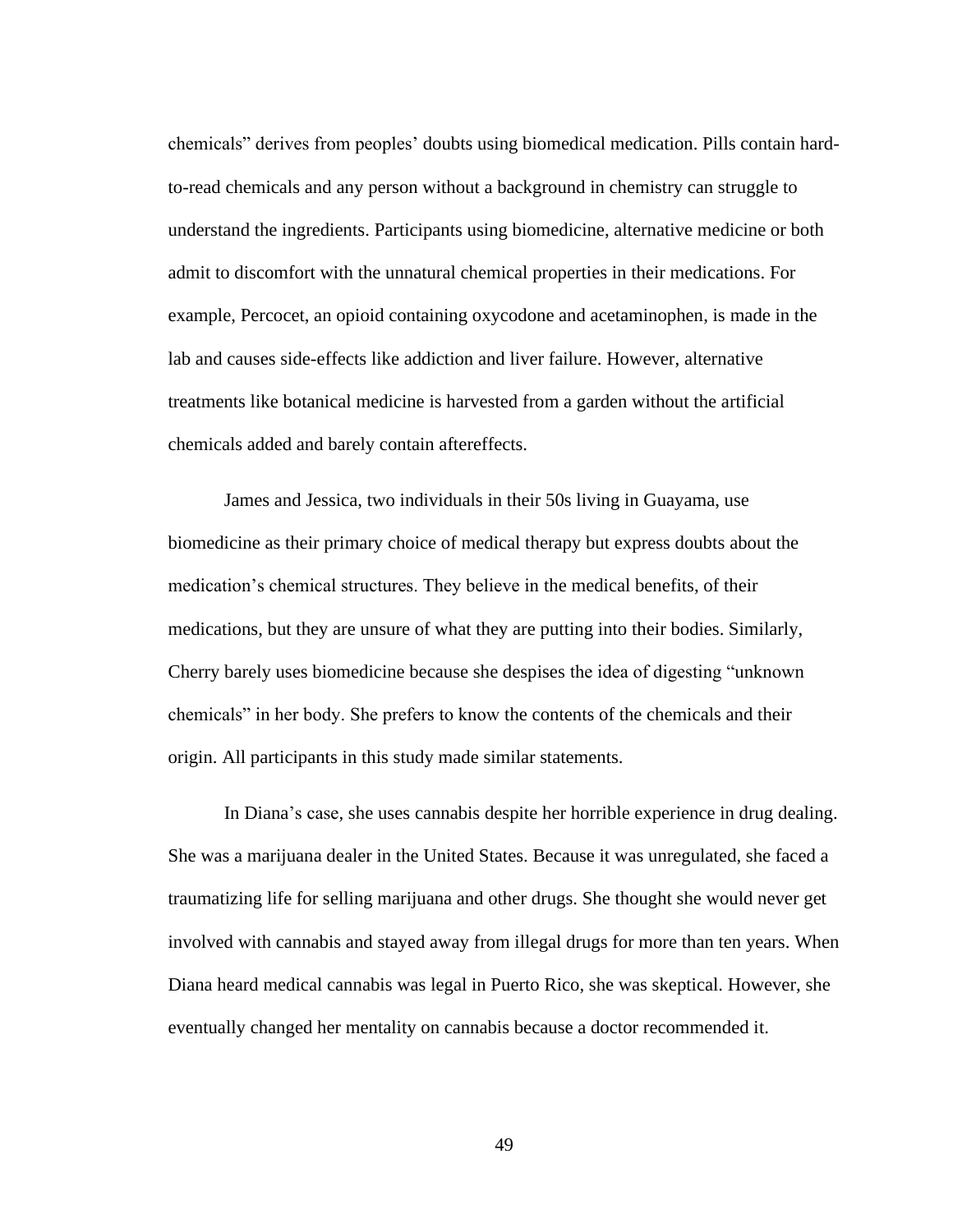During the interview, Diana mentioned the difficulties she faced with her condition. When she received diagnoses for her fibromyalgia from a biomedical physician, they recommended she used painkillers. She was afraid to use painkillers because of the harmful side effects. Diana told me that her friend used similar medications who consequently received permanent liver damage. As she tried to use the medications to treat the pain from her disease, she mentioned how it affected her productivity. When she took painkillers, she lost the ability to properly function at her job, a reason for her to stop taking them.

Because of the side-effects, Diana reached out to her physician and asked for alternative treatments. Her biomedical doctor recommended using medical cannabis to treat her fibromyalgia. Again, she was skeptical, but she felt that there was no other choice. After she received her medical cannabis license, Diana went to a dispensary in Guayama. Once she entered the first entrance, she encountered a security system built with security sensors and a police officer. Before she could pass through, she had to dispose of her items (except her license and wallet), show her medical cannabis license to the officer and go through the security sensors. She felt at ease because of the heavy security, a different feeling compared to her drug dealing days.

The workers acted as pharmacists, providing Diana the proper strain that fits her medical demands. They explained to her the benefits and side-effects of each strain and gave her a couple of samples for her to try. When Diana started consuming medical cannabis, she said her life was better than ever. Instead of feeling unproductive or in pain, she felt joyous, relieved and capable of doing her job. Biomedicine restricted her from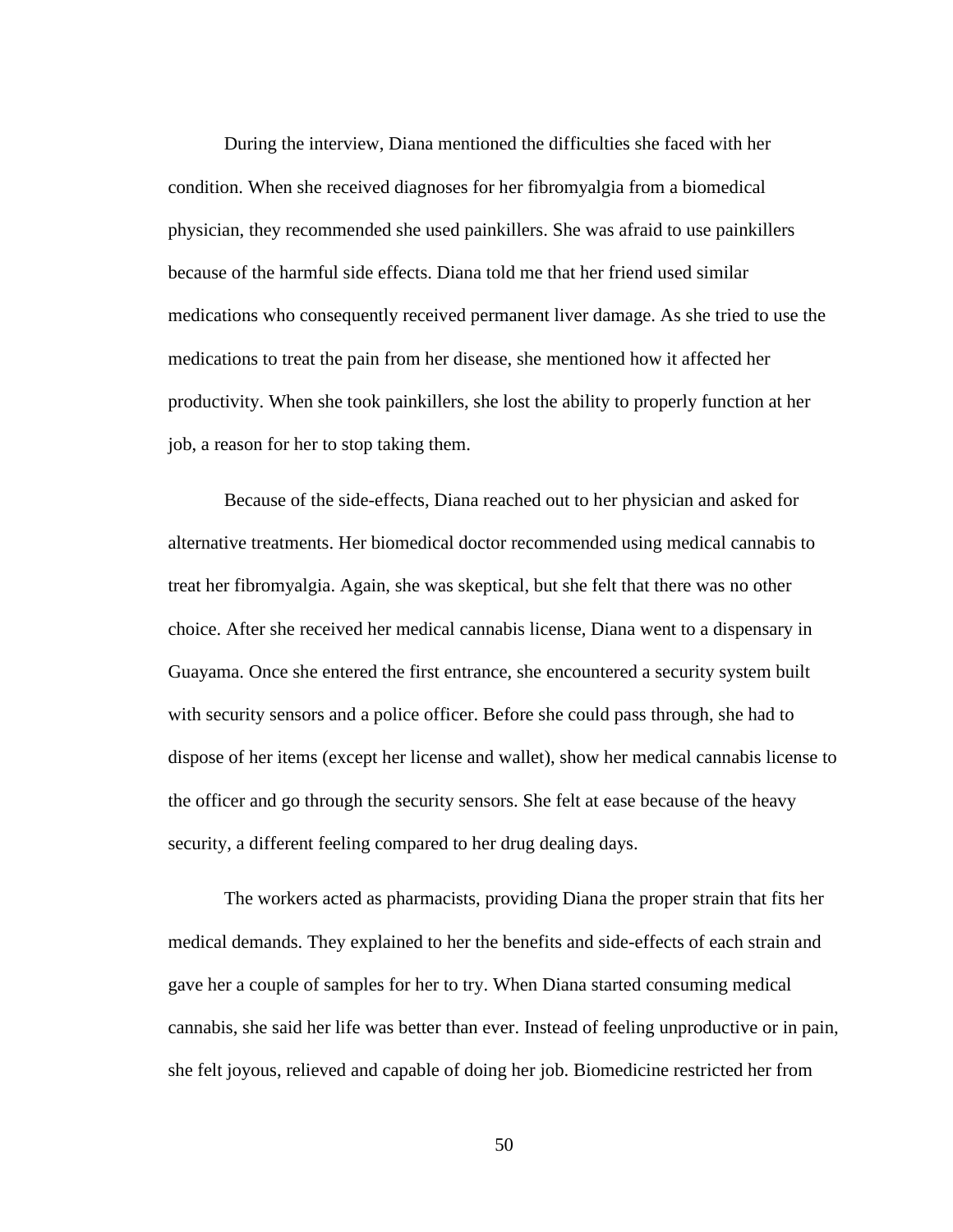receiving adequate treatment for her pain, but it helped her receive access to alternative remedies like medical cannabis.

It is unclear why Puerto Ricans fear the "unknown chemicals" in medications. Most participants fail to address the underlying cause of this idea. Interestingly, Greta mentioned how drug advertisements are contradicting. She emphasizes that the ads promote this "marvelous drug" that can heal or "cure" a condition but then it list all the possible and serious side effects that can occur while taking it. For Greta, this strengthens the idea that medication contains "unknown chemicals" that can do more harm than good. For most informants, it is probable that the scandals they hear about biomedical treatments are the perpetrators. Between the 1930s and 1960s, around one-third of female Puerto Ricans in the island experienced forced sterilization, which many people know it as "la operación" (the operation) (Andrews, 2017). The government promoted sterilization in Puerto Rico and coerced women to receive a hysterectomy, but many of them regretted it. All informants know about this historical event, leaving them skeptical of biomedicine and its political agenda.

The ongoing opioid crisis is another reason for the idea of "unknown chemicals", where a growing number of Puerto Ricans and Americans fall victim to opioid addictions. My informants mention the problem with painkillers, and how it destroys people's lives in addition to the destruction of their physical and mental health. They see homeless opioid addicts every day, left alone searching for monetary income and lying down on streets high on opioids. Participants view Oxycodone as a gateway drug to heroin. As an effect, they believe taking over-the-counter pain medications, like Advil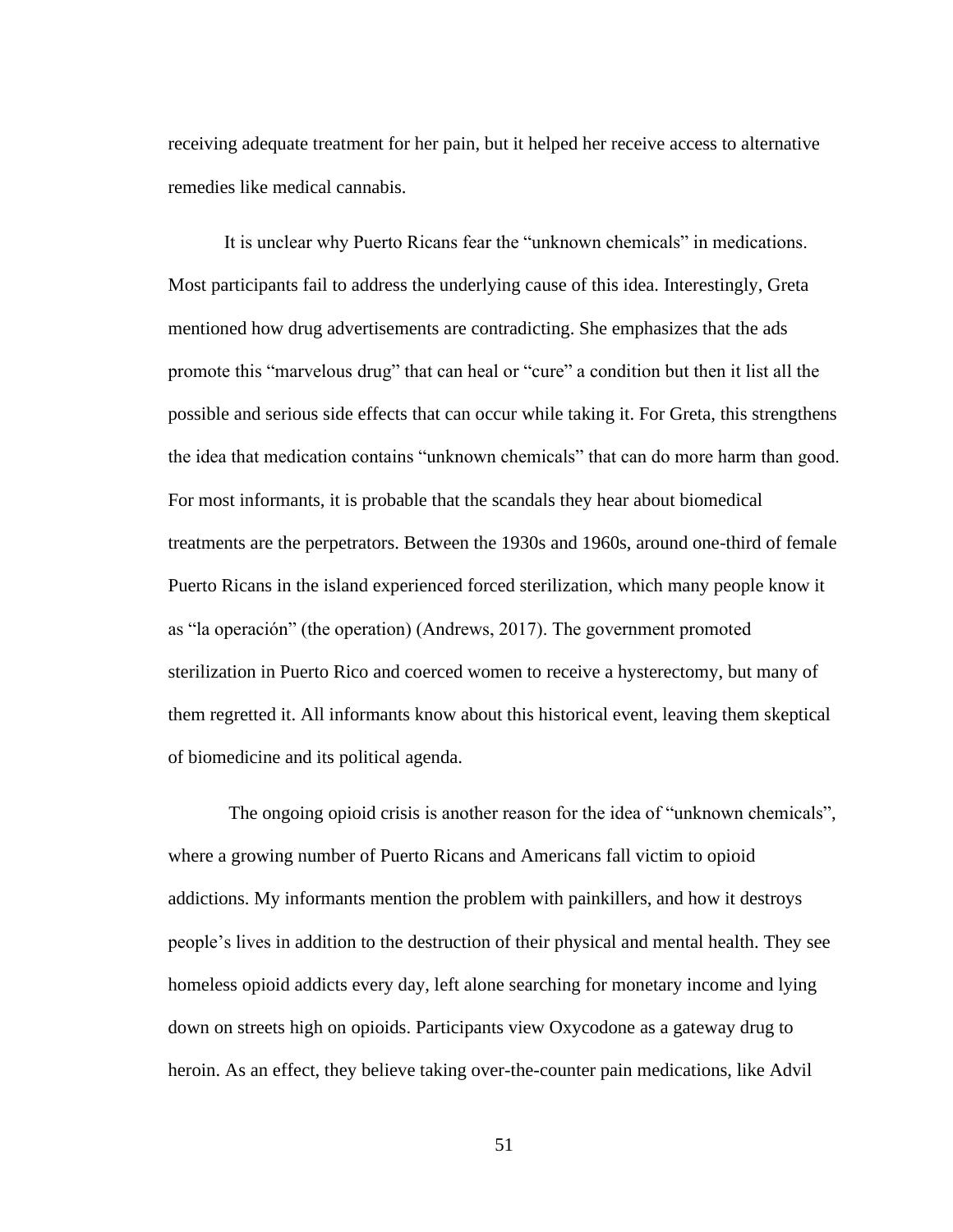and Panadol, can reduce their life expectancy in the long run. The participants are not sure where they heard about this information, but they tend to believe it. Also, drug resistance caused by the overuse of certain medications, anti-biotics and painkillers, strengthens their fears toward "unknown chemicals" in medicine. Therefore, the common fears of using biomedicine is the lack of transparency about the chemicals from which they are made and its long-term effects.

In addition to clear understanding of the chemicals and effects in medical treatments, almost all participants mentioned the importance of physical, mental and spiritual health. Participants noted that when they received biomedical attention, that it only covered their physical ailments and did not address their mental or spiritual health. Iris and Israel, 24-year-olds living in Carolina, use biomedicine and alternative medicine. Both participants emphasized this issue. They believe in holistic healing and they feel that biomedicine does not address that idea. Iris and Israel can treat their physical ailments with biomedicine, but they do not trust that biomedicine cures them unless it treats their mind and spirit. For instance, both individuals are professionally diagnosed and suffer from mental disorders such as anxiety and depression, but if they are physically sick, they feel their biomedical system fails to holistically evaluate and treat them. Therefore, they depend on spiritual and botanical medicine to meet all their needs, especially when psychological therapies are expensive. To many, what they perceive as the biomedical separation of the body and mind diminishes the overall relief they receive from biomedical treatment.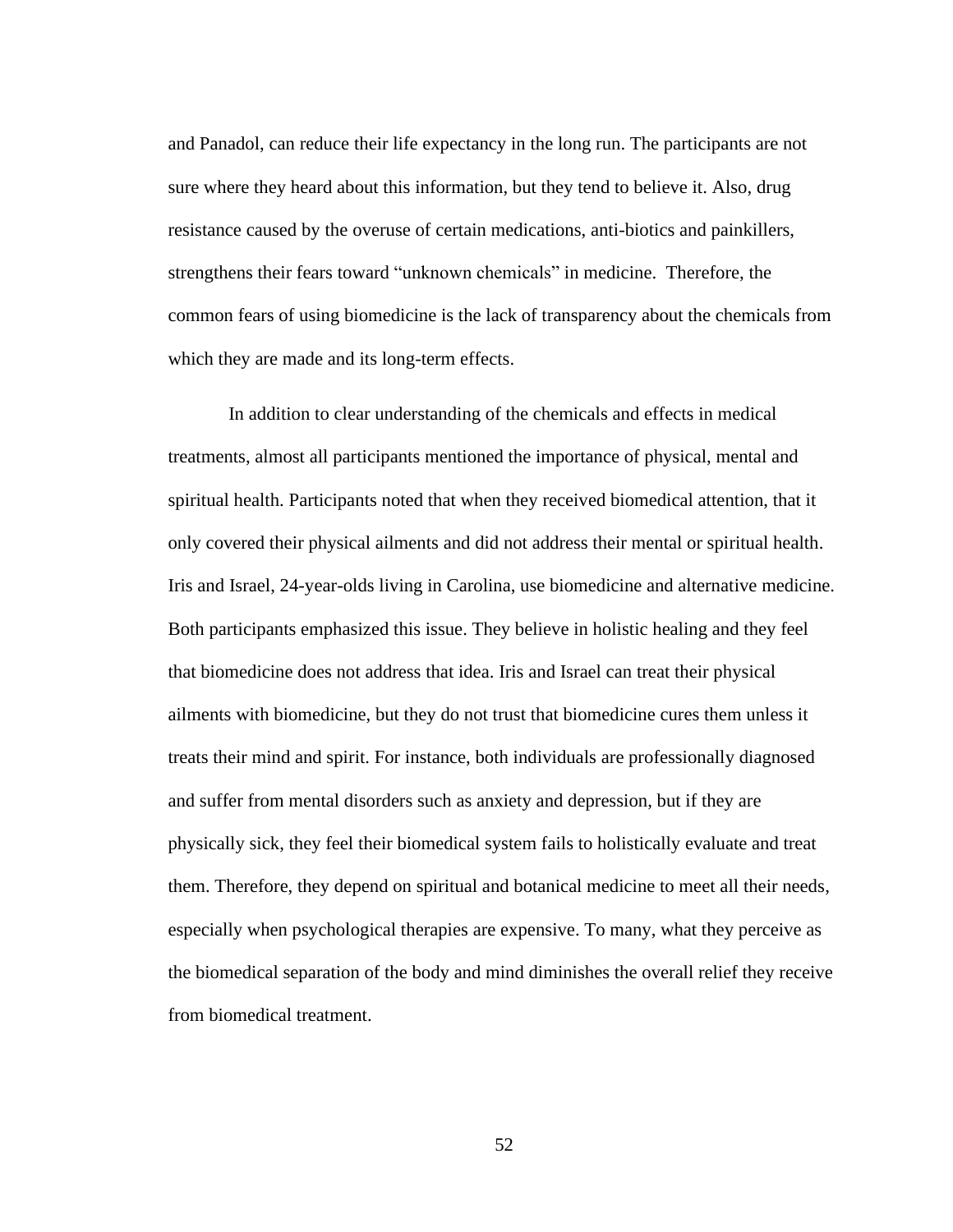Another significant issue in the dominant biomedical system is the patient's control over their diagnosis and treatment. Some participants prefer to self-diagnose and self-treat because they feel that biomedical healthcare professionals limit their ability to address their own medical concerns. When receiving biomedical treatment, patients receive a diagnosis from their doctor. The doctor labels the patient's disease, and this label determines the medication and defines the patient's experience. However, the patient's experience may differ from the diagnosis and a treatment's side effects may influence whether the patient follows the doctor's orders or not. Some informants mentioned taking full control of their biomedical medication, meaning they do not follow the doctor's protocols.

In this case, the factors that influences their reason to whether follow the doctor's orders are their experiences and beliefs in medical treatments. Participants embody the idea that doctors or specialists should control their diagnosis and treatment. This embodiment derives from their inherited attributes, that individuals need to follow doctor's orders to avoid medical problems. However, lack of trust in doctor's and failure to address the patient's medical concerns pushes them to gain control of their medical demands. Despite cultural efforts to control medical care, participants continue to claim their agency by choosing how they diagnose and administer their treatments.

A good example of a patient claiming agency over her medical care is that of participant Lucia. Lucia uses medication for her Type 2 Diabetes. She explained that her doctor told her to take her medicine every day. However, Lucia only administers the medication whenever she *feels* her blood sugar is high at the end of the day. If her blood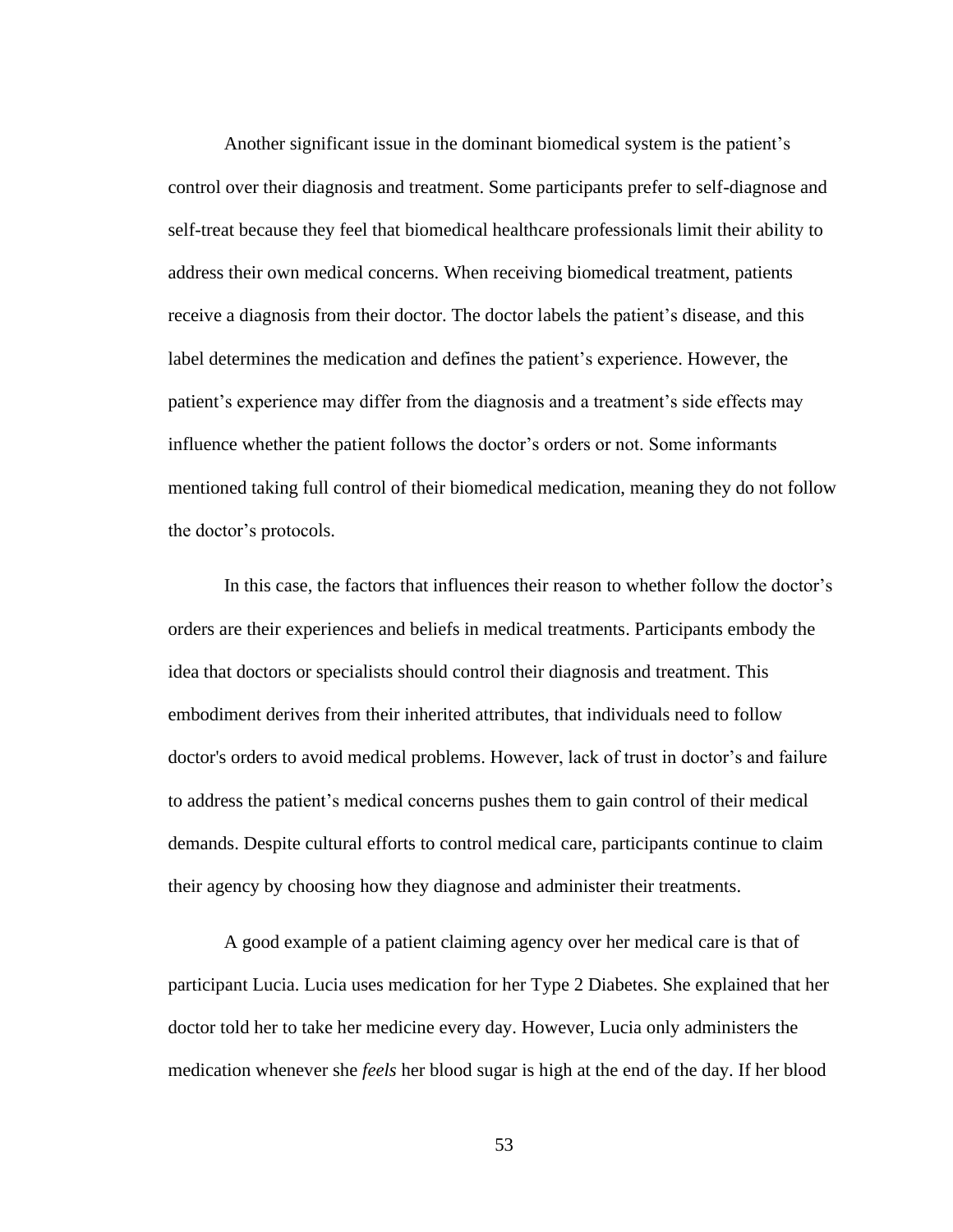sugar is normal or low, she skips her medication that day because she fears having extreme low blood sugar. Lucia described a time when she took her medication when her blood sugar was low and lost consciousness. She states she was lucky to not have died. Ever since then, Lucia listens to her body and carefully monitors her daily diet before administering her medication. If she feels her blood sugar is rising, then she takes her medication. However, if she feels her blood sugar is stable or low, she does not. Her actions demonstrate how a patient may reclaim a sense of self-control when a biomedical professional has left a patient feeling that her condition is out of their control.

Alternative medical therapies are popular in Puerto Rico because it is familiar, "natural", holistic, and it promotes agency in the form of self-diagnoses and selftreatment. Biomedicine fails to provide these qualities. Alternative medicine has a long history in Puerto Rico, and it is shared through generations of family and friends. Also, Puerto Ricans feel at ease with these alternative treatments because they control them without worrying about medical complications.

Botanical medicine is popular with the participants in this study because of its familiarity. As one participant stated, "*todo el mundo lo sabej*" (everybody knows it). The notion of balance from Spanish humoral medicine and the knowledge of plants some of which can be traced back to the Taino have created the foundation for current botanical medical practice. Some participants who frequently practice botanical medicine always refer to its history, tracing their knowledge of botanical remedies to their parents or grandparents. They said botanical medicine comes from a combination of Spanish humoral medicine and its integration of indigenous Taino plants, and it is not a recent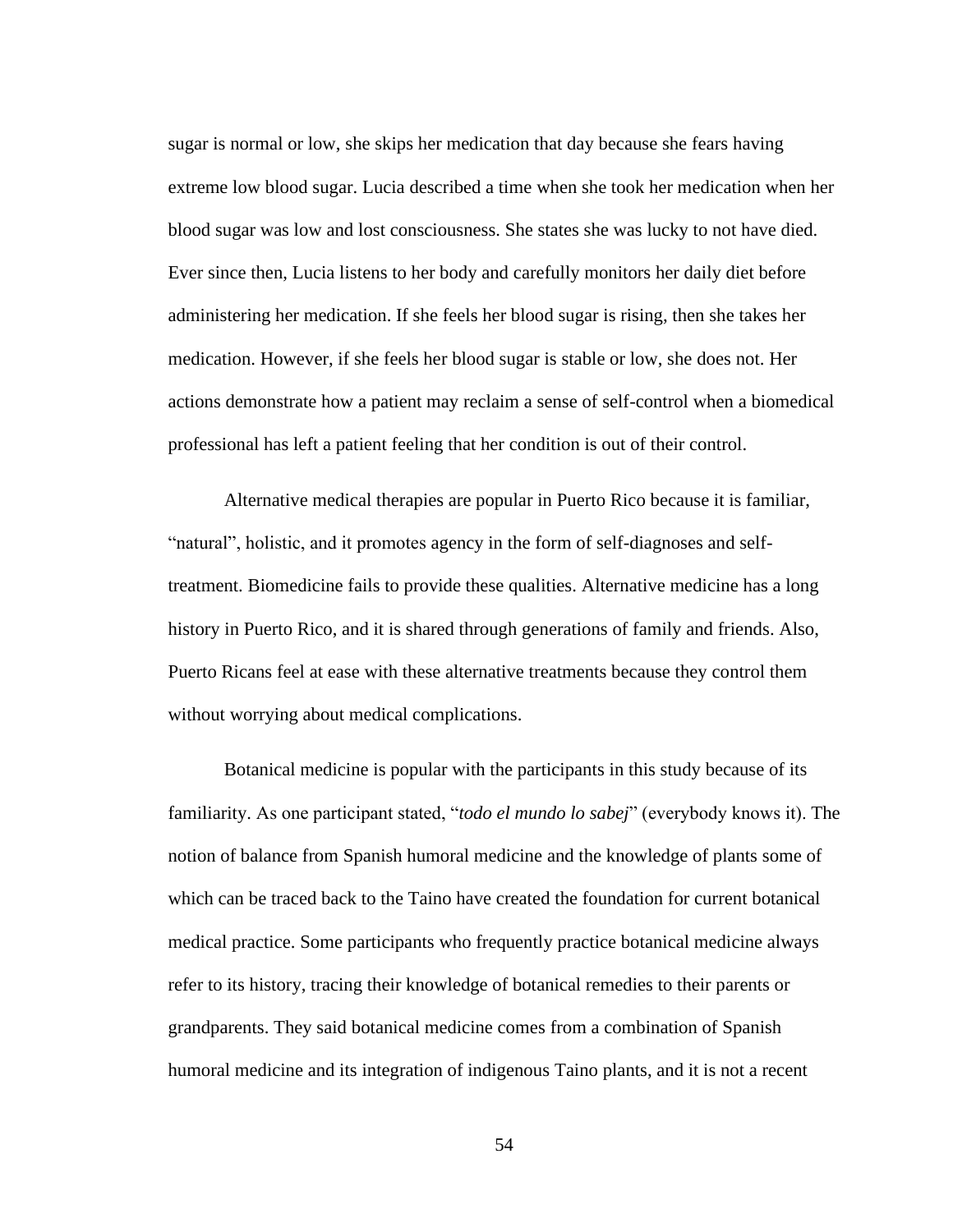trend. Whether it was the integration of Taino, Spanish and African medicine or family knowledge, informants form a connection of botanical medicine to their history and ancestry. Therefore, some informants state that botanical treatments are part of their "*patria Puertorriqueña*" (Puerto Rican pride or inheritance) or it is "*parte de nuestra cultura*" (part of our culture).

*Santerismo* is very well-known on the island but has lost popularity in the last few decades. While every person in the study was aware of its religious and therapeutic rituals, Elliot was the only informant who practices *Santerismo*. *Santerismo* reached its peak popularity during Great Cuban migration in the 1950s but political campaigns try to dismantle *Santerismo* through anti-*brujería* propagandas between 1940s and 1970s (Romberg, 2003, p. 153). As a result, people have lost interest in Santeria practices, viewing it as a "primitive" form of *espiritismo*. Elliot stated that people still use *Santerismo* from time to time when they are desperate for treatment, but the cost of ritual treatment is prohibitive.

Compared to biomedicine's "unknown chemicals," people use alternative medicine because it is "natural". They feel at ease knowing there are few chemicals in the plants and supplements they use. For instance, Cherry uses essential oil tinctures of lavender to treat insomnia. She feels secure that her lavender tinctures are "natural" in contrast to sleeping pills like Ambien. Greta prefers using *sábila* (aloe vera) for her sunburns and rashes to over-the-counter aloe vera products. She grows *sábila* in her garden, so she knows how the plants were cultivated. Individuals using medical cannabis make similar statements because it is a plant. Many participants agreed that medical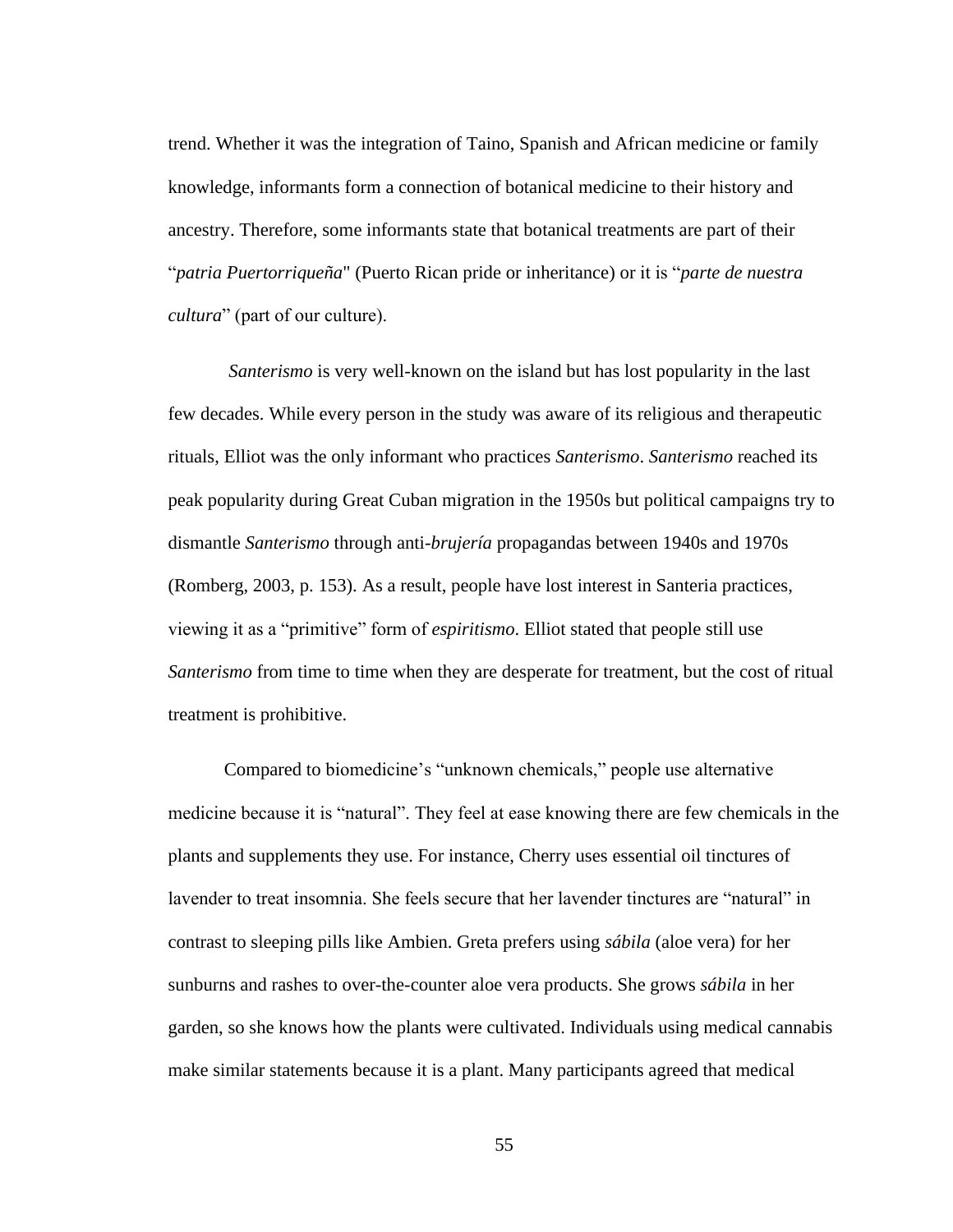cannabis is a part of botanical medicine, and their belief that a type of medicine is "natural" strengthens their reason for using them.

Supplements are popular with older adults and the elderly, over 65 years of age. Elizabeth is a 68-year-old living in Arroyo, and Maria is 44 years old and reside in San Juan. They both emphasize their use of supplements. Elizabeth consumes calcium, omega-3, and multivitamins, and Maria administers herbal-based capsules. Maria prefers using herbal-based supplements to treat minimal ailments such as insomnia and headaches. Elizabeth uses calcium to keep her bones strong and multivitamins to stabilize her vitamin and mineral intake. Both informants use supplements as treatment because it is more "natural," a common phrase used in alternative medicine.

Additionally, both participants use supplements as preventive care. Since Elizabeth is an elderly and Maria is an older adult, they use supplements to minimize the risks of age-related health complications. They are afraid from obtaining chronic diseases that needs consistent biomedical care. As a result, many Puerto Ricans, especially older adults, continue to use supplements as a new form of alternative medicine.

Compared to Western biomedicine, alternative medicines in Puerto Rico are holistic, promoting a belief in the connection between body, mind and spirit. Many participants believe that if the body is sick then the mind and soul are potentially out of balance. For instance, Jacob uses medical cannabis and believes in the importance of healing the mind and spirit. Although he uses medical cannabis for chronic back pain, he also mentioned the euphoric feeling he experiences and how the plant helps his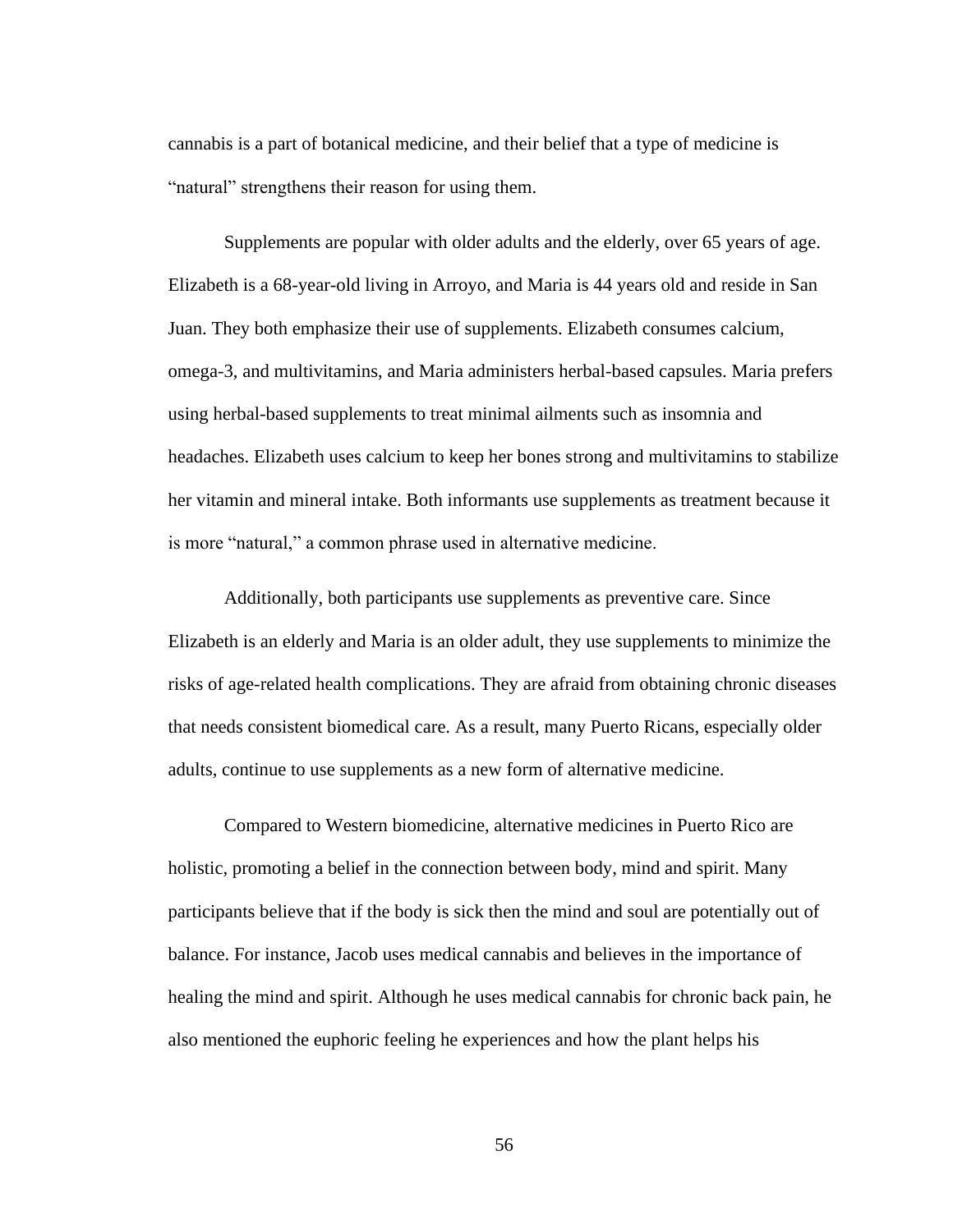depression. He feels he has a spiritual connection with the universe when he uses cannabis, and similar stories were told by other cannabis users in the study.

Participants who practice Ayurveda, botanicals, *Santerismo* and treat themselves with nutritional supplements use them in part because of their holistic approaches. Elijah and Cherry practice Ayurveda to satisfy their body, mind and spirit. They eat Ayurvedic foods, change their environments and manage their emotions and socialization to achieve balance in their three principle energies. Botanical medicine is based on the humoral theory in its goal of balancing the elements of the body. Individuals can incorporate plants for spiritual and mental treatments. *Santerismo* focuses on the healing of the spirit to treat physical and mental ailments provided by rituals such as *santiguos*. Sometimes *Santerxs* use herbs and baths for spiritual cleansing. Vitamin and mineral supplements are believed to treat the body and mind. Because alternative medical treatments in Puerto Rico claim to treat illnesses by connecting the body, mind and spirit, people are attracted to those treatments that are inexpensive allow them to treat themselves holistically.

Economic, social and cultural forces restrict ability of Puerto Ricans to freely choose their medical treatment. Because they live in a medically pluralistic society, their economic and cultural capital form barriers to their use of biomedicine, especially medical specialists. For instance, the lack of high-grade care, the cost of insurance and medical treatment, and shortages of doctors in the Puerto Rican healthcare infrastructure all limit peoples' access to biomedicine. The costs of the dominant biomedical system compared to alternative medical treatment shows how disparities in wealth contribute to the inequality in access to medical care. The high cost for Santeria-based treatment and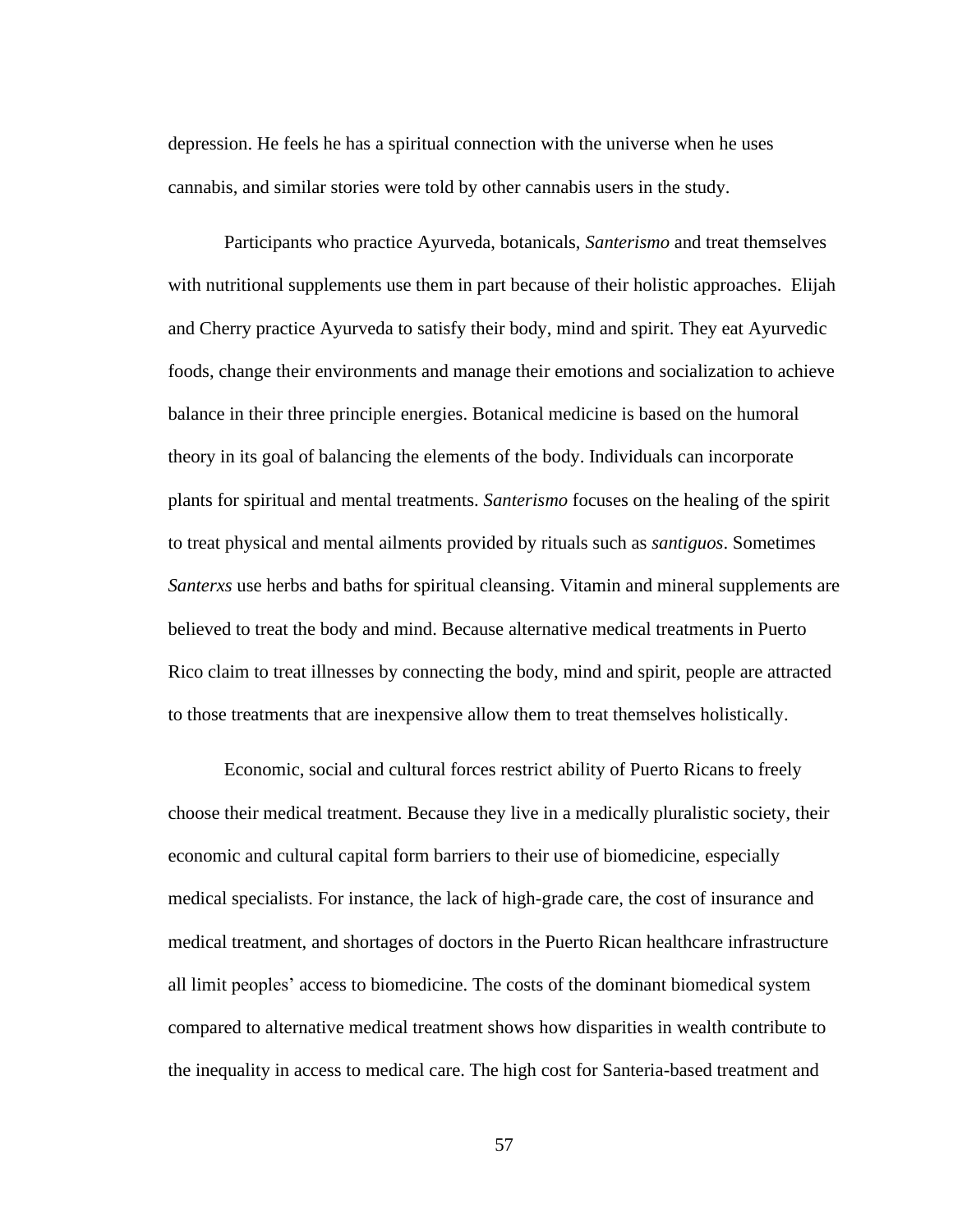medical cannabis discourages Puerto Ricans from using those treatments as well, further restricting an individual's choices and making them search for cheaper alternative remedies such as botanical medicine, supplements or Ayurveda.

My participants' social affiliations and cultural views of medicine affect how they search for and receive treatments. Lack of social affiliations between doctors and patients, and discrimination in biomedicine is a barrier to my participants' use of biomedicine. Because they prefer to use a type of medicine that promotes acceptance and understanding, participants in this study choose alternative medical practitioners who were sympathetic and to whom they could relate. Consequently, informants' lack trust in biomedical doctors forces them to seek alternative remedies that more closely fit their economic and cultural needs.

For these participants, the conflict between "natural" and "unknown chemicals" and the expectation of holistic treatment are cultural reasons for using alternative medicine. In their view, biomedical treatments contain "unknown chemicals" and do not treat one's mind and spirit, but alternative medicine is "natural" and holistic. Also, most alternative treatments are based on the recommendations of family and friends and allow patients to self-diagnose and self-treat. While alternative treatments are familiar, biomedicine and biomedical facilities are foreign and do not make people feel at ease. Many participants agree that these are the major reasons they lack trust in biomedicine. As a result, these cultural barriers prohibit them from freely choosing among available treatments.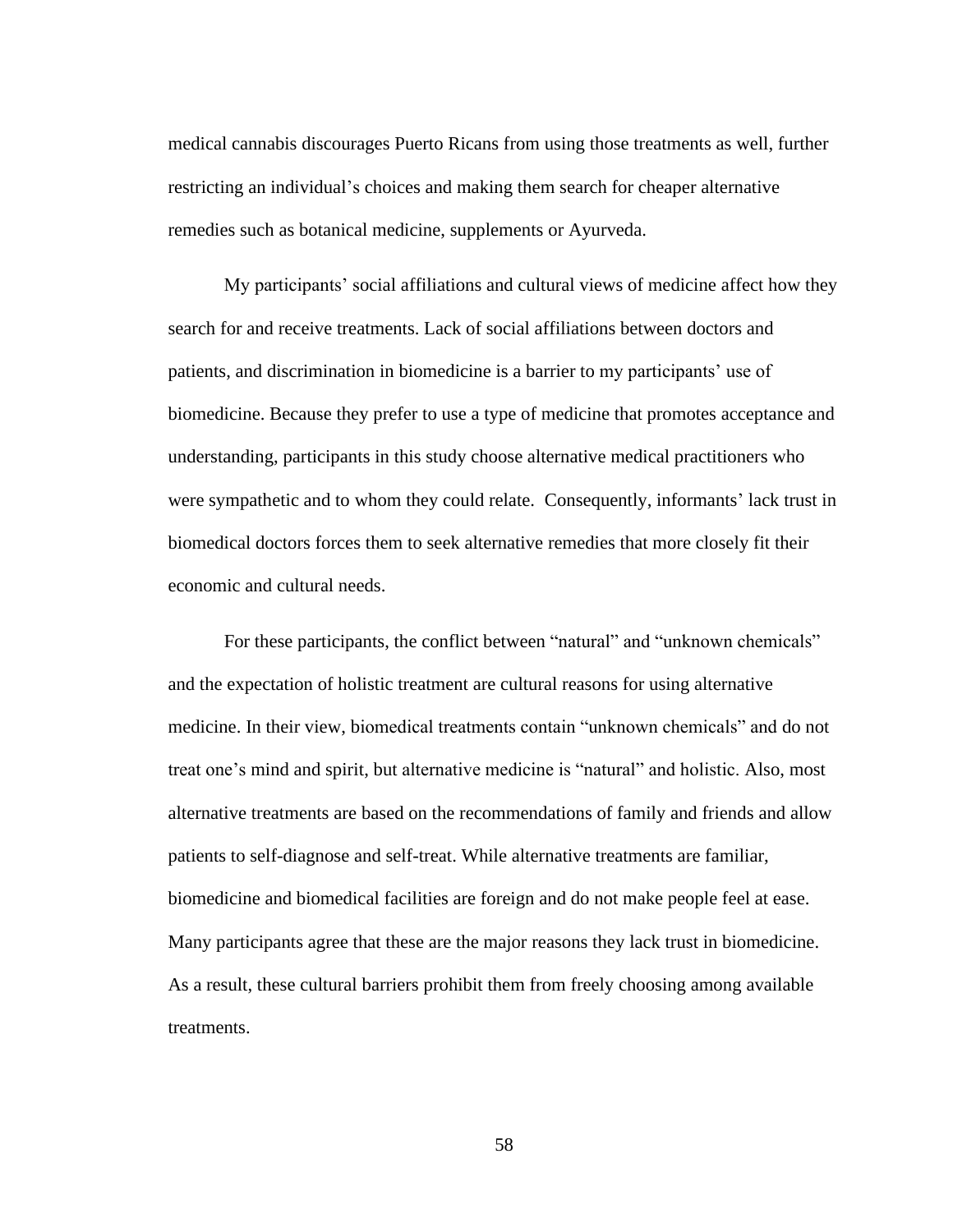In Puerto Rico, medical pluralism is expressed in a hierarchy of medicinal practices. Biomedicine is the dominant medical system, but most individuals accept alternative medicine, even though these are rejected by the biomedical community. Biomedicine in Puerto Rico is associated with wealth and social class. It is for those who can afford it and are comfortable navigating in the world of medical specialists, hospitals, and insurance. Alternative medicine is for the poor, lower classes, who have a more holistic view of medicine. Although people tend to switch between both medical systems, their wealth and class still restrict their choices.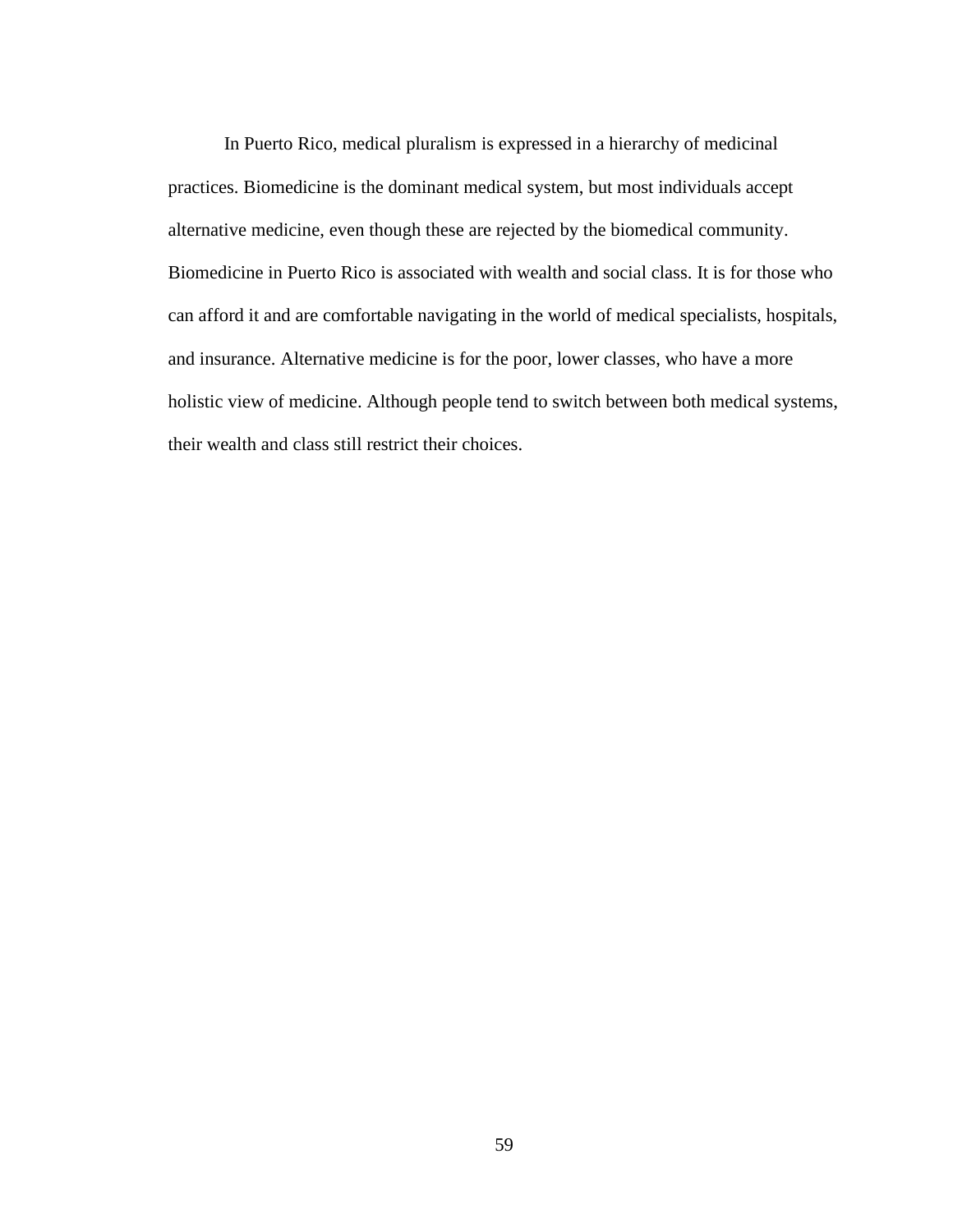## **5. CONCLUSION**

Puerto Ricans use alternative medicine because of their historical circumstances and lack of social, economic and cultural capital in the dominant medical system. To effectively access biomedical staff and facilities, Puerto Ricans need higher incomes, close social affiliations with doctors and medical staff, trust in the chemical properties of medications and less need for holistic treatment. When these requirements are not met, then low-income people have no other choice but to search for alternative treatments. While some in this study might be financially capable of receiving biomedical treatment, they tend to switch to alternative treatments if they do not have social affiliations with the medical staff, trust the medications, or if the treatment does not fit their mental or spiritual needs.

The historical roots of today's alternative practices lie in the Spanish practice of humoral medicine and the use of herbal and spiritual healing by the indigenous Taino and African slaves. Humoral medicine forms the foundation of botanical medicine with diagnosis and treatment consisting of correcting an imbalance of elements in a patient's body with plants or food. For example, if imbalance causes a "hot and dry" response, such as a rash, then the medication is a "cold and wet" plant, such as *sábila*. Humoral medicine is today's botanical medicine but with more emphasis on "natural" treatments.

*Santerismo*, another type of treatment with historical significance, derives from West African-based spirituality and herbal remedies. Puerto Rican slaves mixed some of the religious aspects of Catholic saints with their own African spiritism to develop *espiritismo*. Both *espiritismo* and Santeria originate from African beliefs and diagnosis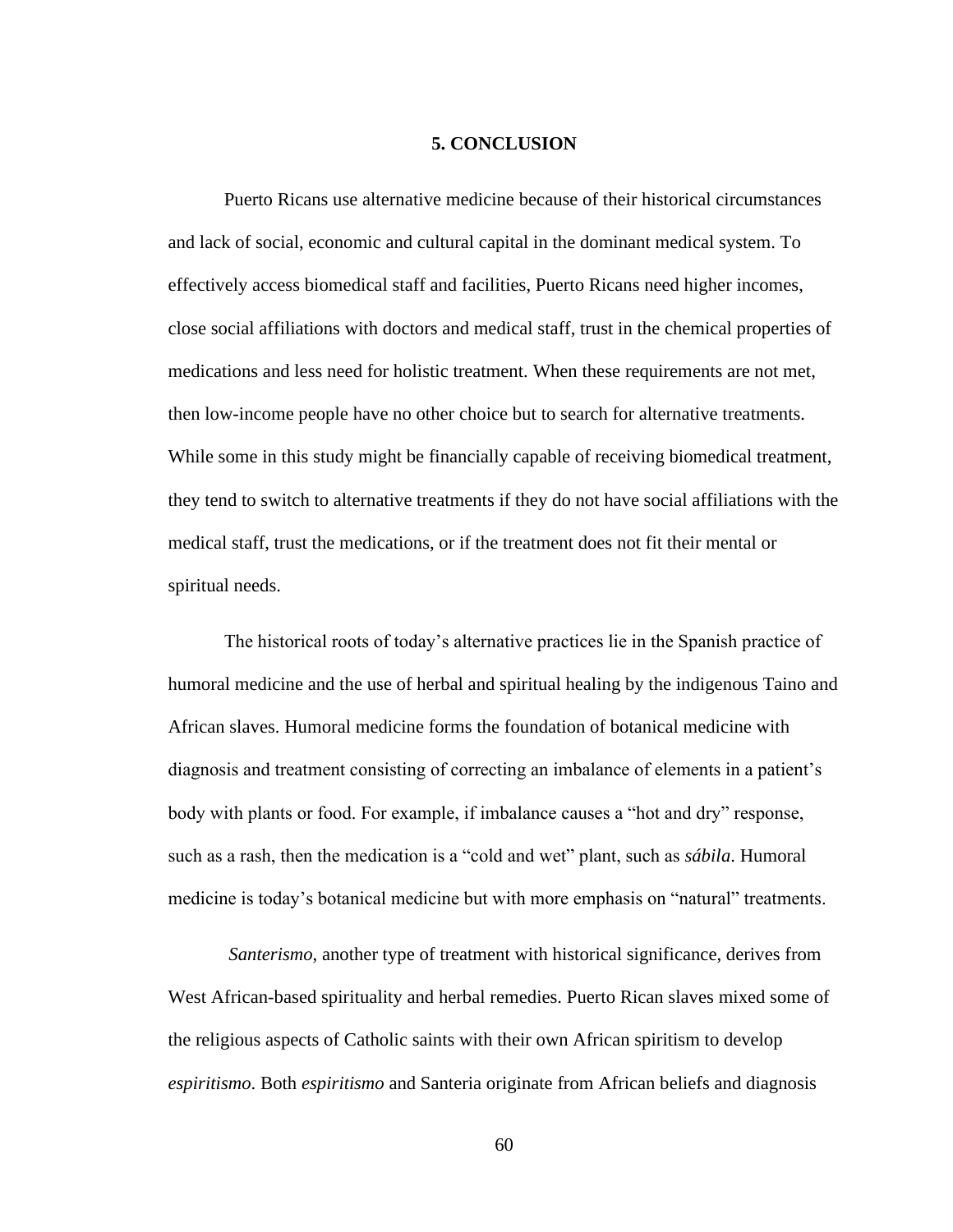and treatment focus on spirit possession. Santeria grew in popularity because of the Great Cuban migration and its similarities with *espiritismo.* However, Puerto Rican Santeria strayed away from authentic Cuban Santeria and integrated aspects of *espiritsmo* such as Catholicism and French Spiritism, therefore, forming into *Santerismo*. As a result, *Santerismo* became another type of Puerto Rican alternative medicine because of its historical circumstance.

In Puerto Rico, medical pluralism existed before the implementation of modern biomedical medicine. During the Colonial Period, the dominant Spanish humoral medicine and subjugated African and Taino systems of healing coexisted with each other. Despite the efforts of the Catholic Church to persecute Yoruba and Taino beliefs and rituals, both groups continued to engage in their religious and medical practices. Spaniards ultimately integrated the indigenous Taino knowledge of plants and slaves camouflaged their rituals with Catholic elements, such as masking their "cross of life", also known as the Kongo cosmogram, with the cross of crucifixion. Medical pluralism in Puerto Rico is not a recent phenomenon but is instead rooted in the historical circumstances of the island's conquest and slavery.

Although African and Taino medicinal practices persisted during the Colonial Period, they were dominated by Spanish beliefs concerning illness and treatment. Differences in class, wealth and ethnicity formed barriers between the types of therapeutic treatment that people could access. Today, contemporary Puerto Ricans face similar constraints when choosing between biomedicine or alternative treatments.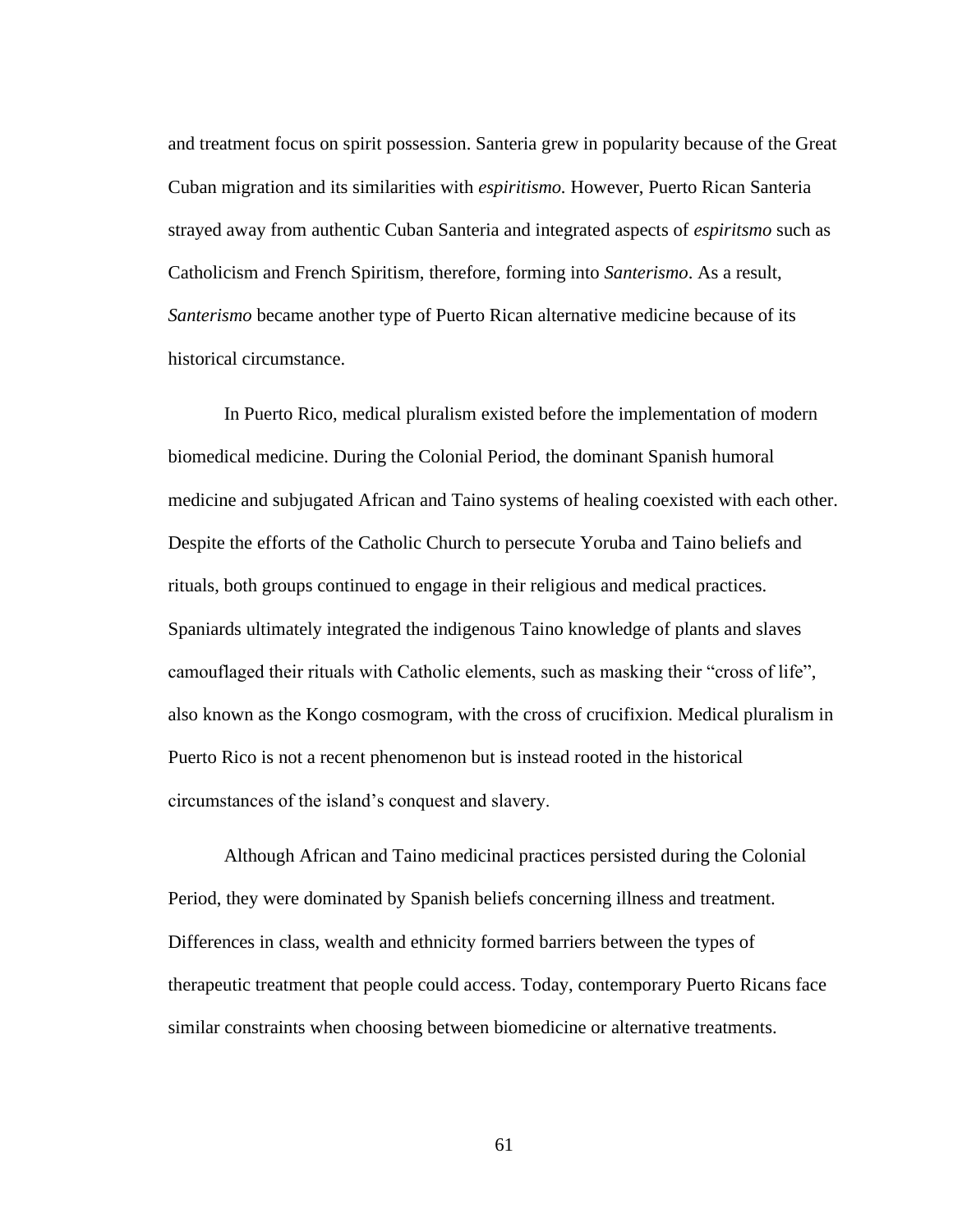A crumbling healthcare infrastructure and lack of income push Puerto Ricans to use alternative medicine. Low funding and reimbursement rates in public insurance, high cost of treatments and low income, poor quality of care, and shortages of healthcare workers are the main reasons why Puerto Ricans search for alternative medical treatment. Private insurance is costly and public insurance provides lower quality (e.g. long wait times and healthcare worker shortages). The funding caps in public insurance, privatization and high cost of treatments restrict access and the quality of care in the biomedical system. Further, inadequate funding lowers the standard of care and contributes to a shortage of medical specialists who emigrate to the United States for better opportunities. Therefore, when faced with the deficiencies in the dominant healthcare system, Puerto Ricans try to find alternative treatments that are less expensive and easy to access.

Socially, biomedical doctors often fail to create close relationships with their patients compared to alternative medical healers. Many participants do not have the same amount of trust in their doctors as they do with alternative medicine practitioners. Patients feel that biomedical health care professionals judge the patient's use of alternative medicine because of its lack of legitimacy in the dominant medical system. This lack of trust in their doctors means that patients feel uneasy and refuse to disclose their alternative treatments. However, when using alternative medical treatment, people feel a connection with each other. The participants do not feel discriminated against, nor do they fear exchanging their ideas on alternative treatments. The differences in social affiliations between the two medical systems show clear reasons for the existence of alternative medical practices.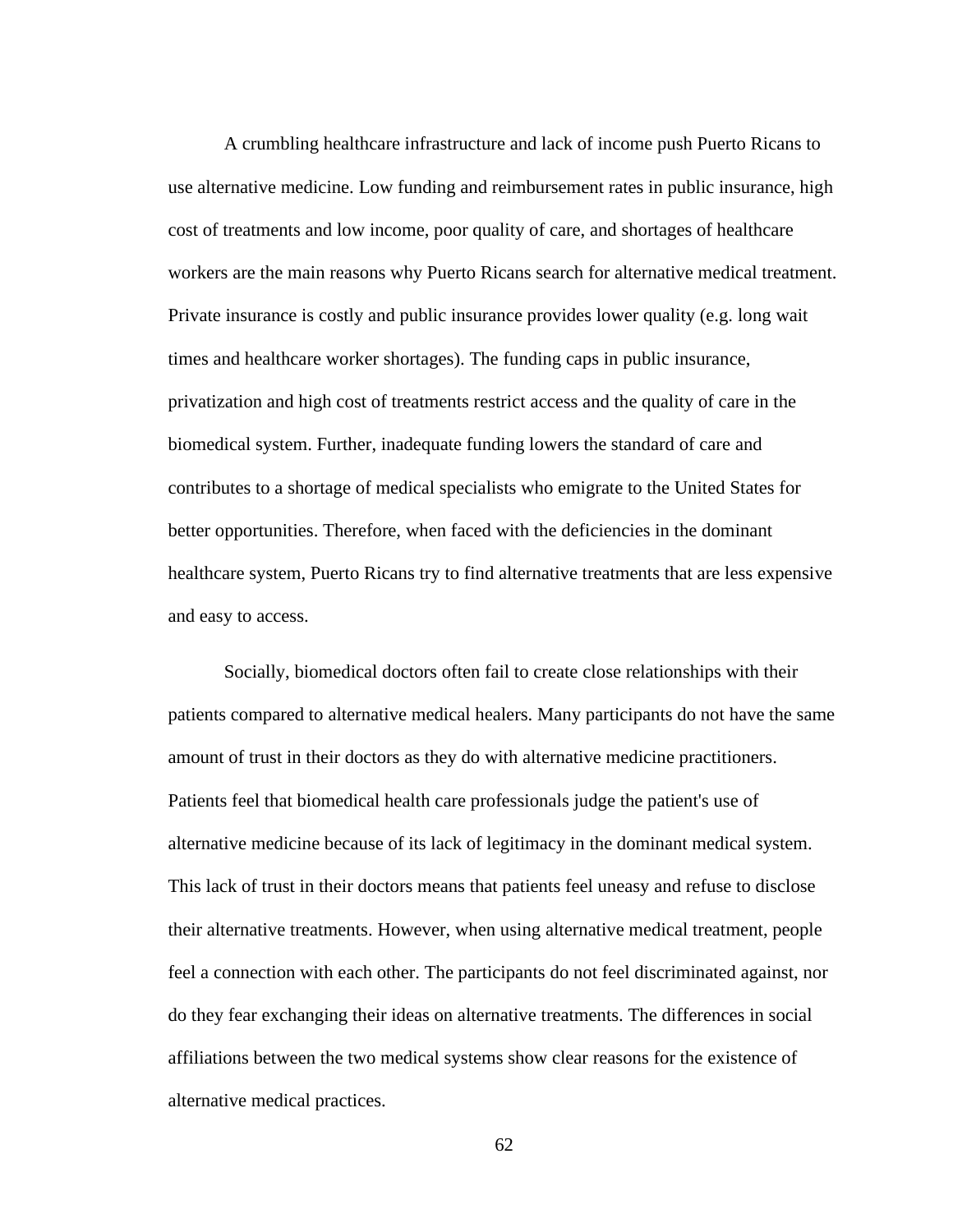Culturally speaking, Puerto Ricans choose alternative medicine because it is familiar, "natural" and holistic, and patients can self-diagnose and self-treat their illnesses in contrast to biomedicine. In interviews, participants spoke of alternative medicine as something familiar to them while biomedicine felt more foreign. The desire for medicine to be "natural" is also a common theme among respondents that further separates Western-style medicine and alternative medicine. Puerto Ricans view alternative practices as natural and biomedical medications as pills filled with "unknown chemicals." The lack of trust in doctors and treatments in the biomedical system contribute to the view that alternative medicine is familiar and "natural."

Holistic healing, self-diagnoses and self-treatment are other reasons that participants tried to avoid biomedicine in Puerto Rico. Alternative medicine promotes holistic healing and provides greater flexibility and control in diagnostics and treatment. Participants believed that biomedicine dealt only with their bodies and not their mind and spirit. Further, a medical professional controlled diagnoses and treatment leaving their patients as passive partners in the process. The lack of connection between these three aspects of health lead my participants to search for a treatment that focuses on those aspects. Additionally, a lack of trust in the doctor's understanding of their medical needs forced my participants to find therapeutics that they can manage themselves. For instance, if the person experiences a fever and a cough which makes them feel depressed and anxious, they can use botanical and spiritual remedies to heal their physical ailments as well as their spiritual and mental symptoms. With alternative medicine, individuals can use holistic treatments and control their own health decisions.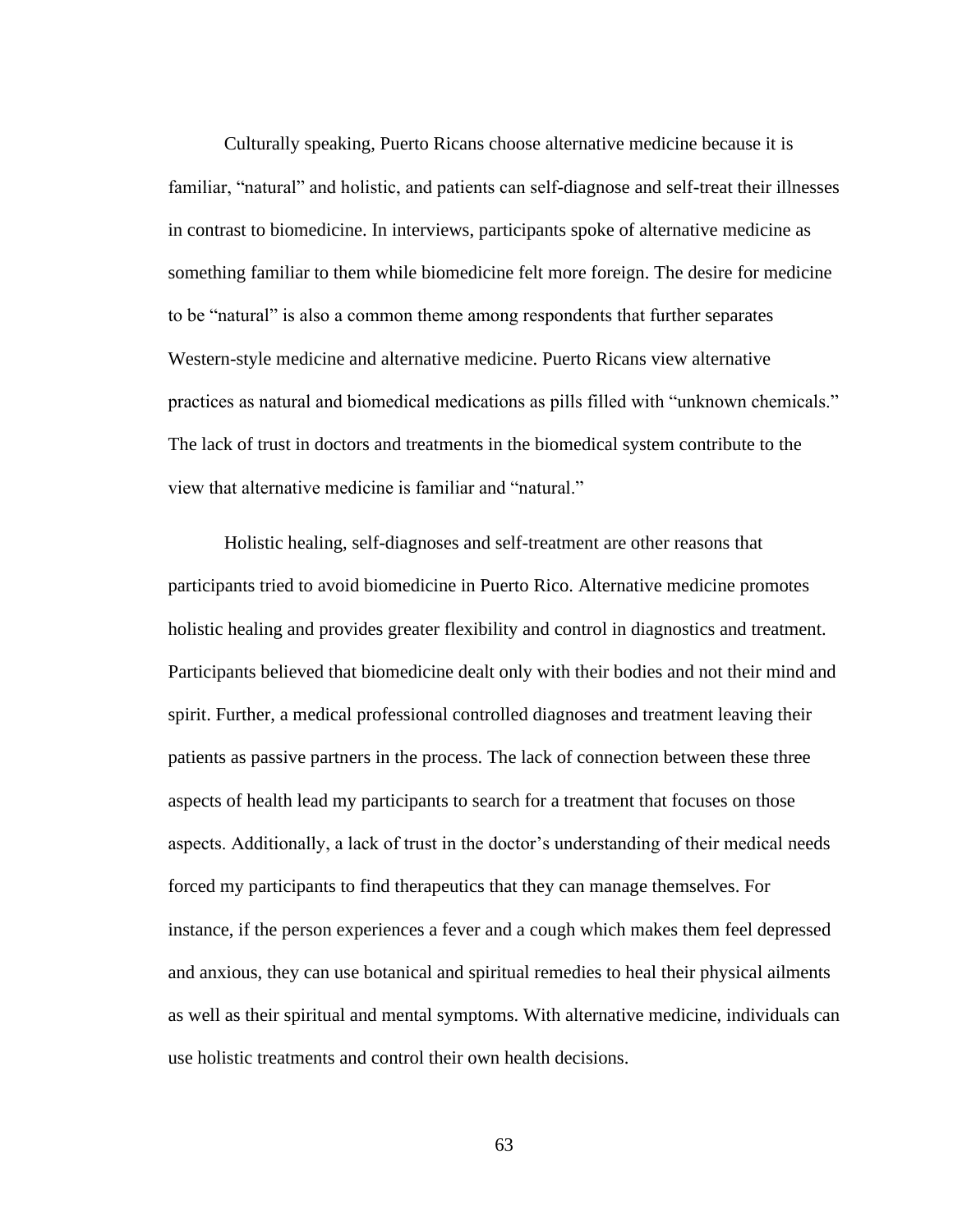Despite the conflicts outlined by my informants, biomedicine and alternative medicine coexist in Puerto Rico. Many people have reasons to use alternative medicine instead of biomedicine, but it does not mean that all completely discarded biomedical treatment. In this study I discovered that participants switched between alternative therapies and biomedicine as money and circumstances allowed, with the type of illness or extremity of the injury deciding which strategy they pursued. Chronic diseases required biomedical care, such as prescription medications and reoccurring doctor visits, to keep them under control. When a patient suspected they suffered from an infectious disease, they might visit the doctor to receive a diagnosis and then use alternative treatments to heal their ailments. Most participants self-diagnosed and treated their ailments with alternative medicines while in obvious emergencies, such as a serious injury or accident, individuals still depended on biomedicine for treatment.

I also discovered that new alternative medical practices have emerged, such as Ayurveda, medical cannabis and nutritional supplements. Ayurveda shares similar characteristics with botanical and humoral medicine. The three principles in Ayurveda are like the humors, and both systems teach that a balanced life is healthy, and an imbalance causes sickness. Medical cannabis and supplements follow the notion in botanical medicine that plant-based remedies are more "natural" than pharmaceuticals. Because cannabis is a plant and some supplements contain herbs without the "unknown chemicals", Puerto Ricans equate them with the "naturalness" of botanical-based medicines.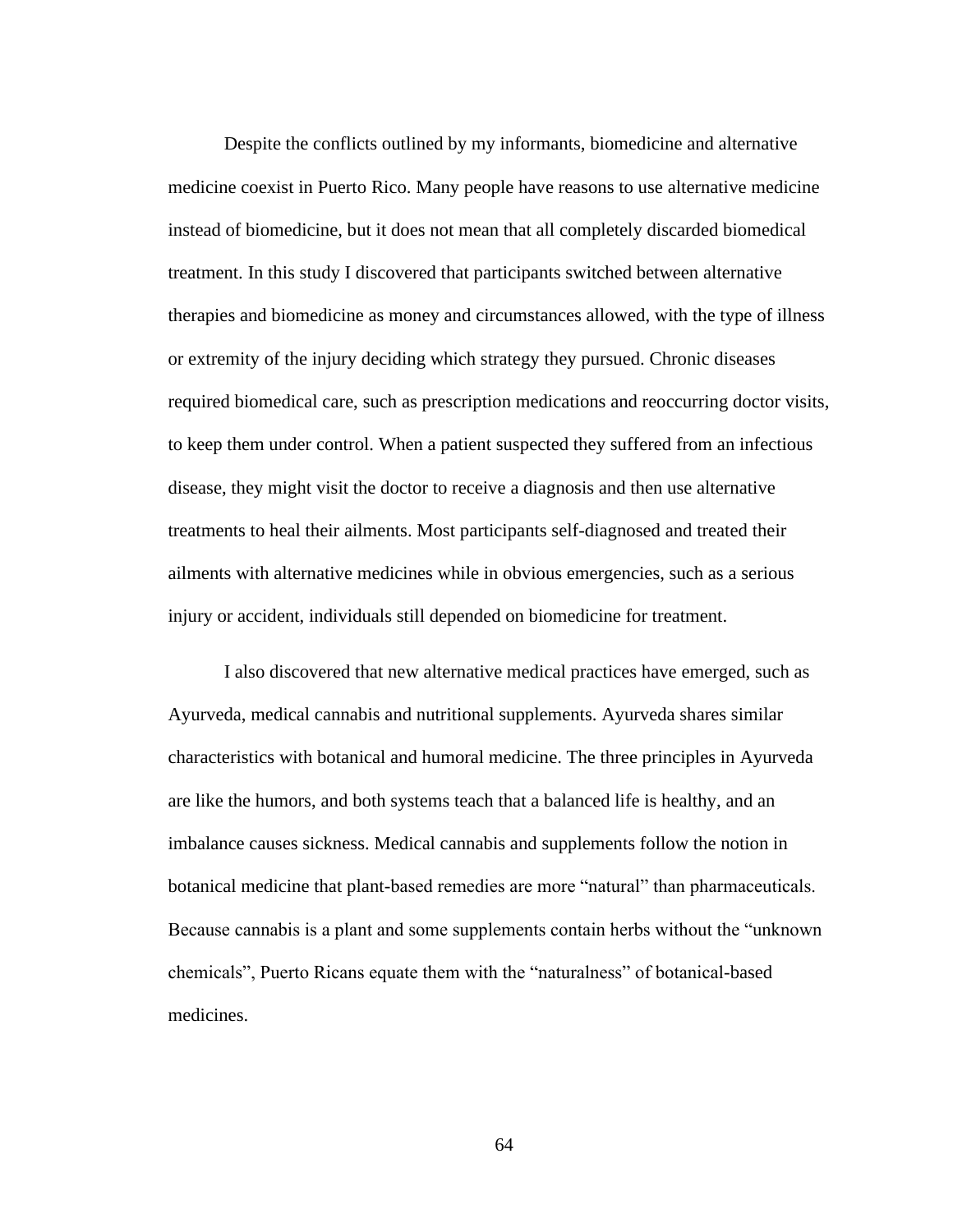## **The Future of Medicine in Puerto Rico**

To be effective, biomedicine must be culturally appropriate. In Puerto Rico this means that the dominant medical system must accept new complementary and alternative medicines (CAM) used by their patients. Many individuals on the island are aware of alternative medical therapies and they fully accept these practices as part of their culture. Understanding alternative medical practices could enhance the doctor-to-patient relationship. If medical professionals do not improve their doctor-to-patient relationships, more persons will lose trust in the health care system. Understanding alternative remedies could decrease the negative judgement of alternative therapies and increase trust between doctors and patients.

Additionally, physicians should attempt to dismantle the body and mind dualism in the Western view of healthcare and practice holistic medicine. Treating the person only in one aspect of their health ignores the importance of managing their overall health. If a person feels mentally off balanced from the flu, biomedicine fails to treat the mind because it focuses on the physical details of the flu, such as fever, cough and body aches. Teaching physicians to practice holistic biomedicine—combining the body, mind and spirit—would persuade Puerto Ricans to more frequently use biomedicine.

As for biomedicine, there needs to be policies that improve access to biomedical treatment. Puerto Rican politicians need to negotiate with the federal government to release the cap on the island's medical funding. If the cap is removed, public health insurance can increase its reimbursement rates and the state government would not need to cover leftover payments in the healthcare system. Additionally, the Puerto Rican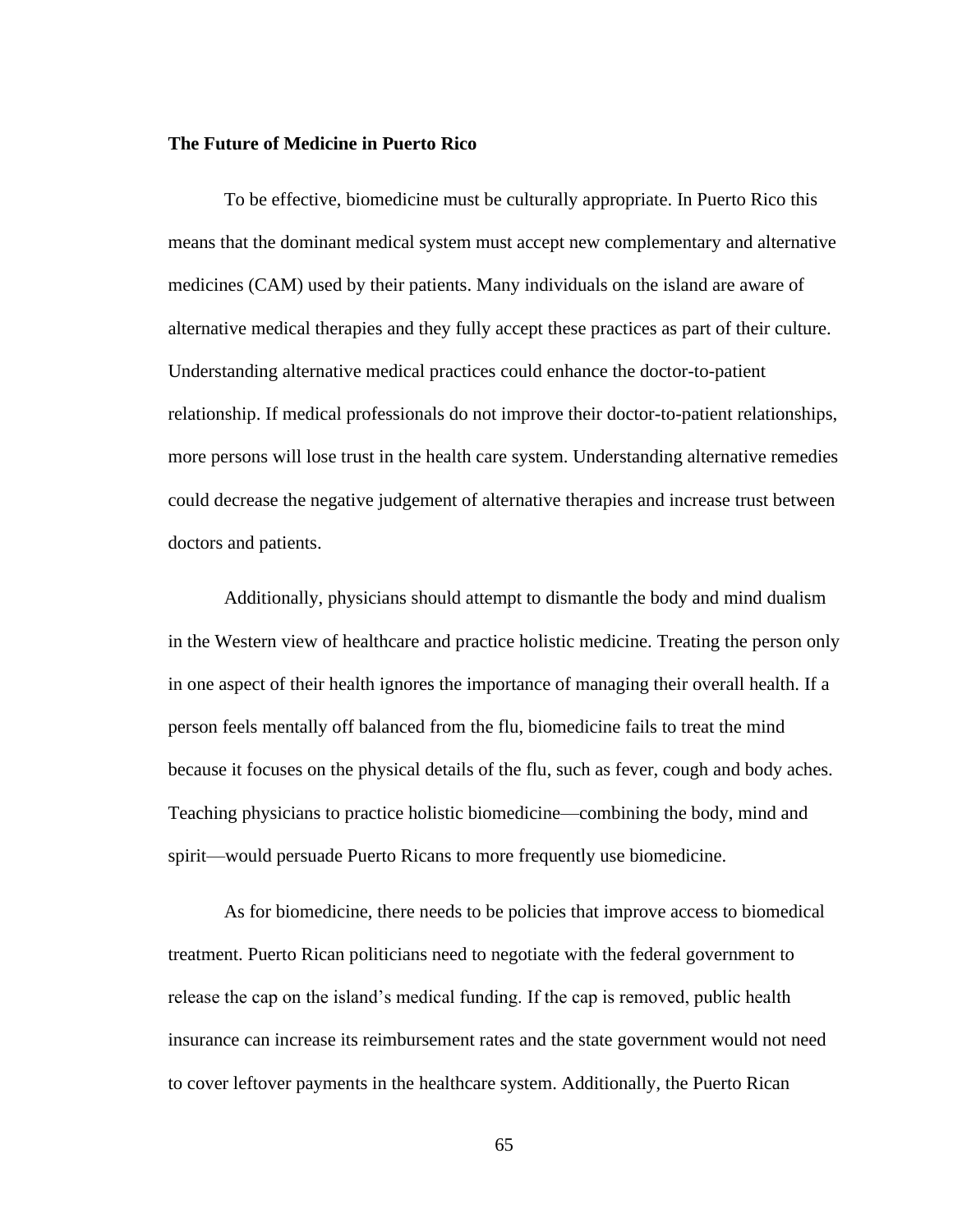government should reform *la Reforma* to decrease the public health system's reliance on privatization. Once the cap from federal funding in Medicaid and Medicare is released, changing *la Reforma* could help physicians switch to public health practices so they can earn higher income and have opportunities for advancement that are met now by moving to the United States.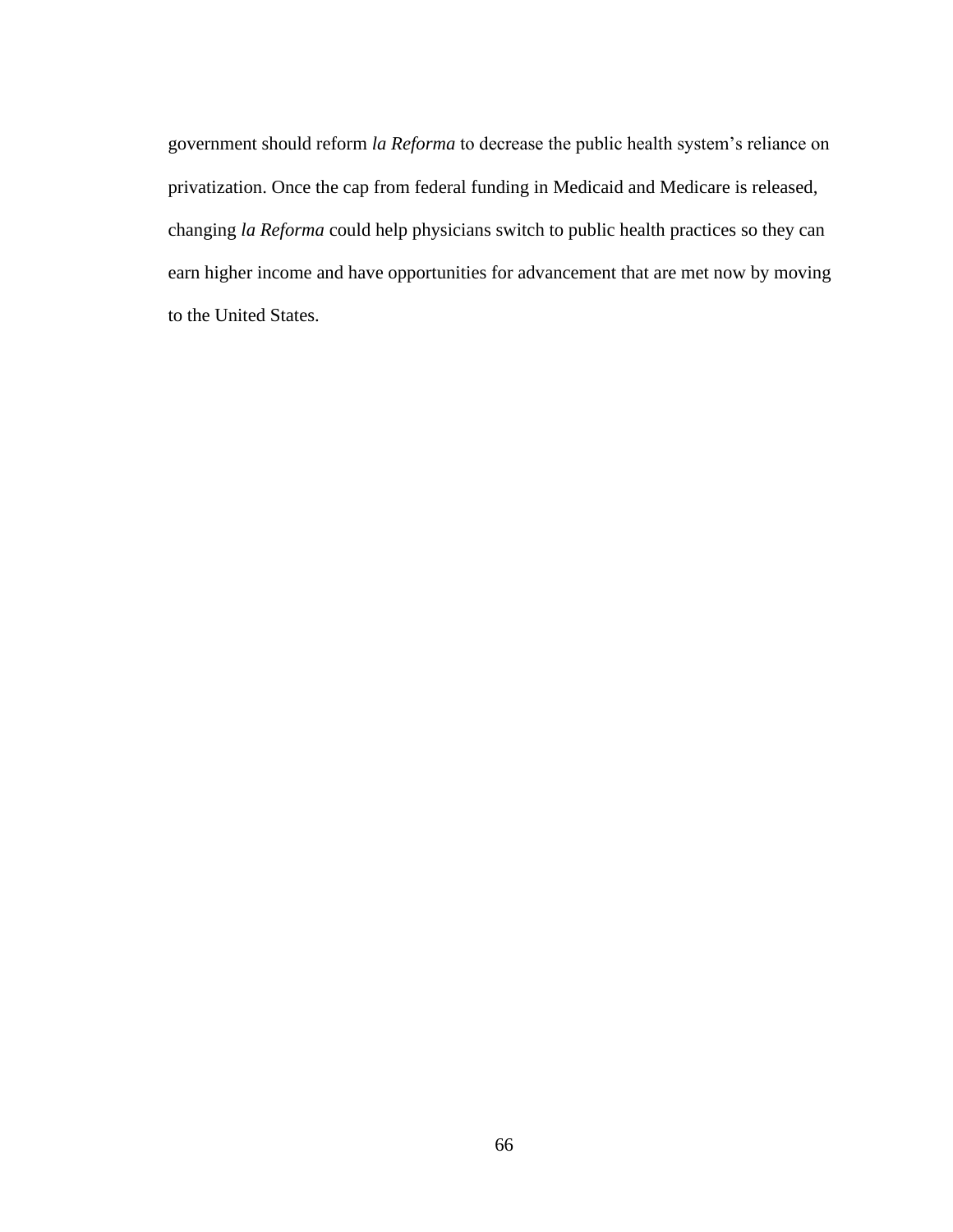## **REFERENCES**

- Andrews, K. (2017, October 30). The Dark Sterilization of Forced Sterilization of Latina Women. Retrieved from https://www.panoramas.pitt.edu/health-and-society/darkhistory-forced-sterilization-latina-women
- ASPE. (2017, January 12). *Evidence Indicates a Range of Challenges for Puerto Rico Health Care System*. Issue Brief. Department of Health and Human Services. 1- 26.
- Baer, H. A. (2002, December). *The Growing Interest of Biomedicine in Complementary and Alternative Medicine: A Critical Perspective*. Medical Anthropology Quarterly, *16*(4), 403-405.
- Baer, H. A. (2008, March 1). *The Emergence of Integrative Medicine in Australia: The Growing Interest of Biomedicine and Nursing in Complementary Medicine in a Southern Developed Society*. Medical Anthropology Quarterly, *22*(1), 52-66.
- Baer, H. A. (2011). Medical Pluralism: An Evolving and Contested Concept in Medical Anthropology. In Merrill Singer & Pamela I. Erickson (Eds.). *A Companion to Medical Anthropology,* 405-422. Blackwell Publishing.
- Benedetti, M. (1998). *Sembrando y Sanando en Puerto Rico: Tradiciones y Visiones para un Futuro Verde*. Puerto Rico: Verde Luz.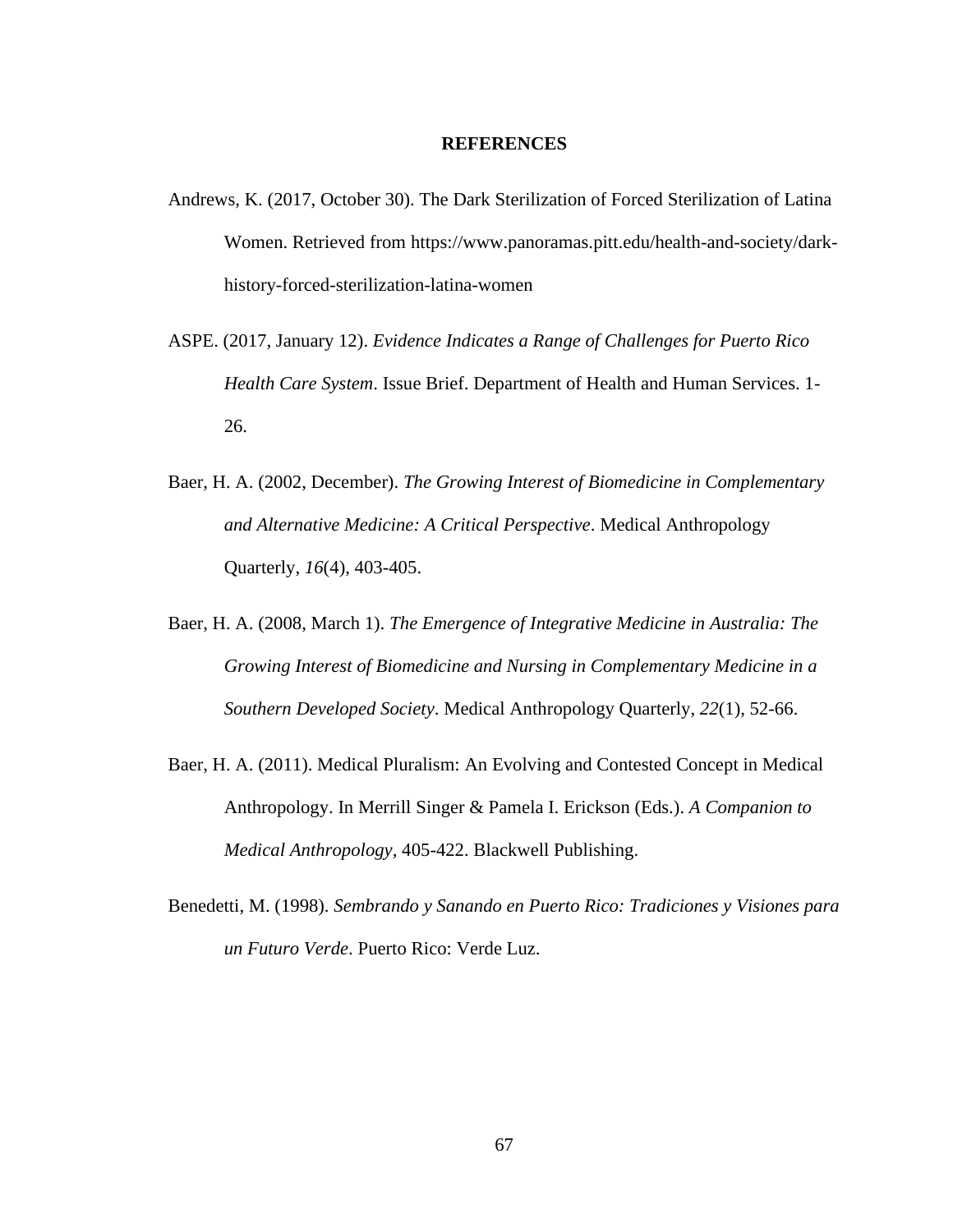Bourdieu, P. (1986). The Forms of Capital. In J. G. Richardson (Ed.). *Handbook for Theory and Research for the Sociology of Education*, 15–29. Greenwood Press. Retrieved from http://www.socialcapitalgateway.org/sites/socialcapitalgateway.org/files/data/pap er/2016/10/18/rbasicsbourdieu1986-theformsofcapital.pdf

Broom, A., Doron, A., & Tovey, P. (2009, July 23). *The inequalities of medical pluralism: Hierarchies of Health, the politics of tradition and the economies of care in Indian oncology*. Social Science and Medicine, *69,* 698-706.

Bureau of Labor Statistics. (2020-a). *May 2019 State Occupational Employment and Wage Estimates Puerto Rico*. Occupational Employment Statistics, U.S. Department of Labor. Retrieved from

https://www.bls.gov/ooh/healthcare/physicians-and-surgeons.htm

Bureau of Labor Statistics. (2020-b). *Physicians and Surgeons*. U.S. Department of Labor, Occupational Outlook Handbook. Retrieved from https://www.bls.gov/ooh/healthcare/physicians-and-surgeons.htm

Caballos, E. M. (1997). *La Medicina Indígena en la Española y su Comercialización* (1492-1550). Consejo Superior de Investigaciones Científicas, 185-198.

Campagne, F. A. (2000). *Medicina y Religión en el Discurso de Antisupersticioso Español de los siglos XVI a XVIII: un Combate por la Hegemonía*, *20*, 417-456.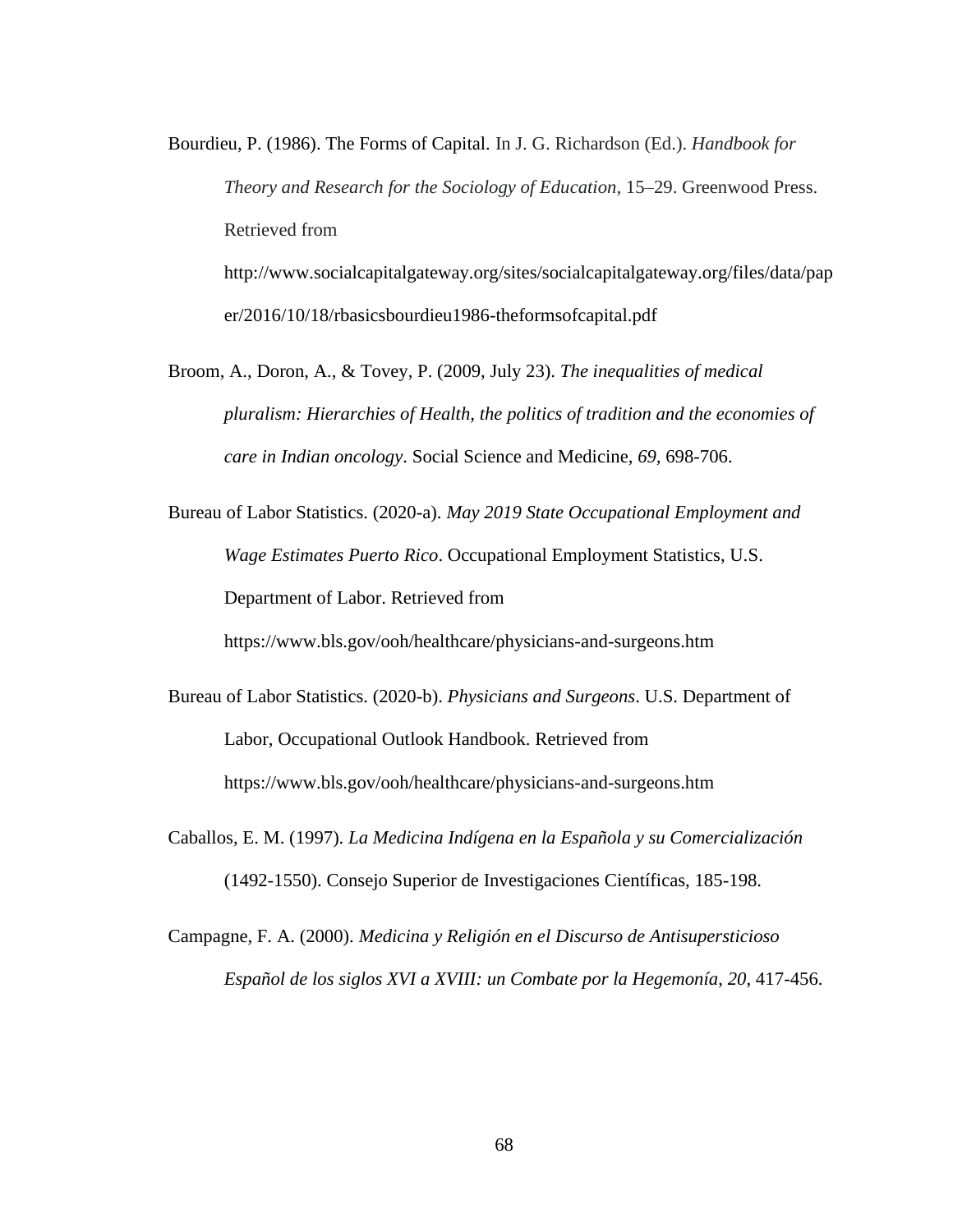- Centers for Medicaid and Medicare Services. (2017, January). Medicaid and CHIP: Strengthening Coverage, Improving Health. Retrieved from https://www.medicaid.gov/medicaid/downloads/accomplishments-report.pdf
- Centers for Medicaid and Medicare Services. (2020). *Puerto Rico*. Medicaid. Retrieved from https://www.medicaid.gov/state-overviews/puerto-rico.html
- Centros de Servicios de Medicare y Medicaid. (2019). Bienvenido a Medicare para Personas que Viven en Puerto Rico. Retrieved from https://www.medicare.gov/Pubs/pdf/11989-S-Welcome-to-Medicare-Puerto-Rico.pdf
- Congressional Task Force on Economic Growth in Puerto Rico. (2016, December 20). *Report to the House and Senate*. 1-112.
- Coulter, I. D. & Willis, E. M. (2004, June 7). *The Rise and Rise of Complementary and Alternative Medicine: A Sociological Perspective*. Complementary and Alternative Medicine, *180*(11), 587-589.
- Departamento de Salud de Puerto Rico. (2020). *Cannabis Medicinal: Departamento de Salud de Puerto Rico*. Retrieved from http://www.salud.gov.pr/Dept-de-Salud/Pages/Cannabis-Medicinal.aspx
- Departamento de Salud de Puerto Rico. (2015). Resumen General de la Salud en Puerto Rico. Departamento de Salud de Puerto Rico.
- Departamento de Salud de Puerto Rico. (2020). *Estadísticas*. Medicaid. Retrieved from https://www.medicaid.pr.gov/Statistics.aspx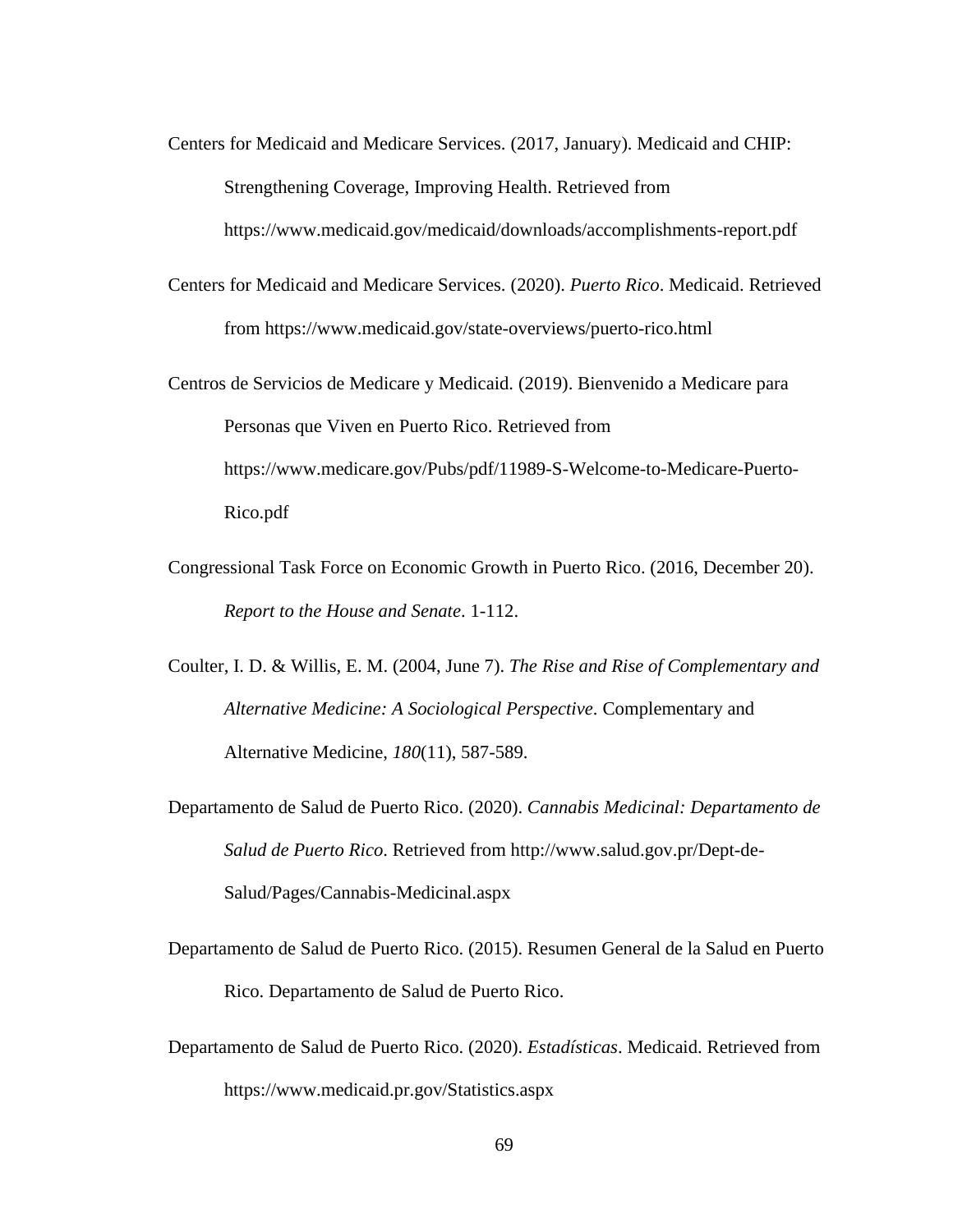- Fernández de Oviedo y Valdés, G. (1878). *Historia General y Natural de las Indias*. Madrid: R. Academia de la Historia. (Original work published in 1851-1855).
- Foster, G. M. (1987, December). *On the Origin of Humoral Medicine in Latin America*. Medical Anthropology Quarterly, *1*(4), 355-393.
- Galli, N. (1975, January). *The Influence of Cultural Heritage on the Health Status of Puerto Ricans*. Journal of School Health, *45*(1), 10-16. Retrieved from https://doi-org.libproxy.txstate.edu/10.1111/j.1746-1561.1975.tb04458.x.
- George, M., Birk, K., Hufford, D. J., Jemmott, L. S., & Weaver, T. E. (2006). *Beliefs About Asthma and Complementary and Alternative Medicine in Low-Income Inner-City African-American Adults*. Population at Risk, 1317-1334.
- Healthcare Community Leaders. (2016, July 29). *A Letter from the Puerto Rico Healthcare Community to the PROMESA Economic Development Task Force Members,* 1-7.
- Holahan, J., Skopec, L., Wengle, E., & Blumberg, L. J. (2018, January). *Why Does Medicare Advantage Work Better than Marketplaces?*. Urban Institute, 1-9.
- Iversen, L. (2003). *Cannabis and the brain*. Brain, *126*(6), 1252–1270. doi: 10.1093/brain/awg143
- Leslie, C. (1980). *Medical Pluralism in World Perspective*. Center for Science and Culture, *14*, 191-195.
- Meléndez, E., & Hinojosa, J. (2017). *Estimates of post-Hurricane Maria exodus from Puerto Rico*. Center for Puerto Rican studies, 1-7.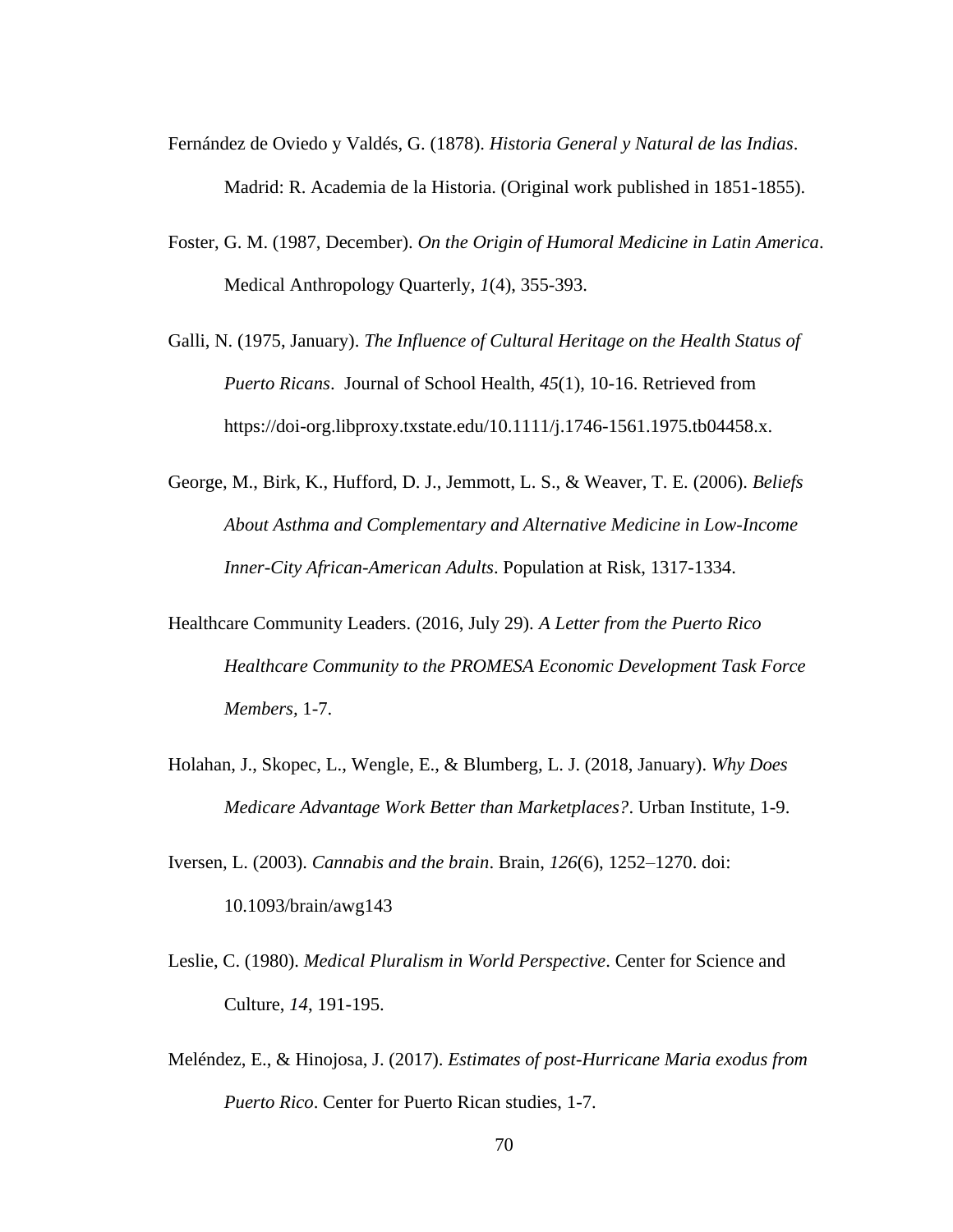- Merling, L. & Jonston, J. (October 2017). *More Trouble Ahead: Puerto Rico's Impending Medicaid Crisis*. Center for Economic and Policy Research, 1-12.
- Naderifar, M., Goli, H., & Ghaljaie, F. (2017, September 30). *Snowball Sampling: a Purposeful Method of Sampling in Qualitative Research*, *14*(3), 1-6.
- Newson, L. A. (2006). *Medical Practice in Early Colonial Spanish America: A Prospectus*. Bulletin of Latin American Research, *25*(3), 367-91. Retrieved from http://www.jstor.org.libproxy.txstate.edu/stable/27733871.
- Pané, F. R. (2004). *Relaciones Acerca de las Antigüedades de los Indios* (3rd ed.) (J. J. Arrom, Ed.). Mexico: SigloXXI. (Original work published in 1498).
- Parasuraman, S., Thing, G., & Dhanaraj, S. (2014). *Polyherbal formulation: Concept of ayurveda*. Pharmacognosy Reviews, 8(16), 73. doi: 10.4103/0973-7847.134229
- Perez y Mena, A. I. (1991). *Speaking with the dead: Development of Afro-Latin religion among Puerto Ricans in the United States: A study into the interpenetration of civilizations in the New World*. AMS Press.
- Perreira, K., Peters, R., Lallemand, N., & Zuckerman, S. (2017, January). *Puerto Rico Health Infrastructure Assessment*. Urban Institute.
- Rodriguez de Arzola, Olga. (2018, August). *Emergency Preparedness and Hurricane Maria: The Experience of a Regional Academic Medical Center in Southwest Puerto Rico*. Journal of Graduate Medical Education.

Rodriguez San Pedro, J. (1865). *Legislación Ultramarina*, *2*. El Ministerio de Ultramar.

Ross, A. L. (2012). *The Anthropology of Alternative Medicine*. Berg. London: UK.